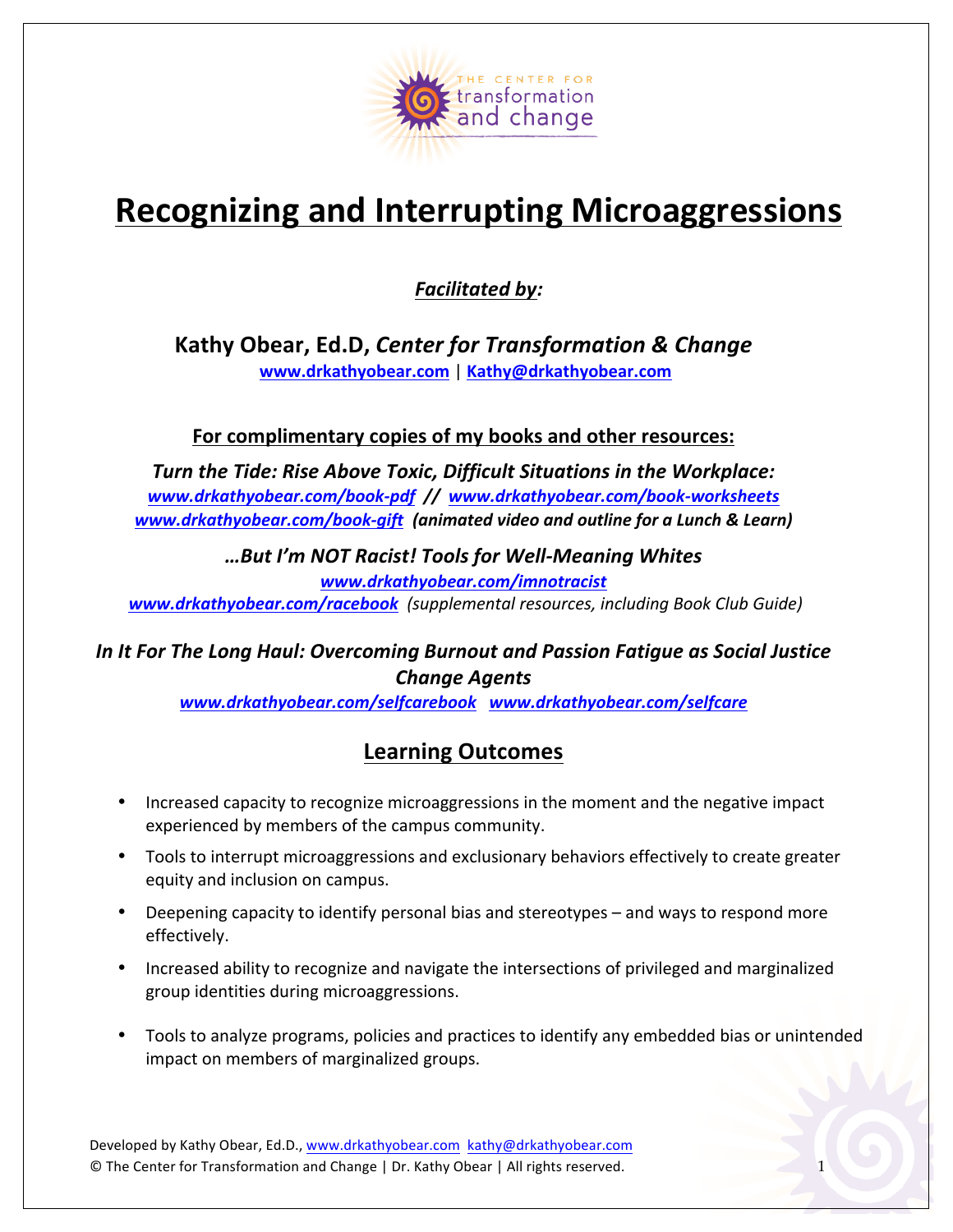

## **Table of Contents**

#### **Page**

| ♦ Learning Guidelines/Working Agreement                 | 3         |
|---------------------------------------------------------|-----------|
| <b>Microaggressions: Definitions</b>                    | 4         |
| Panning                                                 | 5         |
| Panning/Observing Group Dynamics with an Inclusion Lens | 6         |
| A Time You Responded Effectively                        | 7         |
| Privileged/Marginalized Group Identities                | 8         |
| <b>Unproductive Meeting Behaviors</b>                   | $9 - 10$  |
| Microaggressions: What Could You Do?                    | $11 - 15$ |
| Microaggressions: Possible Biases or Stereotypes        | 16        |
| Microaggressions: Impact & Intent                       | 17        |
| <b>Common Fears</b>                                     | 19        |
| <b>Gallery of Stories</b>                               | $20 - 21$ |
| ADDRESS© Model                                          | 22        |
| ◆ PAIRS©: Effective Dialogue Skills                     | 23        |
| <b>Engaging Skills</b>                                  | 24        |
| ♦ 4 Types of Panning Skills                             | 25        |
| More tools and skills to respond                        | 26-38     |
| <b>Group Identity Cards</b>                             | 39-42     |
| ◆ Ways to Use Group Identity Cards                      | 43-46     |
| ♦ References and Notes                                  | 46        |
|                                                         |           |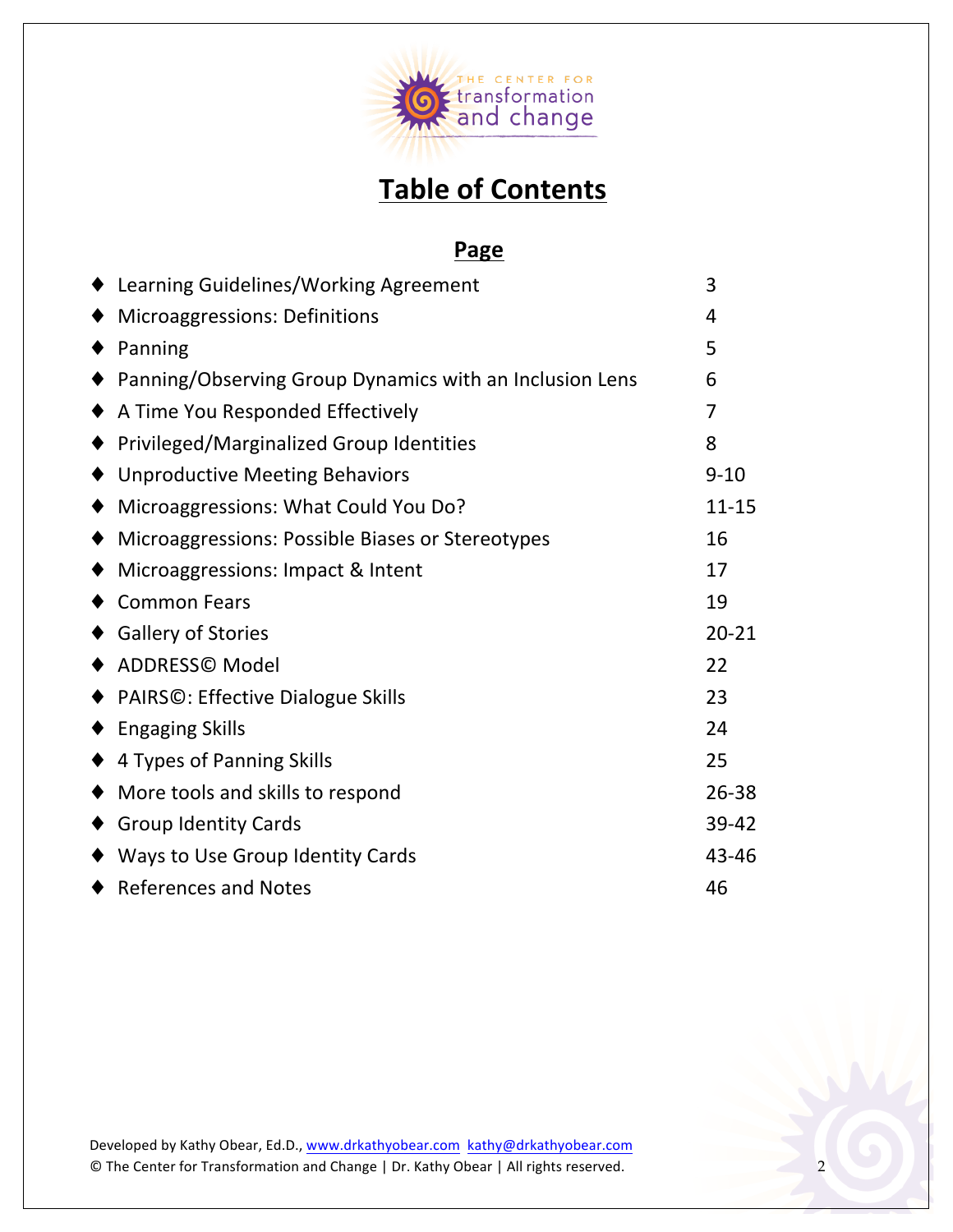

## **Learning Guidelines/Working Agreements**

- 1. Engage in open and honest dialogue.
- 2. Participate fully  $(\omega$  comfort level +1).
- 3. Speak from personal experience.
- 4. Listen respectfully; Seek to understand; Listen MORE when you initially disagree.
- 5. Move in, Move out; encourage others to participate.
- 6. Be fully present.
- 7. Be open to new and different perspectives.
- 8. Realize the impact of comments and behaviors; Acknowledge intent
- 9. Take risks: lean into discomfort; Be Brave
- 10. Respect and maintain confidentiality
- 11. Notice and share what's happening in the group, in you
- 12. Recognize your triggers; Share if you feel triggered
- 13. Trust that with dialogue we will reach deeper levels of understanding
- 14. Engage this opportunity!

### **Your Intentions: Meeting & Classroom Guidelines**

\*To create environments where everyone feels heard, involved, supported, and respected

\*To create productive and engaging environments for open and respectful exchange of ideas, perspectives, and opinions

\*To promote respectful dialogue, fair discussion of issues, and mutually respectful conversations

- $\geq$  Engage in respectful discourse
- $\triangleright$  Create a positive, collegial atmosphere
- $\triangleright$  Demonstrate mutual respect for the comments and views of all
- $\geq$  Speak and act in ways that do not disrupt or interfere with the learning or work of others
- $\geq$  Explore controversial issues through open dialogue and respectful deliberation
- $\triangleright$  Consider and explore new ideas and perspectives
- $\triangleright$  Express opposing ideas in a respectful manner
- $\triangleright$  Consider the potential impact of your comments and actions
- $\triangleright$  Accept responsibility for the overall welfare of the entire group
- $\triangleright$  Engage in respectful disagreement: Disagree with a person's ideas without attacking their humanity
- $\triangleright$  Respectfully address unproductive and exclusionary behaviors from other students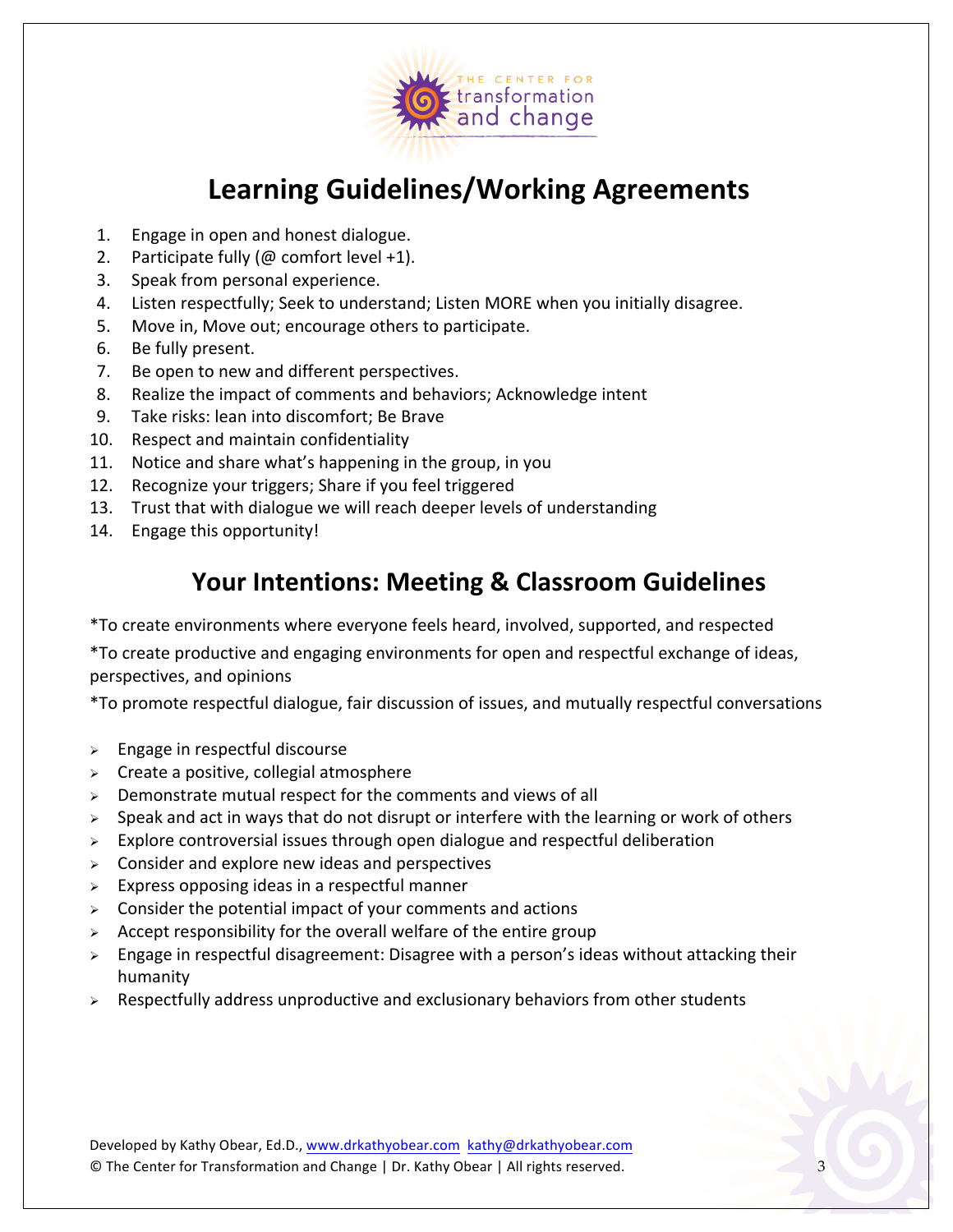

"Microaggressions are the everyday verbal, nonverbal, and environmental slights, snubs, or insults, whether intentional or unintentional, which communicate hostile, derogatory, or negative messages to target persons based solely upon their **marginalized group membership."**

Blog by Dr. Derald W. Sue, Microaggressions: More than Just Race - Can microaggressions be directed at women or gay people? Published on November 17, 2010 http://www.psychologytoday.com/blog/microaggressions-in-everydaylife/201011/microaggressions-more-just-race

#### **Microaggressions: Characteristics**

- $\circ$  Every day actions that occur all around us
- $\circ$  Committed by people who believe they are fair-minded, without prejudice
- $\circ$  Possibly done without any conscious intent or malice
- $\circ$  Usually unaware of how their comment, tone, or behavior negatively impacts others
- $\circ$  May be considered "no big deal"
- $\circ$  Few recognize the cumulative, long-lasting impact of constant barrage of microaggressions
- $\circ$  Some may not even recognize they experienced a microaggression until later

#### Potential impact and emotional toll on members of marginalized groups

- $\circ$  Uncertainty never knowing when they will experience another microaggression
- $\circ$  Constantly vigilant, always mindful of their surroundings
- $\circ$  Self-doubt  $\sim$  given the ambiguous nature of some situations, some might obsess over questions like, "Am I over-reacting? Being too sensitive? Misinterpreting what just happened? Just being paranoid?"
- $\circ$  If they bring it up to the member of the privileged group, often met with denial, defensiveness; fear that this could hurt their relationship, career path
- $\circ$  Left feeling "I don't belong, I can't be successful here"
- $\circ$  May change their behavior in hopes that this may lessen their experiences of microaggressions; may come across as overly friendly, helpful, passive, soft-spoken, ingratiating….
- $\circ$  Feel pressure to "act right" or their actions could be used to reinforce stereotypes about their marginalized group; carry the group on their shoulders
- $\circ$  Damages the respect they may have for members of privileged groups; may not use them as resources in the future
- $\circ$  Often invest time and energy trying to diagnose what happened, manage the impact and feelings, decide if and how to respond
- $\circ$  If choose to "let it go," may judge self as supportive of bad behavior; feel guilty for not stepping up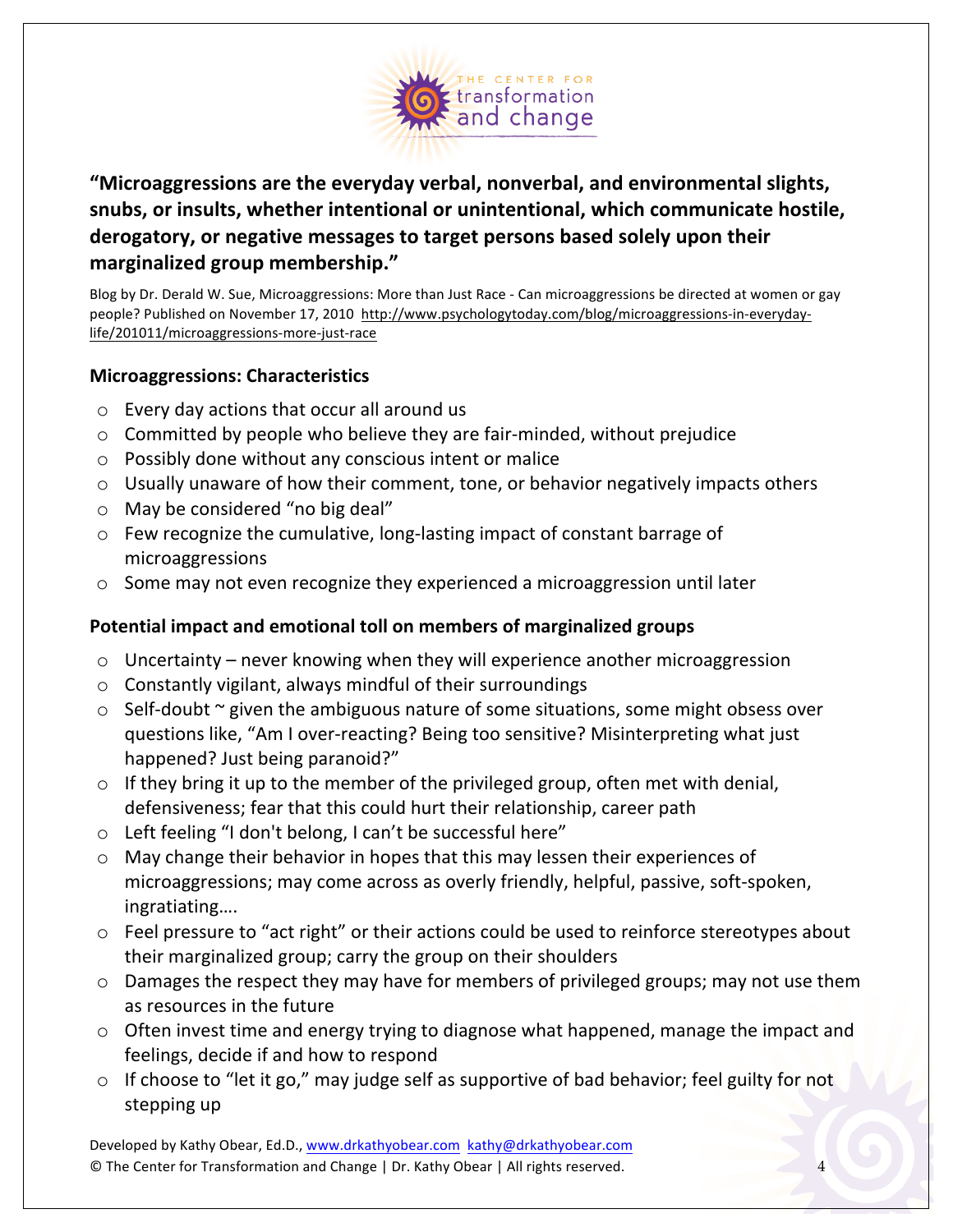

### **Increase your awareness of what is happening inside of you** and around you - by using the skill:

## *PANNING*

Just as a movie camera "pans" the environment to see the whole picture, we need to continuously PAN all around us and inside of us as we increase our ability to notice the patterns of treatment and experiences of members of both privileged and marginalized groups.

### **Some guidelines for using the skill of PANNING:**

## **PAN:**

## **PAY ATTENTION NOW**

- . Intentionally observe and notice behaviors, comments, feelings, patterns of treatment…
- Ask yourself: Is this an isolated incident or a possible pattern of experience?

### \*\*\*AVOID falling into the trap of making a **SNAP JUDGMENT** or creating a story about what you see.

- **PAN** the specific details and facts of what you see, feel, hear...
- **Describe what you PAN** without any assumptions, interpretations, conclusions, or prejudgments
- **Notice the group memberships of people involved as you PAN**, and describe the group memberships *if this information is useful to the discussion*...

Adapted from materials developed by Elsie Y. Cross Associates, Inc. 1994 Delyte Frost, et al. Tracking™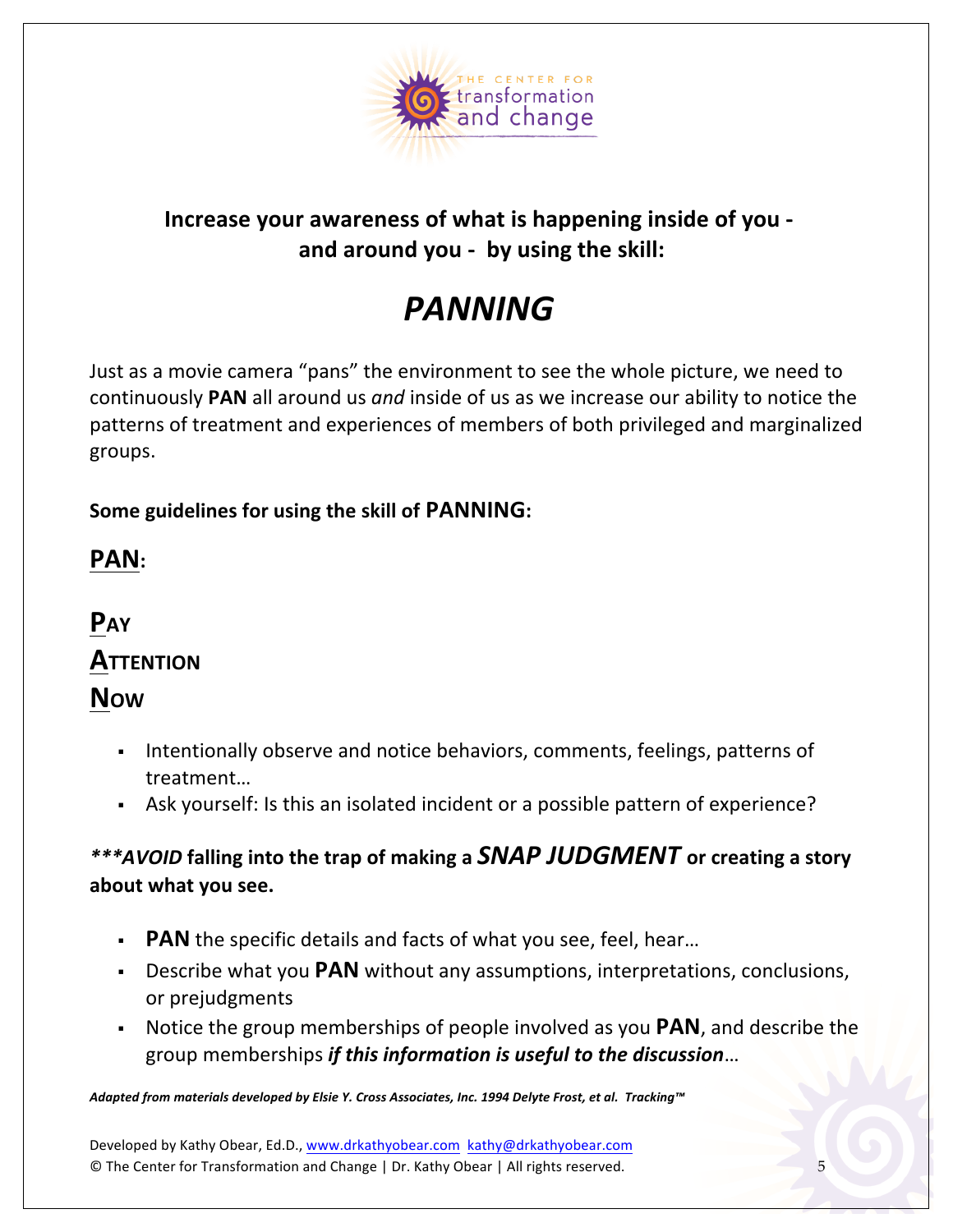

### **Panning/Observing Group Dynamics with an Inclusion Lens**

Use the following prompts as you use an Inclusion Lens to observe and observe/pan group dynamics. Identify "just the facts" and the actual details of the situation without any assumptions, interpretations, judgments, or conclusions.

- 1. What differences are present in the group? Which group memberships? How many from various groups?
- 2. Who is talking?
- 3. Who is quiet? Doesn't speak as often as others?
- 4. How are people reacting nonverbally?
- 5. Who initiates the topics?
- 6. What ideas are brought up? By whom?
- 7. Whose ideas get considered? Whose ideas don't get much discussion?
- 8. Whose ideas are discounted? Or "plop" without comment?
- 9. How do decisions get made?
- 10. Who interrupts others? Who gets interrupted? Who is never interrupted?
- 11. How and when do the tone and energy of the conversation shift and change?
- 12. How much air-time do people take?
- 13. Who has changed their way of engaging recently?
- 14. Who do people look at when they are talking?
- 15. Who has eye contact with whom while others are talking?
- 16. Who engages in side conversations?
- 17. Who brings up issues of respect and inclusion?
- 18. How do people respond when different issues of inclusion are raised?
- 19. What issues of inclusion and respect are not being brought up or discussed?
- 20. As you notice interpersonal dynamics that are not inclusive, who intervenes to shift the dynamics? Who doesn't?
- 21. As you observe exclusionary comments and actions, wonder: Is this an isolated incident or a possible common pattern of experience?

Adapted from materials developed by Elsie Y. Cross Associates, Inc. 1994 Delyte Frost, et al. "Tracking™"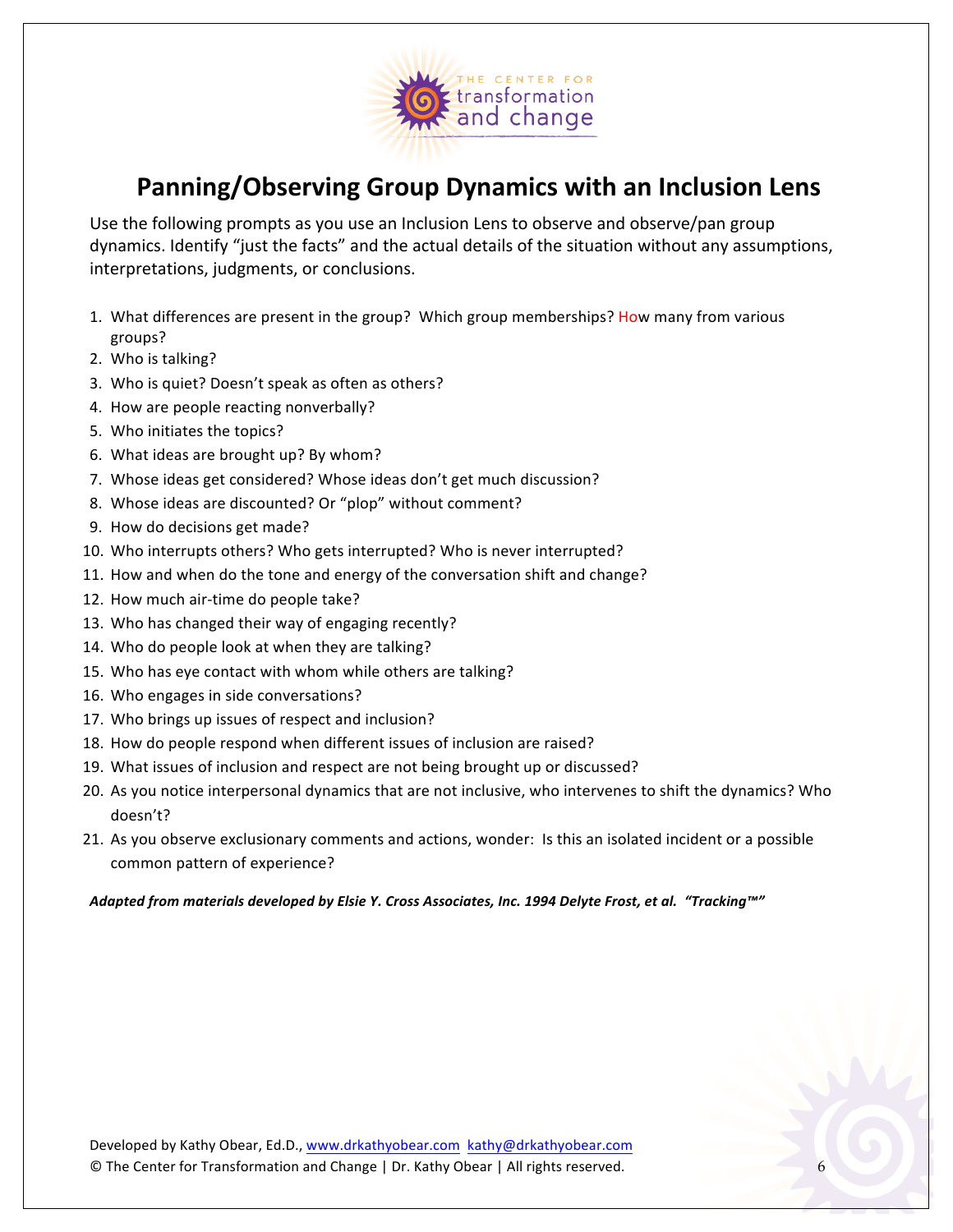

## **A Time You Responded Effectively**

**Directions**: Below, write about a recent exclusionary situation/microaggression and how you responded in effective, productive ways that aligned with your core values and furthered organizational goals.

- What happened?
- How did you feel?
- What did you do?
- What was productive about your response? How did it positively impact others? And advance organizational goals?
- As you look back, what do you believe helped you respond effectively in this situation?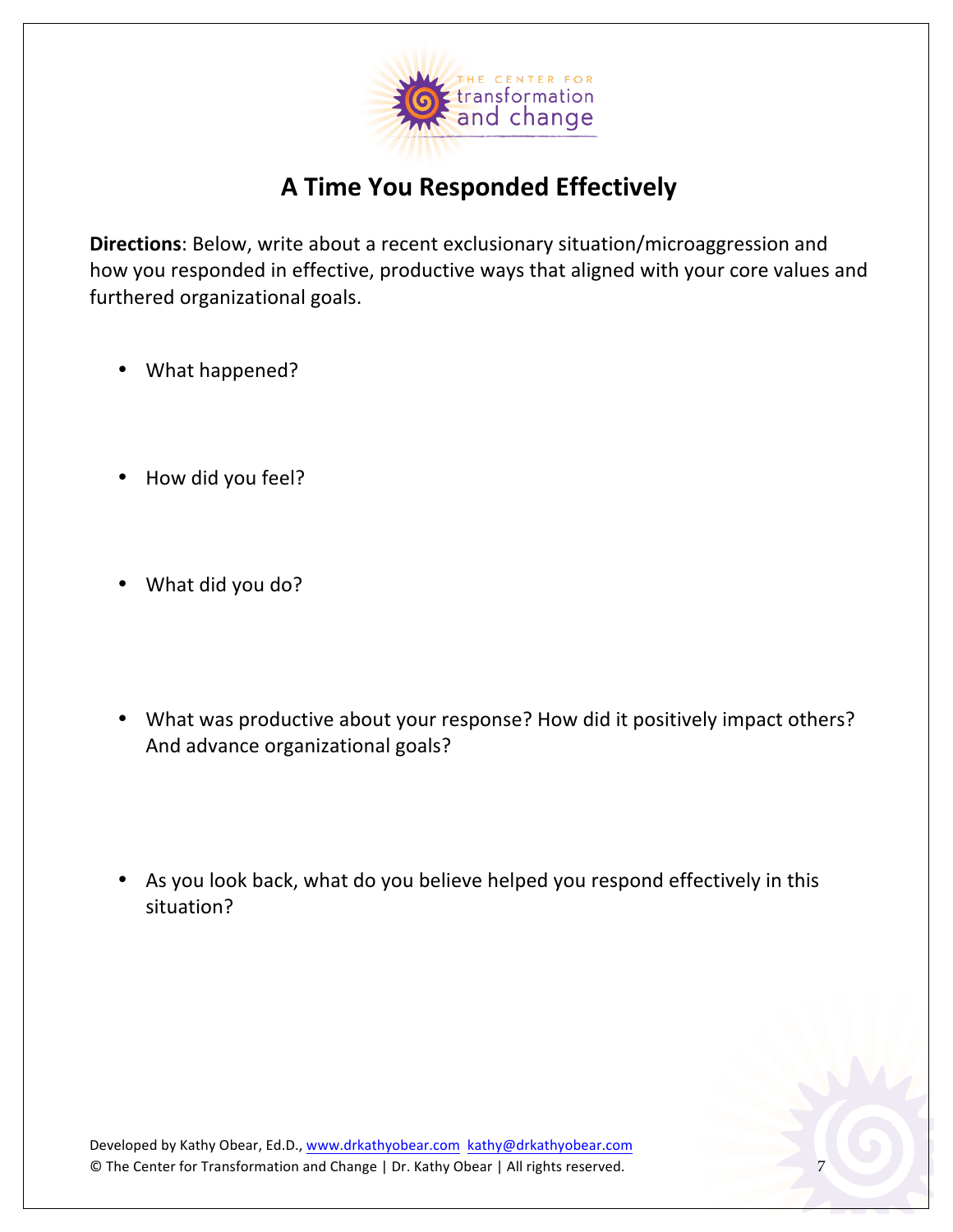

| <b>PRIVILEGED GROUP</b>                    |                                | <b>MARGINALIZED GROUP</b>                                     |
|--------------------------------------------|--------------------------------|---------------------------------------------------------------|
| Late 30's to late 50's/early 60's          | 1. Age                         | Younger; Older                                                |
| White                                      | 2. Race                        | Person of Color; People who identify as                       |
|                                            |                                | Biracial/Multiracial                                          |
| Male                                       | 3. Sex Assigned at Birth       | Female; Intersex                                              |
| Cisgender                                  | 4. Gender Identity             | Transgender; Gender Nonconforming;                            |
|                                            |                                | Gender Queer                                                  |
| President, Vice Presidents, Deans,         | 5. Hierarchical Level          | Students, Graduate Teaching Assistants,                       |
| Directors, Faculty, Supervisors            |                                | direct service staff                                          |
| Heterosexual                               | <b>6. Sexual Orientation</b>   | Gay; Lesbian; Bisexual; Queer; Questioning                    |
| Upper class; Upper middle class;           | 7. Social Class                | Working class; Living in poverty                              |
| Middle class                               |                                |                                                               |
| Graduate or 4-year degree; highly          | 8. Educational Level;          | High school degree; 1st generation to                         |
| valued school; private school              | <b>Credential; Certificate</b> | college; less valued school; public school                    |
| Christian (Protestant; Catholic)           | 9. Religion/Spirituality       | Muslim, Jewish, Agnostic, Hindu, Atheist,                     |
|                                            |                                | Buddhist, Spiritual, LDS, Jehovah Witness,                    |
|                                            |                                | Pagan,                                                        |
| U.S. born                                  | 10. National Origin            | "Foreign born;" Born in a country other                       |
|                                            |                                | than the U.S.                                                 |
| Not disabled                               | 11. Disability Status          | People with a physical, mental, emotional                     |
|                                            |                                | and/or learning disability; People living with                |
|                                            |                                | AIDS/HIV+                                                     |
| "American;" Western European               | 12. Ethnicity/Culture          | Puerto Rican; Navajo; Mexican; Nigerian;                      |
| heritage                                   |                                | Chinese; Iranian; Russian; Jewish                             |
| Fit society's image of attractive,         | 13. Size, Appearance,          | Perceived by others as too fat, tall, short,                  |
| beautiful, handsome, athletic              | <b>Athleticism</b>             | unattractive, not athletic                                    |
| Proficient in the use of "Standard"        | 14. English Literacy           | Use of "non-standard" English dialects;                       |
| English                                    |                                | have an "accent"                                              |
| Legally married in a heterosexual          | <b>15. Marital Status</b>      | Single; divorced; widowed; same sex                           |
| relationship                               |                                | partnership; unmarried heterosexual                           |
|                                            |                                | partnership                                                   |
| Parent of children born within a 2-        | 16. Parental Status            | Unmarried parent; do not have children;                       |
| parent heterosexual marriage               |                                | non-residential parent; LGBTQ parents                         |
| More years on campus                       | 17. Years of experience        | New; little experience on campus                              |
| U.S. citizen                               | 18. Immigration Status         | People who do not have U.S. citizenship,                      |
|                                            |                                | are undocumented<br>Rural; some urban areasless valued region |
| Suburban; valued region of U.S.            | 19. Geographic region          |                                                               |
| Light skin; European/Caucasian<br>features | 20. Skin color; phenotype      | Darker skin; African, Asian, Aboriginal<br>features           |
| Nuclear family with 2 parents in a         | 21. Family Status              | Blended family; single-parent household;                      |
| heterosexual relationship                  |                                | grandparents raising grandchildren; foster                    |
|                                            |                                | family                                                        |
| Extrovert; task-oriented;                  | 22. Work Style                 | Introvert; process-oriented; creative;                        |
| analytical; linear thinker                 |                                | circular thinker                                              |
|                                            |                                |                                                               |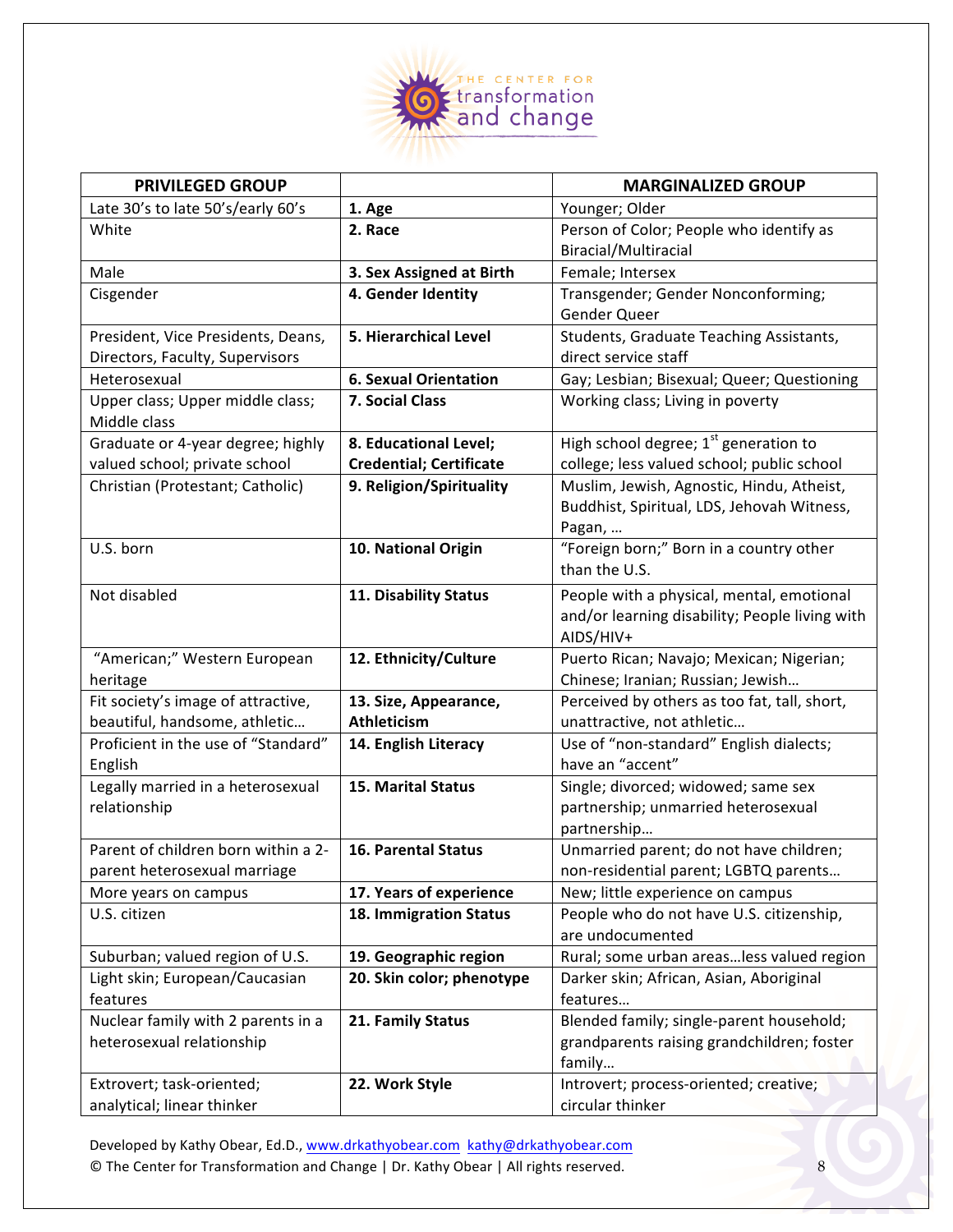

## **Unproductive Meeting Behaviors**

- a. In the 1st column, check-off any unproductive behaviors which you have observed in meetings.
- b. Then in the 3rd column, check-off any of these behaviors that you have ever done.
- c. Choose 5+ items, and in the  $4<sup>th</sup>$  column, note the probable impact of each type of unproductive behavior.

| <b>Others</b> | Unproductive meeting behaviors, when someone:        | I've done | <b>Probable impact</b> |
|---------------|------------------------------------------------------|-----------|------------------------|
| do this       |                                                      |           |                        |
|               | 1. Makes inappropriate comments or "jokes"           |           |                        |
|               | 2. Belittles input or comments of others             |           |                        |
|               | 3. Minimizes or rationalizes away the frustrations   |           |                        |
|               | and comments of group members                        |           |                        |
|               | 4. Interrupts or talks over others                   |           |                        |
|               | 5. Engages in side conversations                     |           |                        |
|               | 6. Dominates the conversation                        |           |                        |
|               | 7. Makes snide or sarcastic comments                 |           |                        |
|               | 8. Only interacts and makes eye contact with         |           |                        |
|               | people like them; people they like                   |           |                        |
|               | 9. Gives unsolicited "advice;" tells someone how     |           |                        |
|               | they should have felt or responded differently       |           |                        |
|               | 10. Dismisses or ignores the input of others         |           |                        |
|               | 11. Disregards feedback from group members           |           |                        |
|               | 12. Laughs at or makes fun of other group members    |           |                        |
|               | 13. Treats peers with disrespect                     |           |                        |
|               | 14. Gives someone the "silent treatment" or "cold    |           |                        |
|               | shoulder"                                            |           |                        |
|               | 15. Uses a negative, judgmental tone                 |           |                        |
|               | 16. Uses an overly aggressive or forceful style      |           |                        |
|               | 17. Refuses to participate in the discussion or the  |           |                        |
|               | activity                                             |           |                        |
|               | 18. Is silent, shut down or withdrawn                |           |                        |
|               | 19. Challenges the validity of the information being |           |                        |
|               | presented to serve a personal agenda                 |           |                        |
|               | 20. Questions the usefulness of an activity or a     |           |                        |
|               | discussion to serve a personal agenda                |           |                        |
|               | 21. Gives excuses or PLEs (Perfectly Logical         |           |                        |
|               | Explanations) for disrespectful comments and         |           |                        |
|               | behaviors                                            |           |                        |
|               | 22. Raises their voice to try to silence others      |           |                        |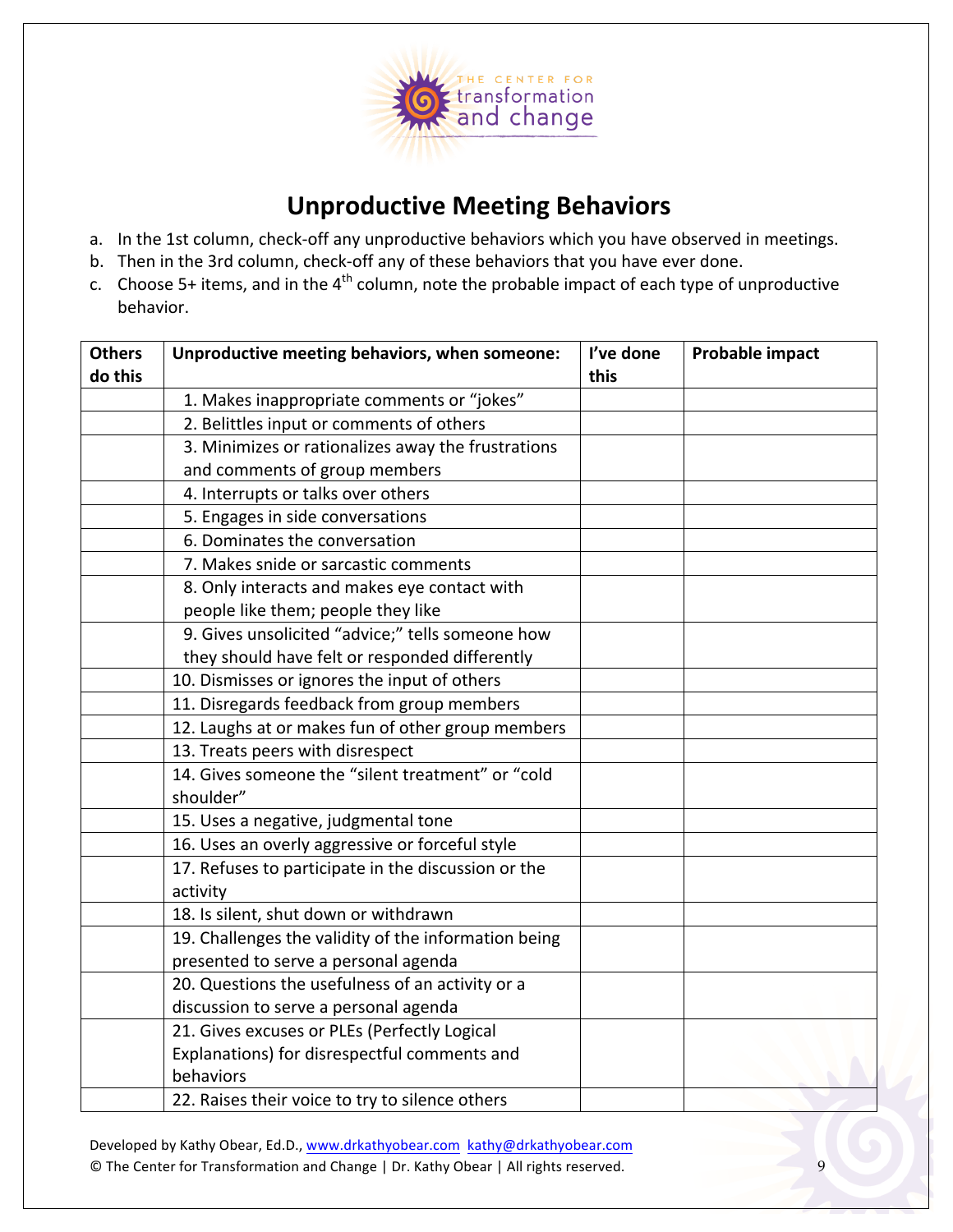

| 23. Emphasizes "good intent" and does not also     |  |
|----------------------------------------------------|--|
| listen to the impact of actions                    |  |
| 24. Makes negative stereotypic comments about      |  |
| others or self                                     |  |
| 25. Tells others they are "too sensitive"          |  |
| 26. Repeats or re-phrases what members with lower  |  |
| status have just said                              |  |
| 27. "Hears" and acknowledges ideas only if they    |  |
| come from members with higher group status         |  |
| 28. Does not engage or "hear" comments from        |  |
| members with lower group status                    |  |
| 29. Judges or dismisses input from members of      |  |
| lower status groups if they express anger or       |  |
| frustration                                        |  |
| 30. Only asks members of lower status groups to    |  |
| repeat what they have just said                    |  |
| 31. When confronted, frames the situation as an    |  |
| "attack"                                           |  |
| 32. Goes to lunch or socializes only with certain  |  |
| group members                                      |  |
| 33. Acknowledges and praises only certain group    |  |
| members                                            |  |
| 34. Rolls their eyes or makes other negative       |  |
| nonverbal behaviors when others are talking        |  |
| 35. Chastises others publically                    |  |
| 34. Critiques and questions only the ideas and     |  |
| materials presented by lower status members        |  |
| 35. Bullies other group members                    |  |
| 36. Has a patronizing or condescending manner      |  |
| 37. Derails the planned format and agenda to serve |  |
| a personal agenda                                  |  |
| 38. Criticizes the personal character of group     |  |
| members                                            |  |
| 39. Takes credit for the work or ideas of others   |  |
| 40.                                                |  |
| 41.                                                |  |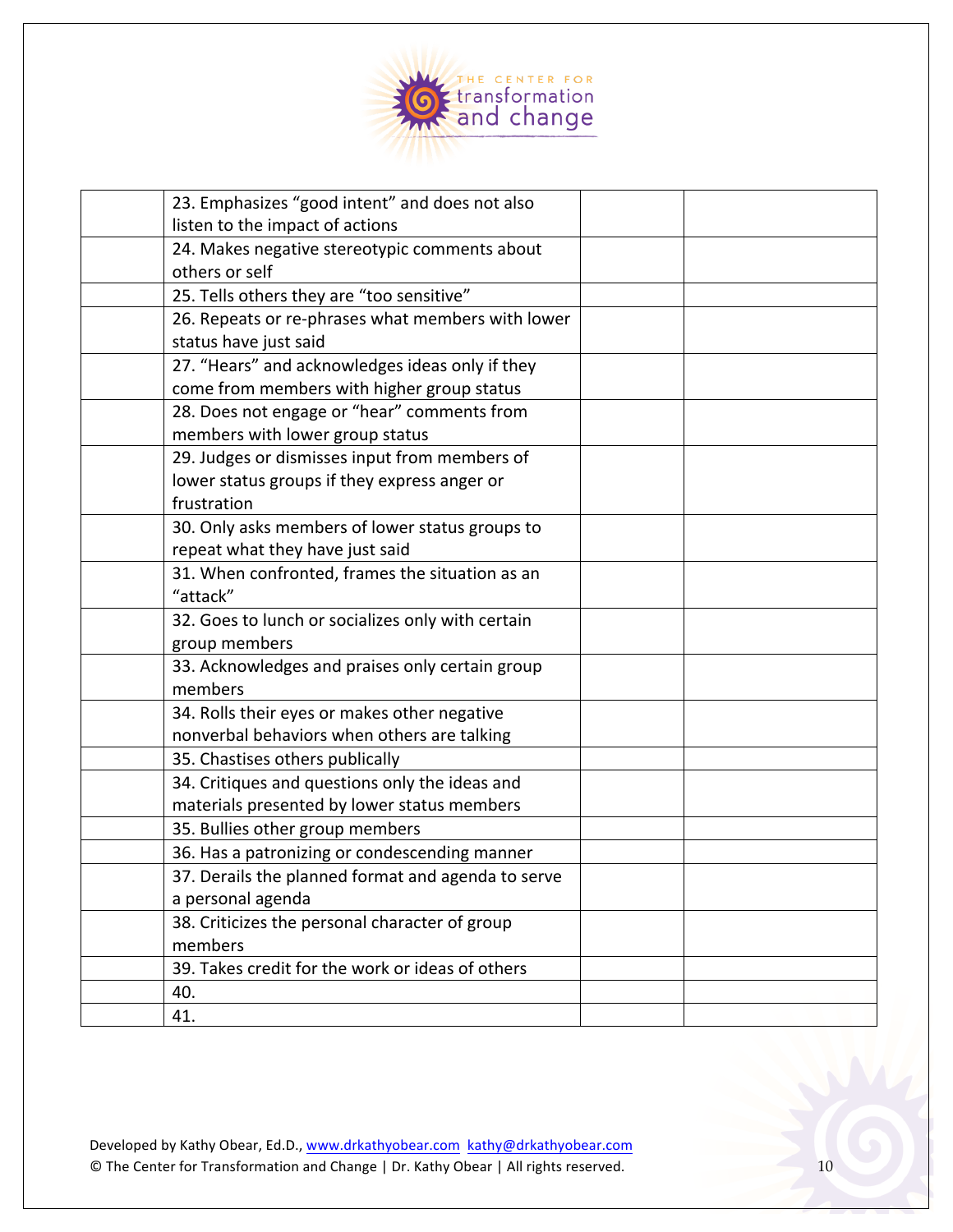

## **Responding to Microaggressions: What Would You Do?**

**How Could You Respond More Effectively?**

1. Over time, you have noticed that most people do not greet or interact with someone who is using a wheelchair as they do with others walking by.

2. You observe a colleague asking a person you think might be multiracial or biracial, "What are you?"

3. You notice some of the newer staff getting talked over or ignored in meetings and more informal discussions. 

4. Someone talks louder and more slowly when addressing someone from Korea.

5. You hear some people making fun of an "overweight" client.

6. You notice when your task force meets to work on a project, the men only talk to men; whites only talk to whites; and overlook, don't engage other members.

7. During a discussion about how to celebrate the winter holiday season, several staff are pushing the idea of a Secret Santa party to celebrate Christmas. You notice a few people look down or seem restless.

8. You hear someone asking a person they think is Asian, "Where are you from? And where did you learn to speak English so well?"

9. Someone is writing, "That's so gay!!" on the bulletin board.

10. You notice a man standing really close to a woman. As she backs away a couple of times, the man continues to move closer.

11. You overhear a staff member discussing what accommodations that they will need in the workplace, and the supervisor seems distracted and frustrated.

12. You notice that some colleagues seem to react negatively when they see a woman wearing a veil/hijab.

13. Over a casual lunch, one staff member talks about being LGBTQ and a colleague says, "I'll pray for you."

14. You notice that the activities the manger is planning for "teambuilding" will require individuals to pay between \$40.00-50.00 each.

15. At a party you see a group of U.S. born colleagues approach a new staff member from another country and ask him to teach them swear words in his native language.

16. The manager continues to call two staff by the wrong names, confusing them for each other even though they look nothing alike - except they both are men of color.

17. A supervisor refuses to use the gender pronouns and name of a transgender employee.

18. You notice some of your friends regularly looking women up and down, staring at their breasts.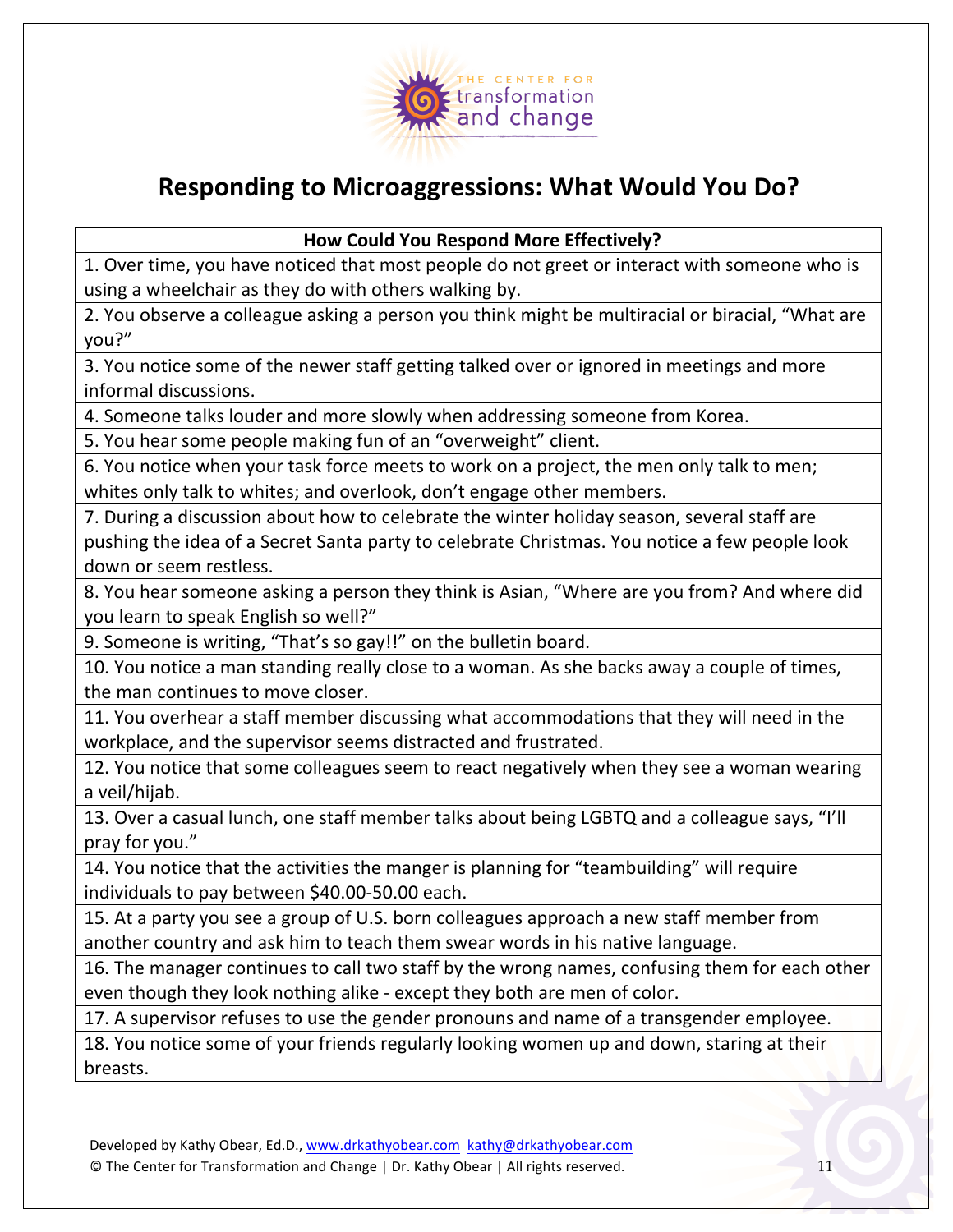

19. A manager doesn't agree with a staff member and seems to raise their voice to silence them and end the conversation.

20. You notice the organization's website talks about people of color, but never mentions anything related to Native Americans or Indigenous Peoples.

21. A colleague asks a team member, "How did you get hired with your type of learning disability?"

22. You overhear someone saying to an African American woman, "You're very articulate!"

23. In a group meeting a woman questions a male colleague and he turns and mutters, "What a B\_\_\_\_!"

24. A Latina friend of yours is talking to some of the staff in the hallway about a supervisor's comment she felt was racist. One of the white staff says, "Why do you have to make everything about race? They treat everybody that way! They are an equal opportunity obnoxious person!"

25. Clients who are Black or Latino are more often asked to show 1-2 forms of ID when they check out and pay their bill, while white clients are not.

26. You notice that some team members repeatedly mispronounce or shorten a colleague's name who is from Pakistan.

27. In the break room, staff are talking about immigration issues and turn to the only Latino in the group and ask, "What do you think about what is going on?"

28. While walking past the coffee station, you overhear a few people making disparaging comments about Islam and Muslims.

29. The events manager schedules a high-profile awards ceremony in a venue that requires all awards recipients to climb 6 steps onto a stage.

30. You notice that the manger seems to pick the same few, more experienced employees for special projects and more valued/visible "stretch opportunities."

31. You see a couple of clients treating a custodial staff member with disrespect.

32. As some staff are talking about a female colleague who is rumored to have filed sexual harassment charges against a male supervisor, you hear one of them say, "Give me a break! Do you see what she wears to work?!?"

33. In the organization's cafeteria, someone at your table leaves their tray as they start to leave. When someone reminds them to bus their dishes, she says, "These workers get paid to clean up after us."

34. When someone points out the racist comment a colleague just made, their first reaction is, "I'm not racist. I was just kidding. I didn't mean it."

35. During a meeting about the need to hire and retain more women in leadership, you notice a couple of men having a side conversation and smirking.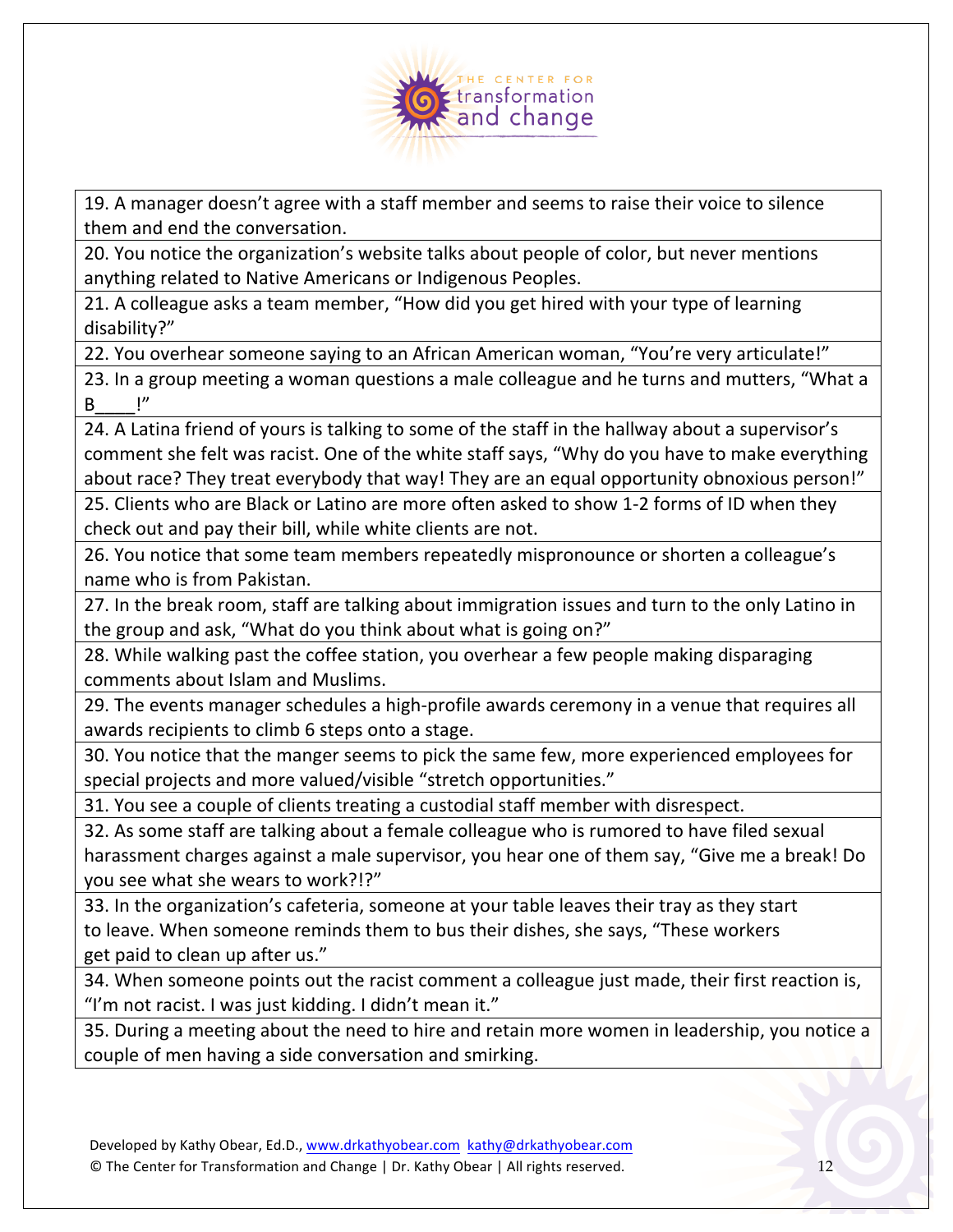

36. During a teambuilding retreat, a newer, younger staff member is talking about some unproductive team dynamics and an older colleague says, "That happens to me, too, and it has nothing to do with being new."

37. You overhear a white colleague saying to a woman of color, "You should straighten your hair. You'd be much more attractive."

38. You overhear a colleague talking about how their child is attending community college and takes the bus to the campus. Someone says, "What, are you too cheap to buy them a car?"

39. When a woman gets confused during a meeting, someone exclaims, "She's having a blonde moment!"

40. A supervisor listens intently and considers new ideas when a more experienced employee raises them, but quickly shuts down new or younger staff who ask questions or offer innovative ideas.

41. A female supervisor is assumed to be the secretary of the department.

42. You see people shaking their heads as they watch an overweight person putting food on their plate in the cafeteria.

43. A colleague sees two men holding hands and cuddling, and mutters, "I don't care what they do in their bedroom, but do they have to flaunt it in public?"

44. Someone comments to a person of color: "You got this job because of your race!"

45. You often see people standing and talking to colleagues at the desk of the administrative assistant while s/he is there trying to get work done.

46. In a required training online course, the videos are not captioned.

47. A manager publically chastises an employee if they are a few minutes late to a meeting, but then will casually walk in 10 minutes late and not apologize for keeping others waiting.

48. A male manager of color is working on the weekend in jeans and a t-shirt and is assumed to be a maintenance worker.

49. You observe a supervisor talking to an "average looking" staff member who seems to get distracted when a "very attractive" staff member walks by and quickly stops talking to the original person and turns their attention to the more attractive one.

50. The trainer in a leadership workshop talked about how Columbus discovered America.

51. A leader visiting the project team greets several members by name, then just nods as they greet the only person born outside the U.S. and doesn't use their name.

52. Three men of color were talking at the coffee station, and someone walked by and "joked", "You're not starting a gang, are you?"

53. You hear colleagues all too frequently use derogatory terms to describe situations or people, "That's so gay!" "She's such a retard!" "He's such a pussy!"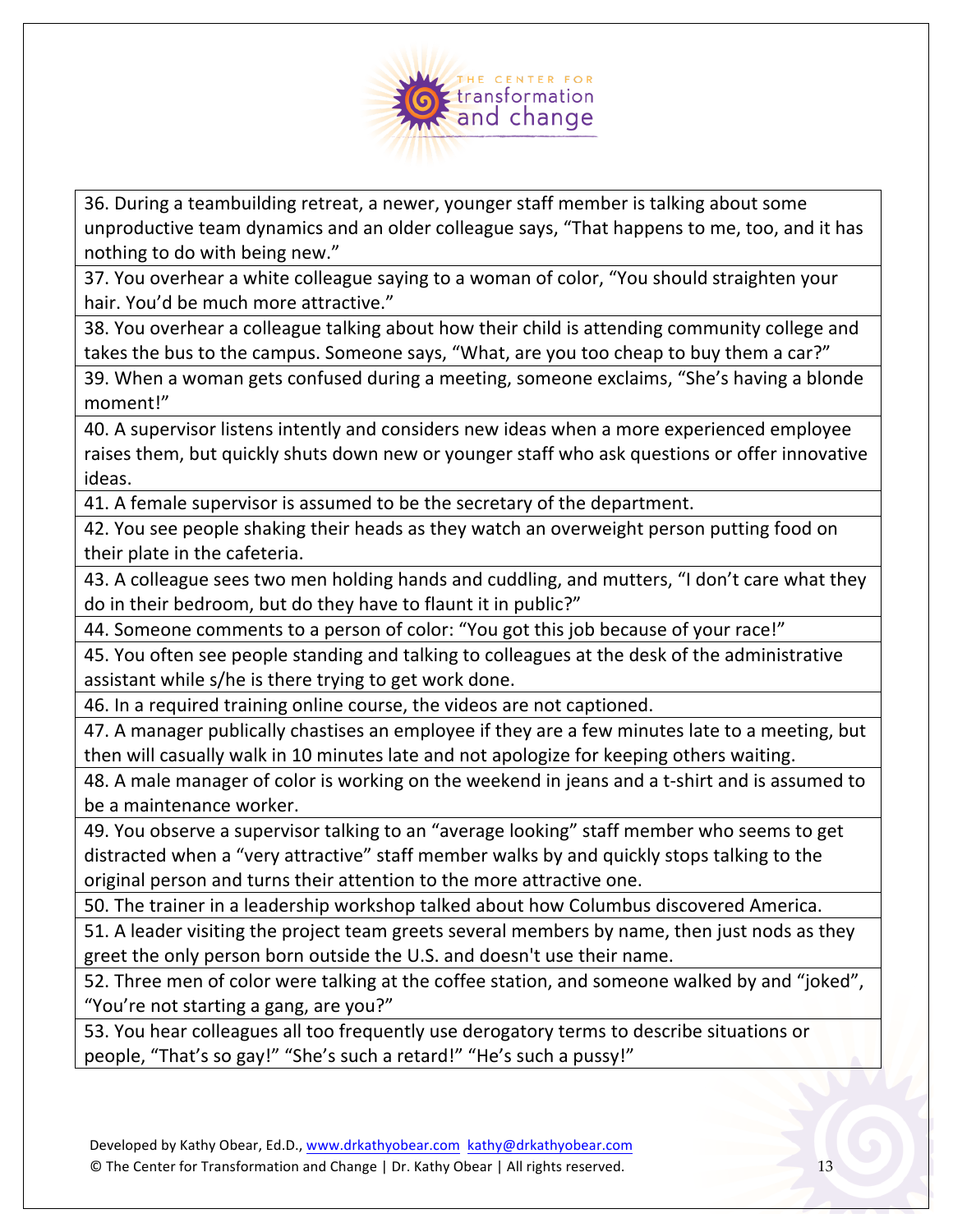

54. During a hiring process, one of the committee members has positive comments only for the white men and white women candidates: "He seems like he'd be a good fit;" "She'd be a team player."

55. A 6-foot person pats the head of someone who is 5'2", someone they hardly know.

56. Introducing the male leader as Dr. \_\_, and the female leader with a doctorate as Ms. \_ or by her first name.

57. A manager frequently announces new practices or changes the focus of task forces without including those who have to develop or implement the decisions.

58. A team member who often raises issues is not invited to lunch when the manager organizes informal gatherings among most staff.

59. At a coffee break you overhear a colleague say, "The realtor brought a Mexican family to view the house next door. I just hope my neighbor doesn't sell to them."

60. You notice the group tends to not engage their colleague who is hard of hearing, even when they offer an idea.

61. An athletic coach called the captains together and asked, "Who is gay on the team?"

62. Someone called security to investigate a man of color who was walking through the building. He was a supervisor from another department.

63. An employee transitioned from female to male. The supervisor refuses to use his pronouns and constantly refers to him by his previous name.

64. A team member suggests to translate key forms and policies into the most common  $1<sup>st</sup>$ languages of the customers, and the manager refuses to support this.

65. A colleague with children asks a new female employee, "Do you have kids?" When she says "No," the person says, "What a shame. You'd make a wonderful mother."

66. While reviewing resumes, someone asks about a candidate who is a recent veteran, "I wonder if he has PTSD?" No one suggested he be given an interview.

67. A middle-aged white woman seemed surprised as she said to the black male passenger in the seat next to her, "You are so well-spoken and have a Master's!"

68. You hear a colleague say, "These Chinese and Arabic names are too hard to pronounce."

69. A colleague recounted how an academic advisor had told her daughter, "You want to go into Engineering? Most females drop out in their  $1<sup>st</sup>$  or  $2<sup>nd</sup>$  year."

70. Several mid-level managers are talking about the expensive vacations they took with their families during a team meeting. A few lower level staff sit silently.

71. As a task force was updating the organization's policies, someone suggested they revise any irrelevant gender-specific language. No one in the group supported this idea.

72. A major organizational event is scheduled on a high Jewish holiday. Your manager's response? "We can't accommodate everyone. This is important for us."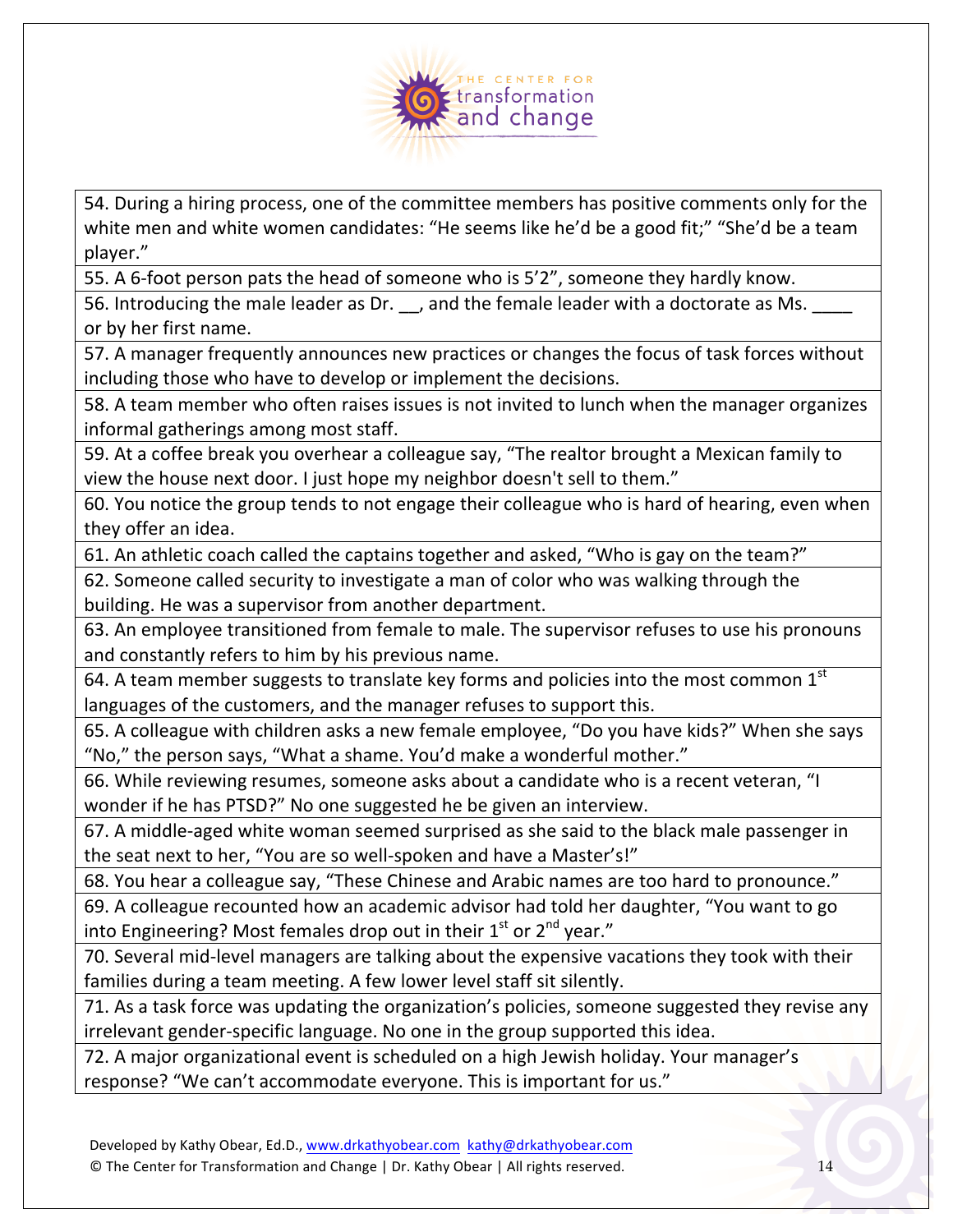

73. A white teenager says they want to go to a specific junior high where the students are predominantly black and Latino. Her parents comment, "You're so smart. You belong at a better school than that."

74. A manager mumbles as an accommodations meeting for a new employee is starting, "I don't know why we have to do this. It's a waste of time."

75. A frustrated customer asks a lower level employee to do something that is against organizational policy. As the staff member explains why they can't, the customer gets angrier, raises their voice, and demands to speak with a manager. When the manager comes over, the customer is very sweet and polite.

76. When parents try to register their child for school, the form only has two options to list their names: mother and father.

77. A team leader talks more slowly and with a louder voice to a team member who speaks English as their  $2^{nd}$  language. Later, when the employee offers an idea, the leader interrupts them and changes the subject.

78. A younger employee offered an idea that many thought was innovative and exciting. A 58year old team member looked frustrated as they turned to a colleague and muttered, "I suggested that last week and no one liked it...."

79. A new team member asked a question in a meeting and offered an alternative idea for the project. One of the more experienced staff said, "When you are here longer, you can criticize me."

80. A colleague says, "I've been so schizophrenic lately...I can't seem to decide on anything!"

81. The policy is that employees need to pay their own travel expenses to conferences and later get reimbursed by the organization.

82. A team leader walks quickly up to the desk of the administrative assistant and interrupts them talking to a colleague, "I need 25 copies of this immediately for my meeting."

83. A white team member comes back from a vacation at a beach and says to a Latina colleague, "I'm now as dark as you!"

84. You overhear a white colleague complaining about diversity training, "Why do we have to label everyone? I see people as people. I am color-blind. I don't see race."

85. 

86. 

87..

88. 

89. 90.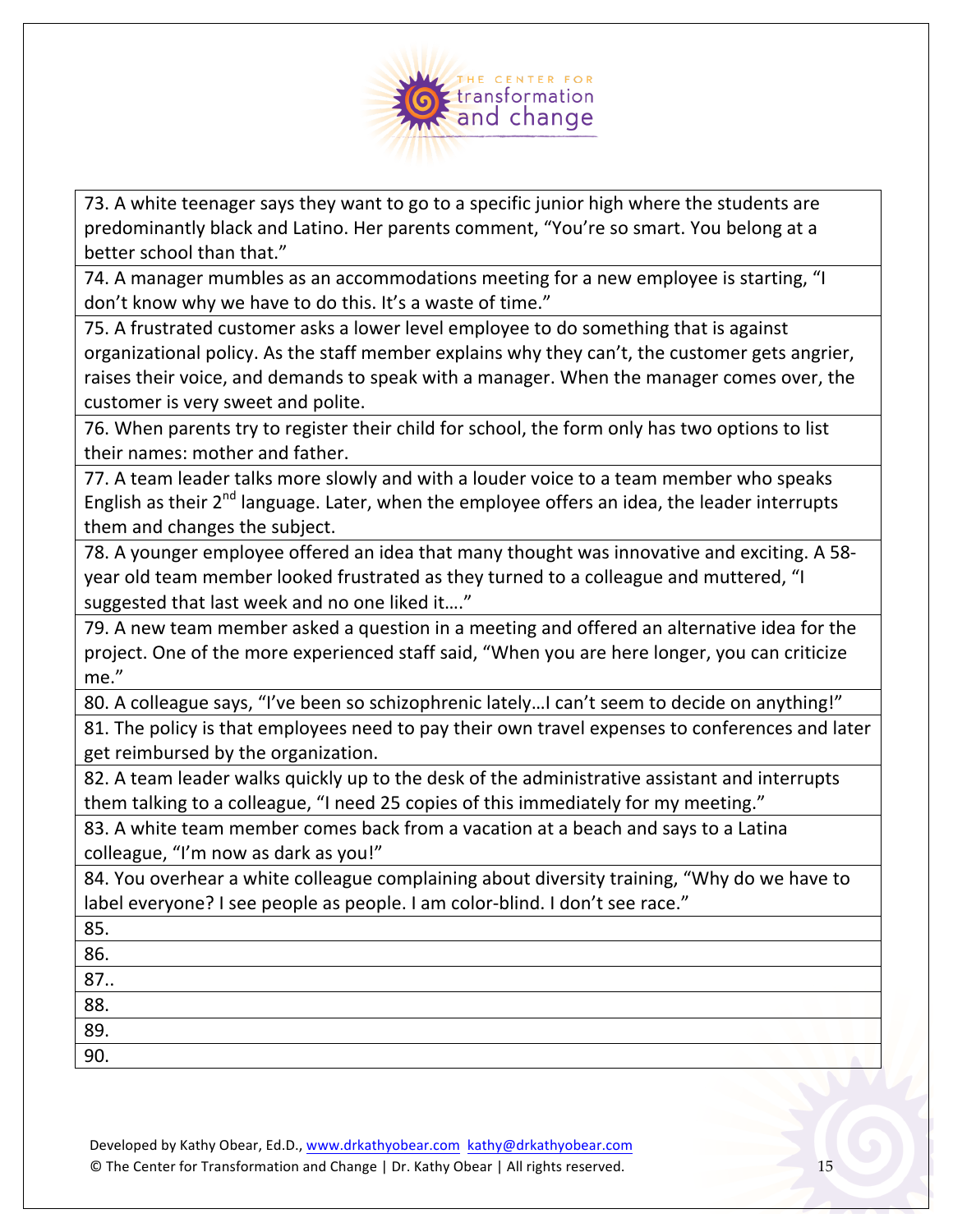

## **Microaggressions: Possible Biases or Stereotypes**

| Microaggression                                                   | <b>Bias and/or assumptions possibly</b> |
|-------------------------------------------------------------------|-----------------------------------------|
|                                                                   | fueling the comment or behavior         |
| 1. Woman clutches her purse as a dark-skinned man gets on         |                                         |
| elevator.                                                         |                                         |
| 2. People who walk by men of color & check to make sure their     |                                         |
| wallet is deep in their pocket.                                   |                                         |
| 3. Store clerks following around customers of color while white   |                                         |
| customers are eagerly asked if they need any help.                |                                         |
| 4. Wait person overlooking person in a wheelchair and seating     |                                         |
| the couple standing behind them.                                  |                                         |
| 5. Able-bodied people who will either not make eye contact        |                                         |
| with a person with a disability or just stare at them.            |                                         |
| 6. Saying to someone with a disability, "I'm not sure you're      |                                         |
| ready for a higher leadership position."                          |                                         |
| 7. Younger people being ignored or talked over in group           |                                         |
| discussions.                                                      |                                         |
| 8. Newer employees being told to "keep quiet and learn the        |                                         |
| ropes."                                                           |                                         |
| 9. A supervisor who listens intently and considers new ideas      |                                         |
| when a more experienced employee raises them, but quickly         |                                         |
| shuts down new or younger staff who ask questions or offer        |                                         |
| innovative ideas.                                                 |                                         |
| 10. Female team members are always asked to take notes or         |                                         |
| make coffee.                                                      |                                         |
| 11. Group project work where men only talk to men; whites         |                                         |
| only talk to other whites; and overlook, don't engage members     |                                         |
| of marginalized groups.                                           |                                         |
| 12. A female supervisor is assumed to be the secretary of the     |                                         |
| department.                                                       |                                         |
| 13. A manager assumes all staff are Christian, "We all want to    |                                         |
| be off to get ready for Christmas, we'll have to discuss who will |                                         |
| cover the office."                                                |                                         |
| 14. People who react negatively when they see a woman             |                                         |
| wearing a veil/hijab.                                             |                                         |
| 15. An employee "jokingly" draws a swastika on a poster.          |                                         |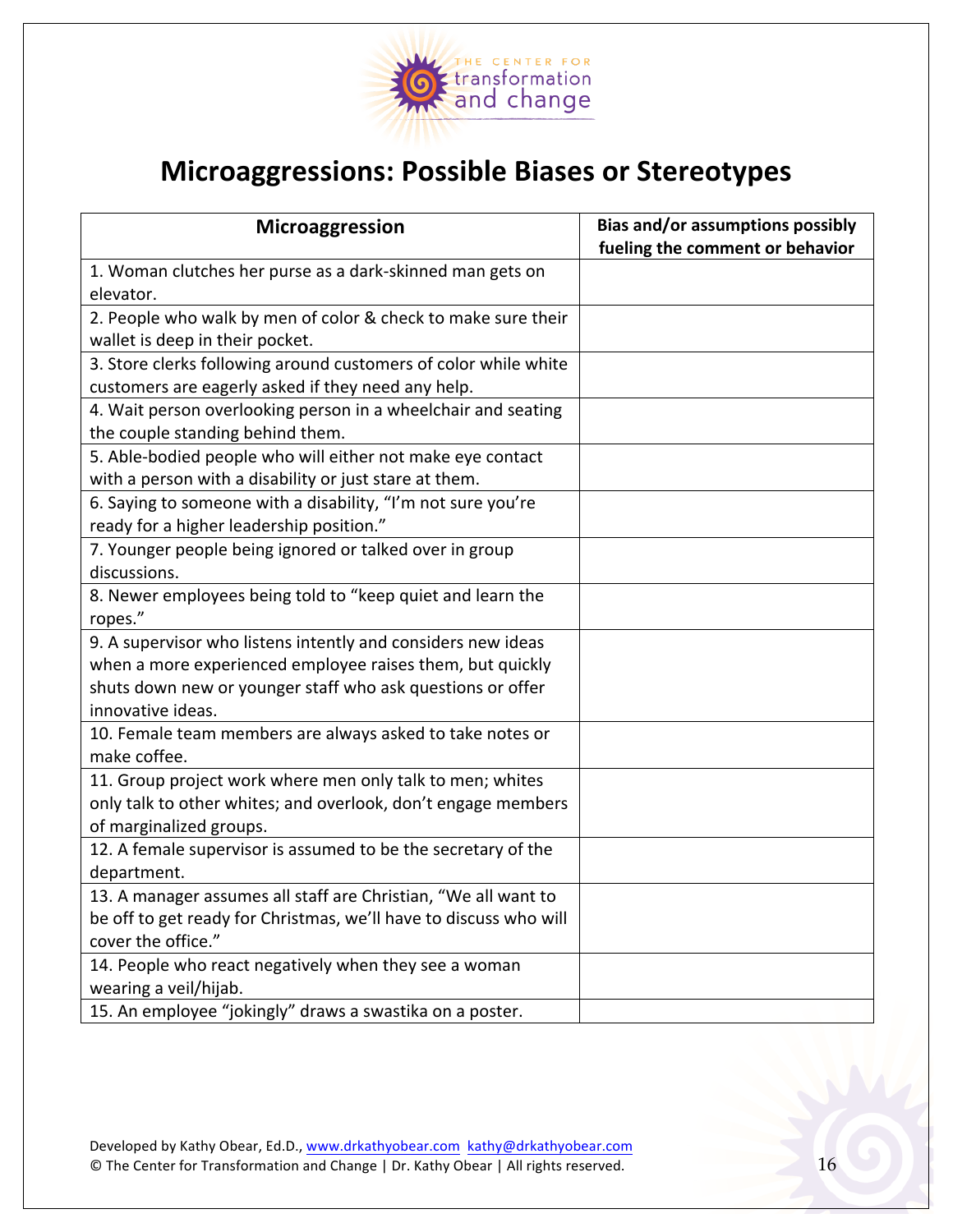

| 16. A supervisor stands very close to a female employee. As  |  |
|--------------------------------------------------------------|--|
| she backs away, the supervisor moves closer.                 |  |
| 17. Looking a woman up and down, staring at her breasts.     |  |
| 18. The project manager often announces new 8 a.m. meetings  |  |
| with only a day's notice.                                    |  |
| 19. A senior leader who decides not to interview an employee |  |
| with 25 years of experience and a college degree for a       |  |
| promotion to a manager position.                             |  |
| 20.                                                          |  |
|                                                              |  |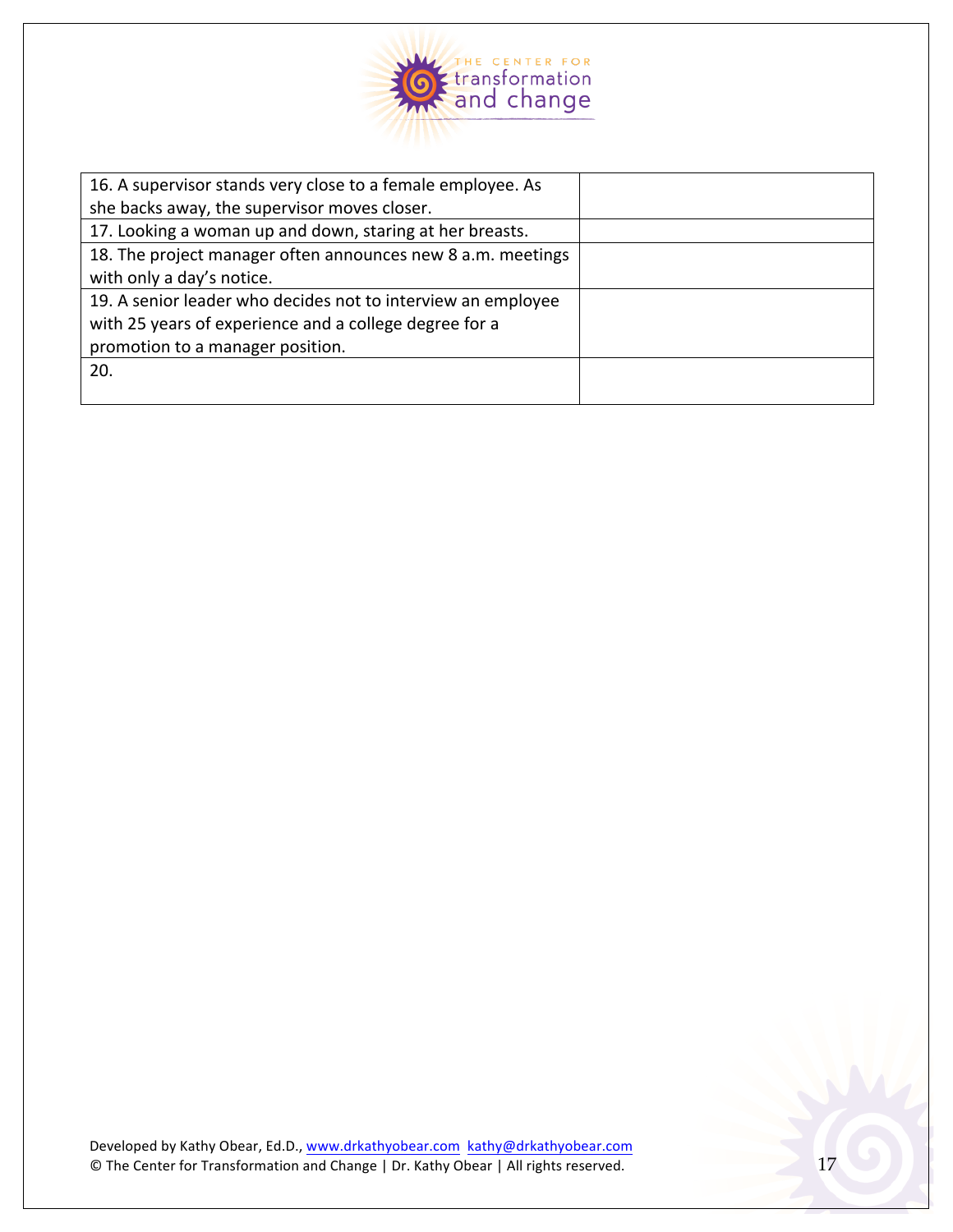

### **Examples of Microaggressions in Your Organization**

|                  | Microaggression | Impact | Intent |
|------------------|-----------------|--------|--------|
| 1.               |                 |        |        |
| 2.               |                 |        |        |
| $\overline{3}$ . |                 |        |        |
| 4.               |                 |        |        |
| 5.               |                 |        |        |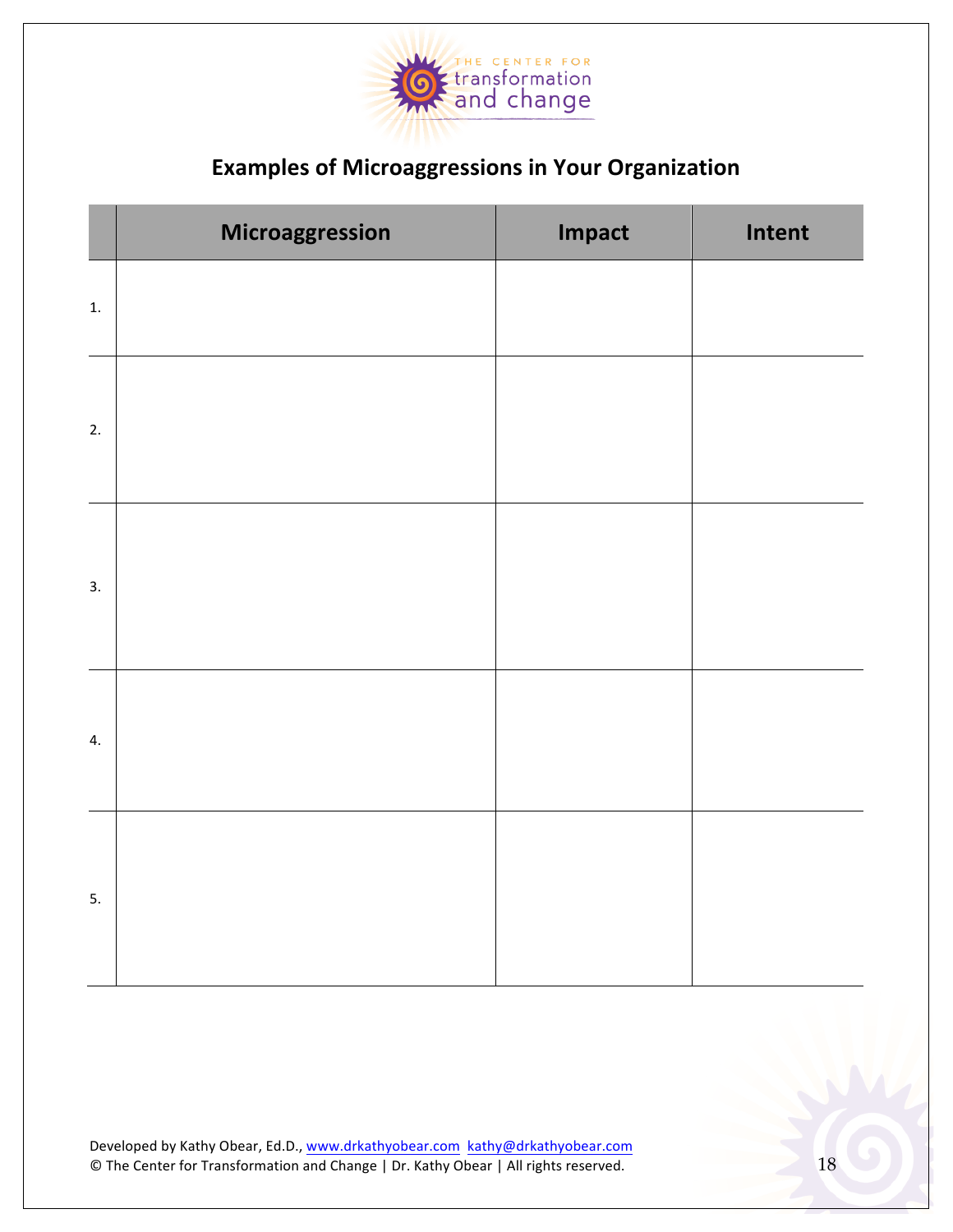

## **Common Fears**

Directions: Check-off any of the following fears that you have felt or anticipate as you engage in **difficult conversations.**

- 1. What if I make a mistake?
- 2. What if I say something stereotypic or biased?
- 3. Will I be seen as a fraud?
- 4. What if I can't handle a situation?
- 5. If I don't manage this well, will people get hurt...
- 6. If I don't manage this well, it might hurt my relationships with others
- 7. Am I making this worse?
- 8. Am I ready to participate in this discussion?
- 9. People will get defensive and I won't know how to respond.
- 10. The conversation will "get out of control."
- 11. People will get too emotional and I won't have the skills to manage the situation.
- 12. I don't know enough to engage in the conversation effectively.
- 13. If I don't do this well, I'll let people down.
- 14. "Things won't change."
- 15. My comments will be dismissed.
- 16. I'll feel triggered by someone's comments or behaviors.
- 17. My personal opinions and behaviors will become the focus of the conversation.
- 18. I will lose credibility and be seen as less competent.
- 19. If I am too confrontational, there will be repercussions.
- 20. People will be disappointed in me.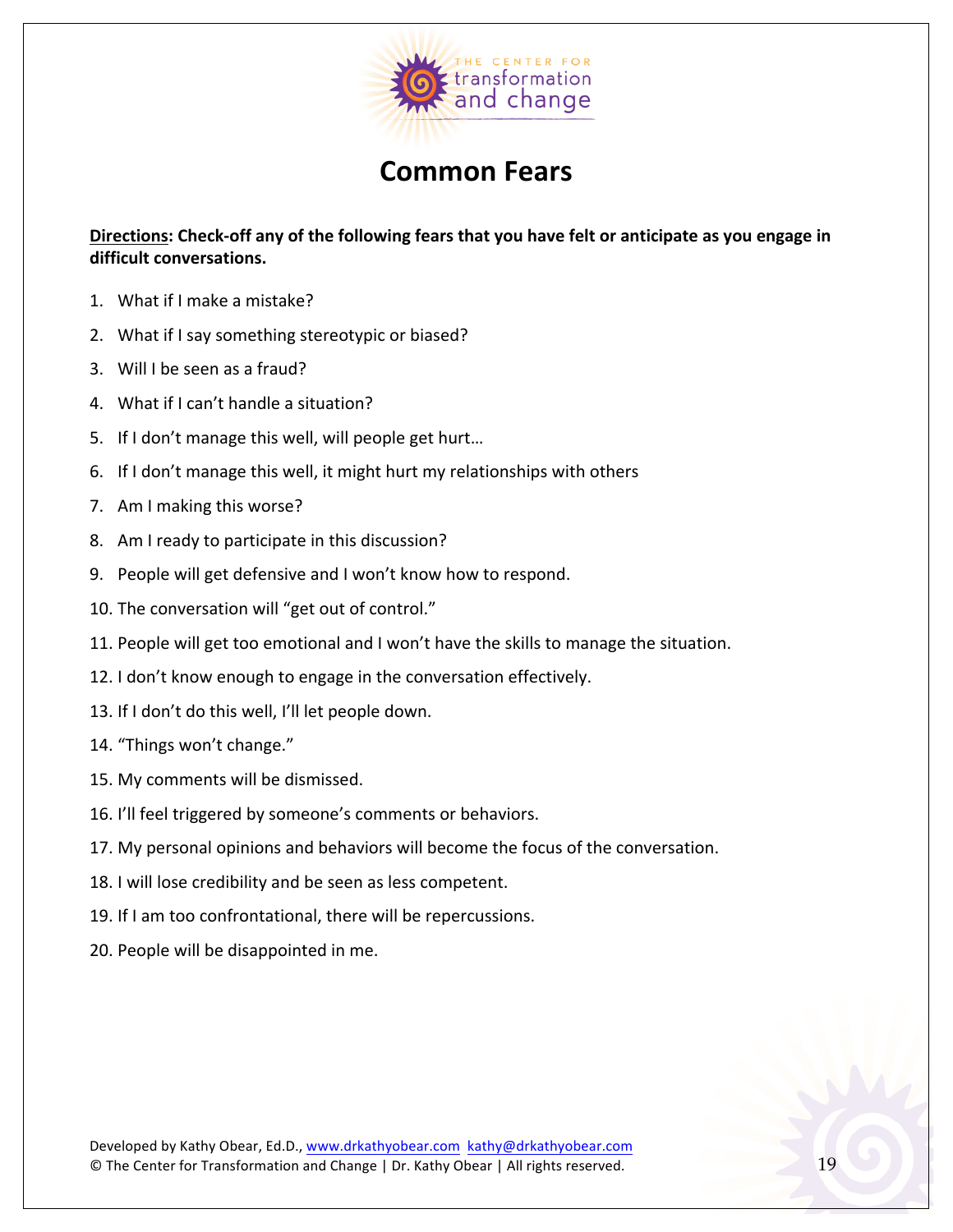

## **Gallery of Stories**

#### **Purpose:**

- Participants read/hear examples of microaggressions and daily indignities that people from marginalized groups have experienced on campus.
- Broadens and deepens understanding of current privileged and marginalized group dynamics on campus.
- Creates empathy and energy to create greater inclusion.

#### **Time needed: 30-60 minutes**

#### Set-up:

- Materials needed: 2 pages of blank copy paper/participant; pens
- Distribute paper, pens as needed
- Give directions
- Give participants  $5+$  minutes to write their examples

#### **Directions** (post on chart/PPT slide):

Write about TWO actual situations or patterns of uninclusive and/or disrespectful treatment that marginalized group members experience on campus. Write one (1) example/piece of paper. The situation may have happened to you, or you witnessed it, or you heard the story from a credible source:

- Recent situation or pattern of experience (within last 2-3 years)
- Occurred on campus or in the local community
- Anonymous/Generic: NO NAMES or key references
- You can share one or more of the following:
	- \* What is/was the situation?
	- \* By group membership ~ who were the main players and their central group memberships?
	- \* How did you feel? Others feel?
	- \* What was the impact of this situation on you? Others?
	- \* What, if anything, did someone do to create greater inclusion?

#### **To Create Small Groups**

- Ask each person to fold up their examples and trade them with 5+ different people.
- Then ask them to form small groups of 8-10, mixed by group membership, and sit down together in a circle.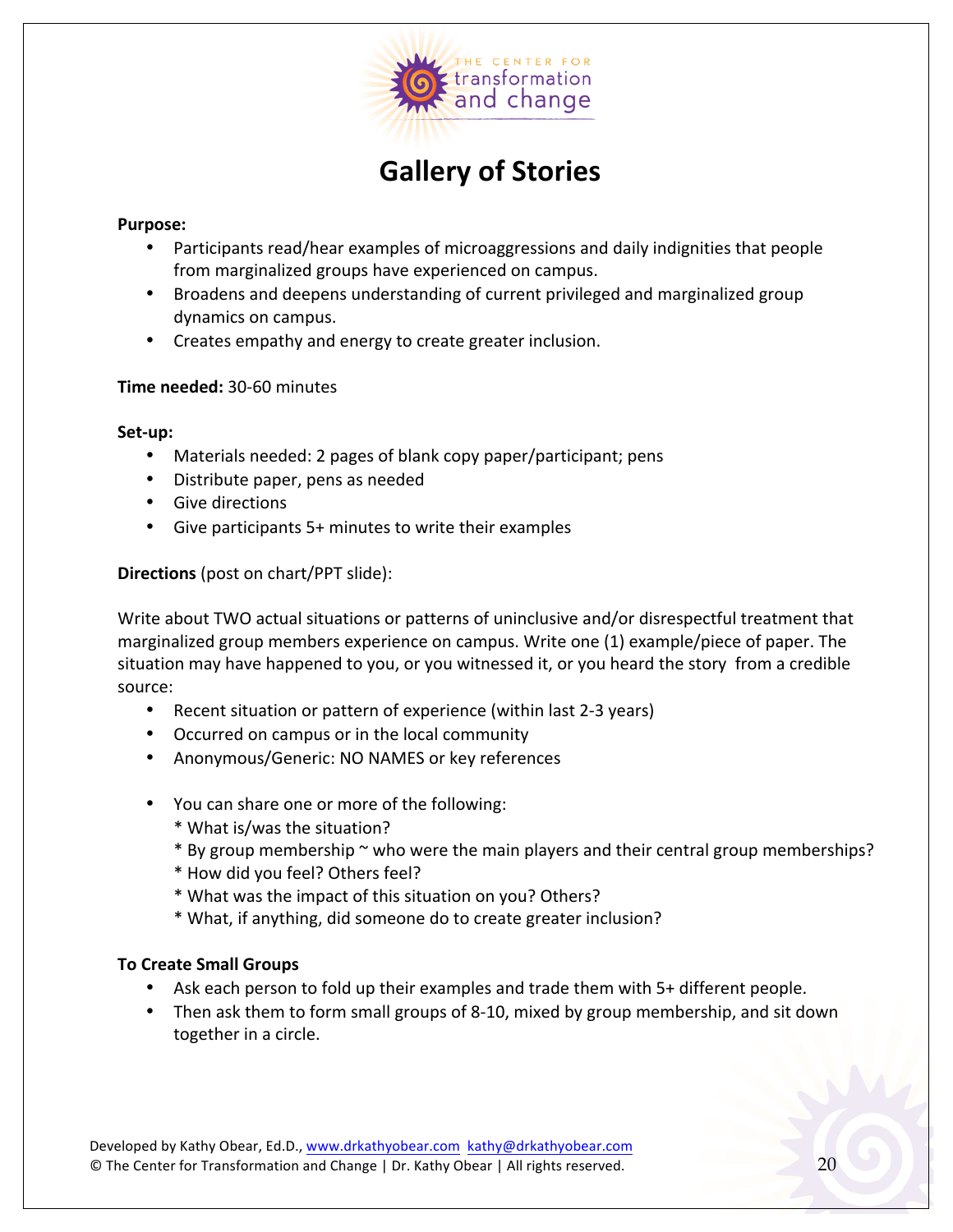

#### **Directions for Small Groups**

- In a moment, people will read the stories aloud to the small group.
- One person reads 1 story, then the next person in the circle, and so on.
- Do not talk about the stories, just keep reading them.
- Silently as you listen, begin to notice your feelings and reactions, and any patterns you notice.
- One person collects up the stories as they are read, and then passes them to your assigned group every 8-10 stories.
- We will circulate these stories a couple of times so that each small group will read about 40-60 stories before we talk about them.
- Any questions?
- Again, these are generic and anonymous. Don't spend any time trying to identify who might have been involved. The reality is the same type of situation has most likely occurred multiple times on campus."

#### **Debriefing in Small Groups**

- After 10-15 minutes, end the reading of the stories
- Ask group members to discuss the following prompts among themselves (post on chart/PPT slide):
	- \*In your small group share and discuss:
		- 1. What are your feelings and reactions as you hear these stories?
		- 2. What's one example that stood out to you and why?
		- 3. What impact could this have?
		- 4. What are other examples that these reminded you of?

Note: This activity is called the "Gallery" because we post the stories on the wall and have participants silently read them, and then discuss.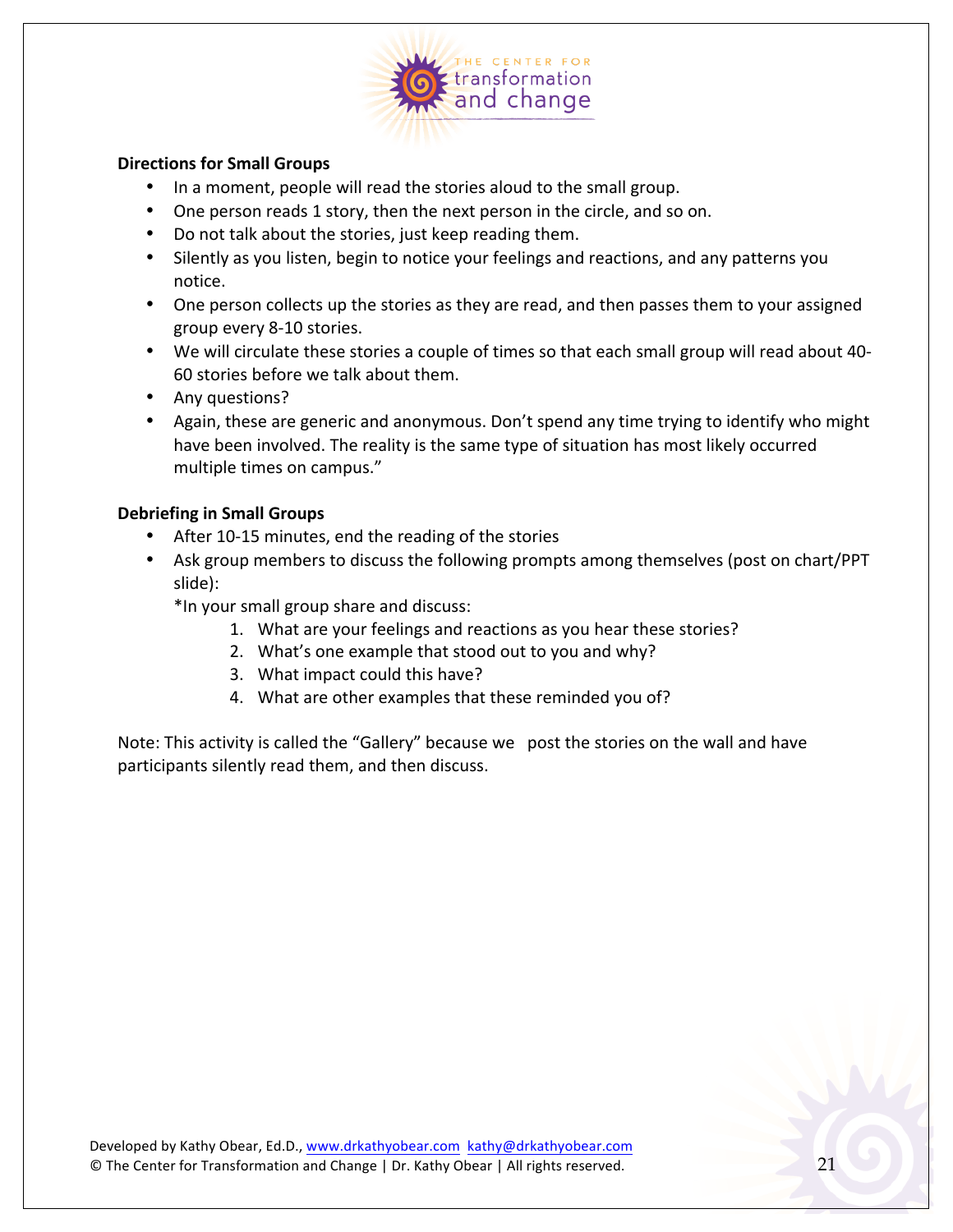

## Using the ADDRESS<sup>©</sup> Model to Intervene

- $\circ$  **A** = **Acknowledge** (that something occurred)
- $\circ$  **D** = **Dialogue** (in the moment or with someone else at a later time)
- **D** = "**Document**" (tell someone; use the Bias Reporting System or another reporting structure)
- $\circ$  **R** = **Redirect** (the conversation)
- $\circ$  **E** = **Educate** (the person)
- $\circ$  **S** = **Stop** (the exclusionary behavior)
- $\circ$  **S** = **Support** (the people impacted and make space to support yourself)

#### **Choose one microaggression to discuss:**

- 1. What is the probable impact if **no one speaks up** in this situation?
- 2. How can you use the **ADDRESS model** to intervene and respond in this microaggression?
- 3. What could be the **positive outcomes if someone does intervene** and speak up?

*\*Developed by Naomi Sigg, Case Western Reserve University*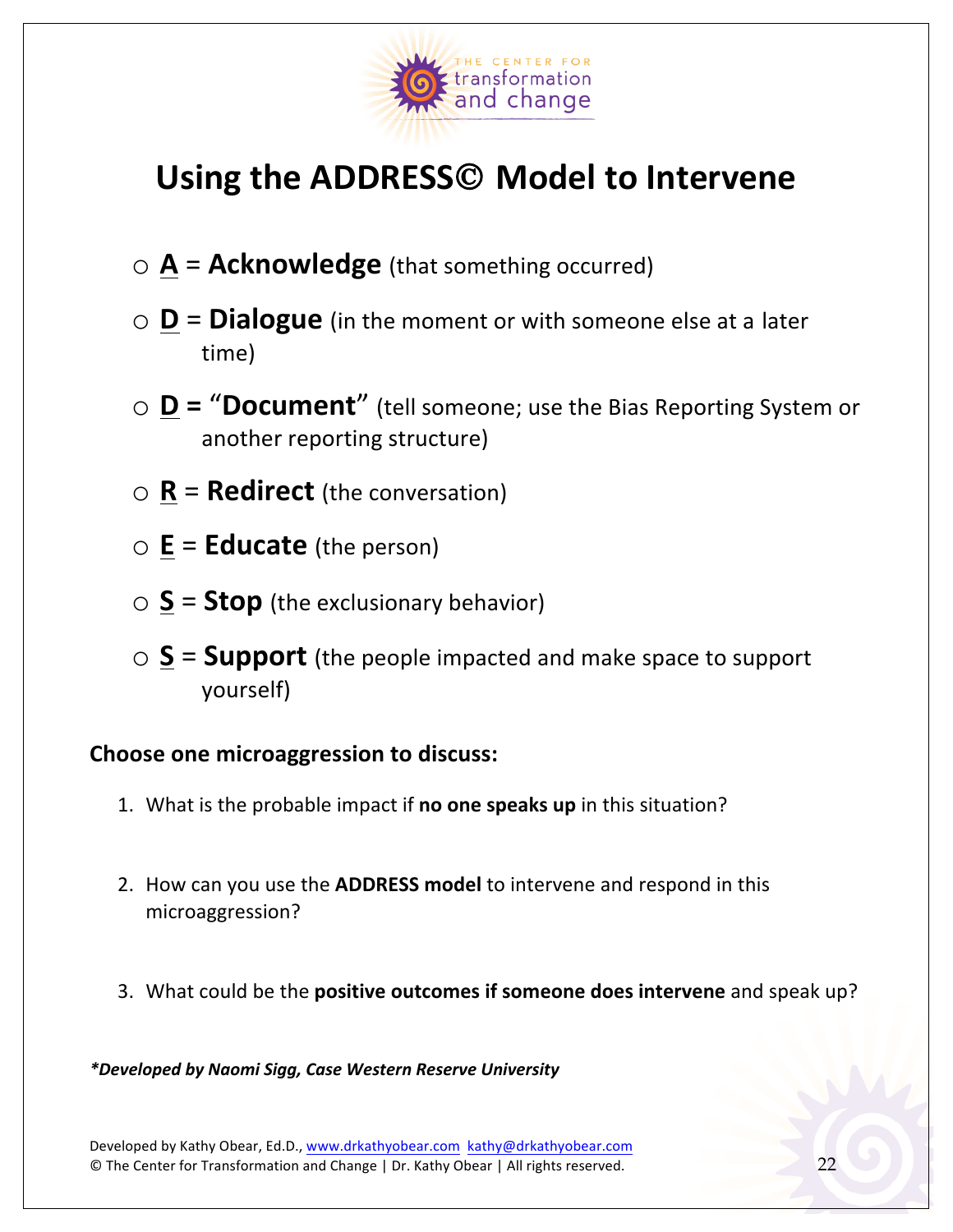

## **PAIRS: EFFECTIVE DIALOGUE SKILLS**

**P: PAN** the environment and yourself; describe what you notice or engage others based on what you see (Pay Attention Now)

- " I'm noticing I'm feeling...anyone else?
- " I noticed how quiet everyone got; I'm wondering what is going on in everyone?
- " It seems some people were impacted by that statement, am I right?
- I'm noticing you're speaking with a lot of energy and emotion...
- $\blacksquare$  I'm noticing that people get interrupted as they try to share...
- You seemed to have a reaction to what I just said...

#### **A: ASK** about the specifics behind the person's comment or behavior

- Could you say more about that...Tell me more...
- Can you give us an example of what you're saying...
- $\blacksquare$  Help me understand what you meant by that?
- What were you hoping to communicate with that comment?
- Can you help me understand what your intent was when you said/did...
- Can you give me some background on this situation...
- How were you impacted when....What were you feeling when...

#### **I: INTERRUPT** the dynamics

- Let's slow down the conversation and talk about what just happened...
- I'm going to interrupt and try a different approach to this conversation...
- We are not engaging according to our group norms.
- $\blacksquare$  Let's take a breath...

#### **R: RELATE** to the person or their comment/behavior

- $\blacksquare$  I relate to what you're saying, I...I have felt the same way...
- $\blacksquare$  I remember a time when I did the exact same thing...
- How do others relate to that comment?
- What you're saying seems to relate to what so-and-so just said...

**S: SHARE** about yourself  $\sim$  self-disclose with a story or example; your feelings in the moment; the impact of a comment or behavior, etc.

- When I hear you say that I think/feel....
- Just last week, I remember when I...
- I was socialized to believe...
- $\blacksquare$  I'm beginning to feel  $\ldots$
- My heart aches as you tell that story...
- I notice I'm feeling a little triggered...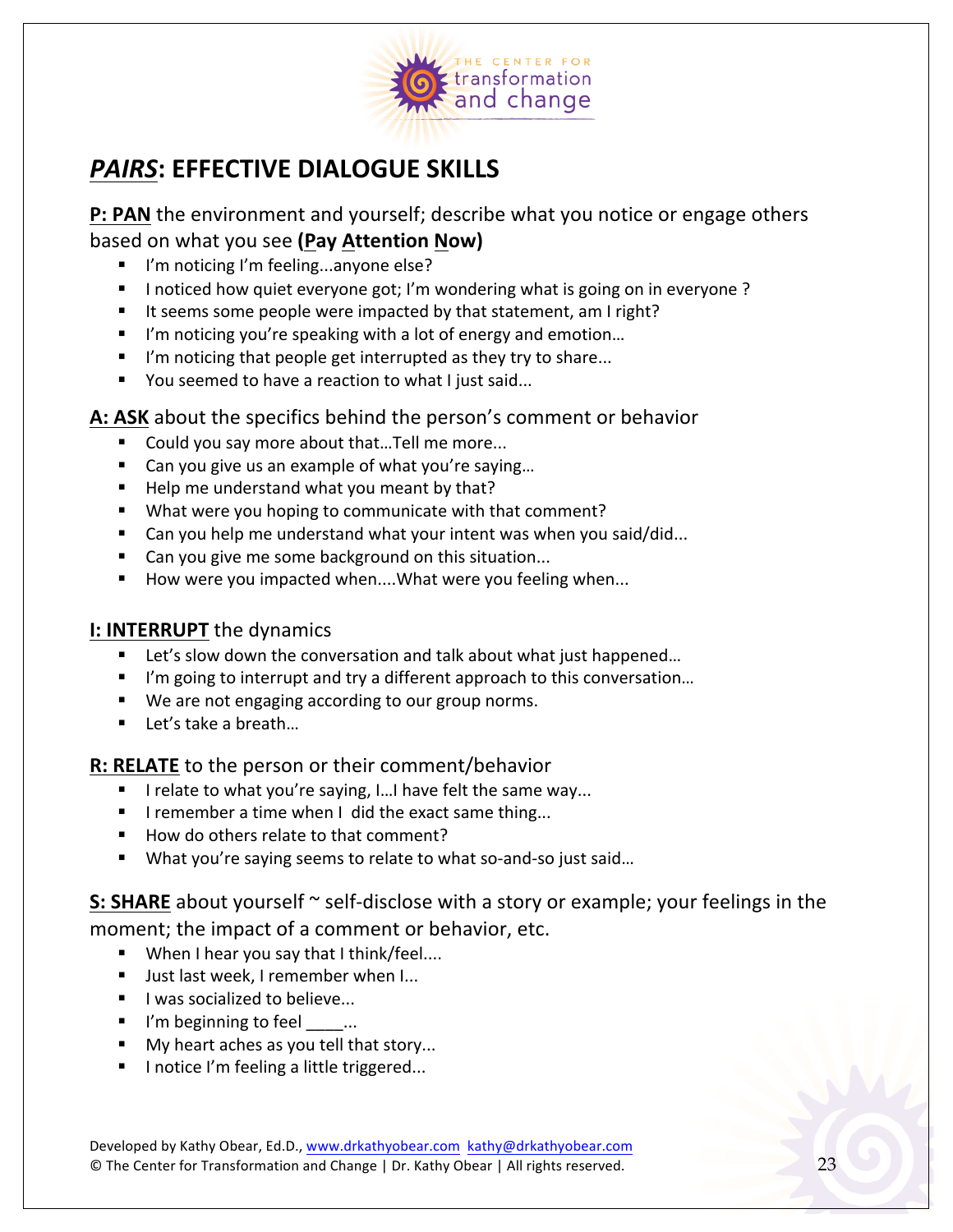

| <b>Engaging Skills</b>                                                   | <b>Examples/Descriptions</b>                                                                                                                                                                                                                                                                                          |
|--------------------------------------------------------------------------|-----------------------------------------------------------------------------------------------------------------------------------------------------------------------------------------------------------------------------------------------------------------------------------------------------------------------|
| Ask the person for<br>more information ~<br>seek to understand           | Can you tell me more<br>$\bullet$<br>Can you give me an example<br>Can you give me some background on this situation<br>$\bullet$<br>What do you mean when you say<br>$\bullet$<br>Help me understand what you disagree withfind frustrating<br>٠<br>Help me understand how you came to that conclusion?<br>$\bullet$ |
|                                                                          | What were you feeling when?<br>$\bullet$<br>What's your perspective?<br>$\bullet$<br>What led you to that conclusion?<br>$\bullet$                                                                                                                                                                                    |
| Paraphrase the<br>person's comments                                      | So you're saying that<br>$\bullet$<br>So, you feel that<br>٠<br>So, you think that<br>$\bullet$<br>Are you saying that<br>$\bullet$<br>So, from your perspective<br>$\bullet$                                                                                                                                         |
| <b>Explore their</b><br><b>INTENT</b>                                    | Help me understand your intent when you<br>$\bullet$<br>What had you wanted to communicate with your comment?<br>$\bullet$<br>What was your intended outcome?<br>$\bullet$<br>What is underneath your comment/question?<br>$\bullet$                                                                                  |
| <b>TRACK/PAN the</b><br>person's body<br>language, tone, and<br>comments | I notice you had a reaction to what I just said<br>$\bullet$<br>I don't believe she was finished with her comment<br>٠<br>I notice you just got very quiet looked away shook your head<br>$\bullet$<br>I'm noticing your tone of voice<br>$\bullet$<br>I'm noticing your body language<br>$\bullet$                   |
| <b>Explore the IMPACT</b><br>on them                                     | It seems my behavior had an impact on you<br>$\bullet$<br>How did that impact you?<br>$\bullet$<br>What were you feeling when<br>$\bullet$                                                                                                                                                                            |
| <b>Acknowledge and</b><br>validate their points<br>as much as possible   | I hear that you feel<br>$\bullet$<br>I can see that from your perspective you think<br>٠<br>I'd probably feel<br>٠<br>$\overline{\phantom{a}}$ , too                                                                                                                                                                  |
| <b>Explore possible</b><br>solutions                                     | What do you think we can do?<br>$\bullet$<br>What do you see as the next steps?<br>٠<br>One thought could be towhat do you think?<br>$\bullet$<br>Might it be possible to<br>$\bullet$                                                                                                                                |
| <b>State your desired</b><br>outcome<br><b>Summarize the</b>             | This is what I suggest we do<br>$\bullet$<br>I want toI need<br>$\bullet$<br>Summarize the dialogue without stating opinions or judging<br>٠                                                                                                                                                                          |
| dialogue                                                                 | So, we've discussedwe agreed to<br>$\bullet$                                                                                                                                                                                                                                                                          |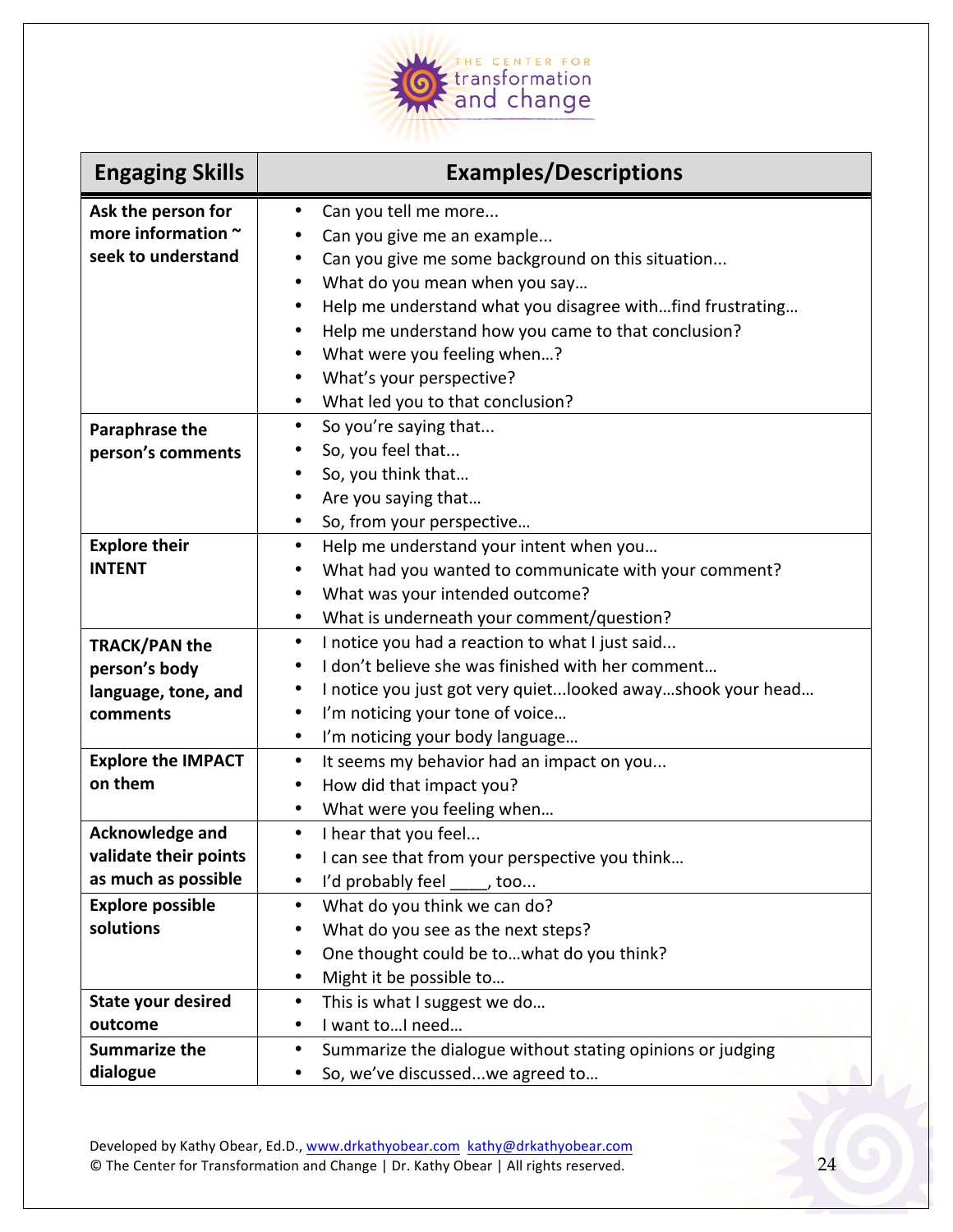

## Four (4) Types of Panning Responses

- **1. Redirect:** Refocus the group without any reference to the current group dynamics
	- I'd like to move on to the next agenda item.
	- Getting back to what we were talking about...
- **2.** Indirect: A more vague, general comment to refocus the group on the topic and effective group dynamics.

#### Pose possibilities**:**

- It might be useful...
- I'd suggest we consider...
- One way to proceed could be...
- It may be more productive right now to...

#### **3. Direct:** Acknowledge the current situation, and/or the uninclusive or disrespectful dynamic

#### State your thought or opinion:

- I think that... I need...
- I believe it's important that...

#### Share your observation directly:

- I noticed that every time we start to talk about our team dynamics, someone shifts the conversation away from the topic.
- I'm noticing that the only time we talk about our group effectiveness is when I bring it up.
- I've noticed that when we started to discuss our dynamics, a number of folks look down, start writing notes...I'm curious what others have noticed? And what is going on for folks?

#### **4. Connect:** Invite others to connect to what you are saying, and share what they notice

- Anyone connect to what I am saying?
- I'm curious what others are noticing?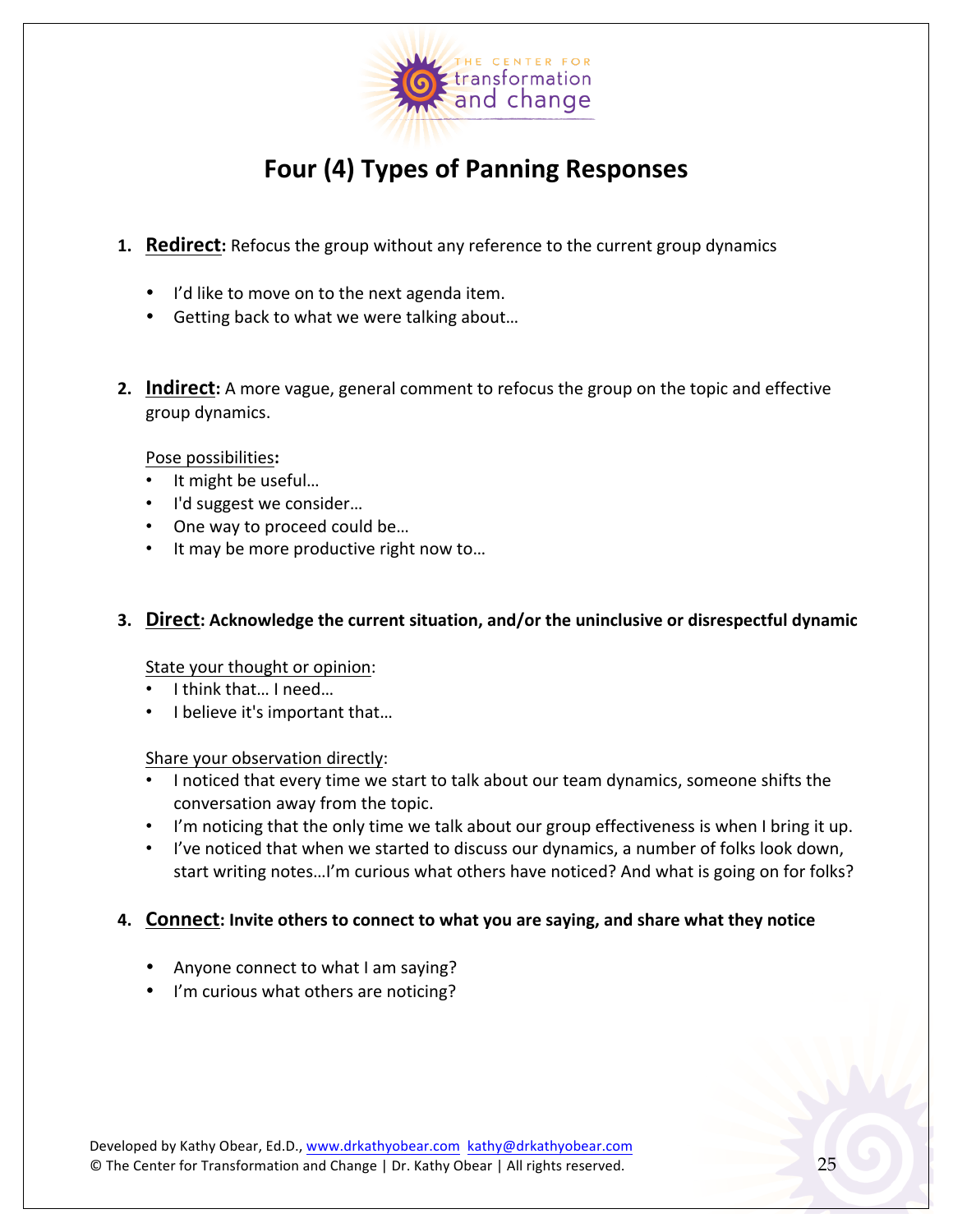

## **Steps to Engage in Difficult Dialogues**

#### 1. Get grounded in positive intentions  $\sim$  The DESTINATION:

- $\triangleright$  Create a teachable moment
- $\triangleright$  Stir cognitive dissonance
- $\triangleright$  Demonstrate respect and dignity
- $\triangleright$  Leave them feeling whole...
- $\triangleright$  Plant seeds...Influence hearts and minds...
- $\triangleright$  Help person(s) explore the impact of their behavior, understand the reasons their behavior has a negative impact on others/building an inclusive community
- $\triangleright$  Re-establish the boundaries for civil discourse
- $\triangleright$  Do no harm!
- $\triangleright$  Make a human connection; build the relationship for future dialogue
- $\triangleright$  Support those impacted by the comments/actions

#### **P.A.I.R.S. ~ Skills to Engage**

- **P: PAN the environment, yourself**  $\sim$  as data to diagnose; name your pan as an **intervention**
- **A: ASK questions to explore**
- **I: INTERRUPT the process**
- **R: RELATE to others, their comments**
- **S: Share, use self-disclosure as your response**

#### **2. Based on what you PAN, engage others in the conversation**

- $\triangleright$  I overheard your conversation and thought I heard you say....
- $\triangleright$  I notice that folks were laughing...I'm curious what that's about?
- $\triangleright$  I noticed how quiet everyone just got...I'm wondering what is going on for folks?
- $\triangleright$  It seems some people were impacted by that statement.
- $\triangleright$  I notice you're speaking with a lot of energy and emotion...
- $\triangleright$  We've had some comments from this side of the room, what are your thoughts and reactions? (looking at the other side of the room)
- $\triangleright$  I'm wondering if people are feeling triggered right now?
- $\triangleright$  The energy in the discussion seemed to shift after...

#### **3. A: ASK about the specifics behind the person's comment or behavior**

- $\triangleright$  Gives you time to center, better understand the comment, choose a response
- $\triangleright$  May help the person hear themselves and reflect on what they said, the impact...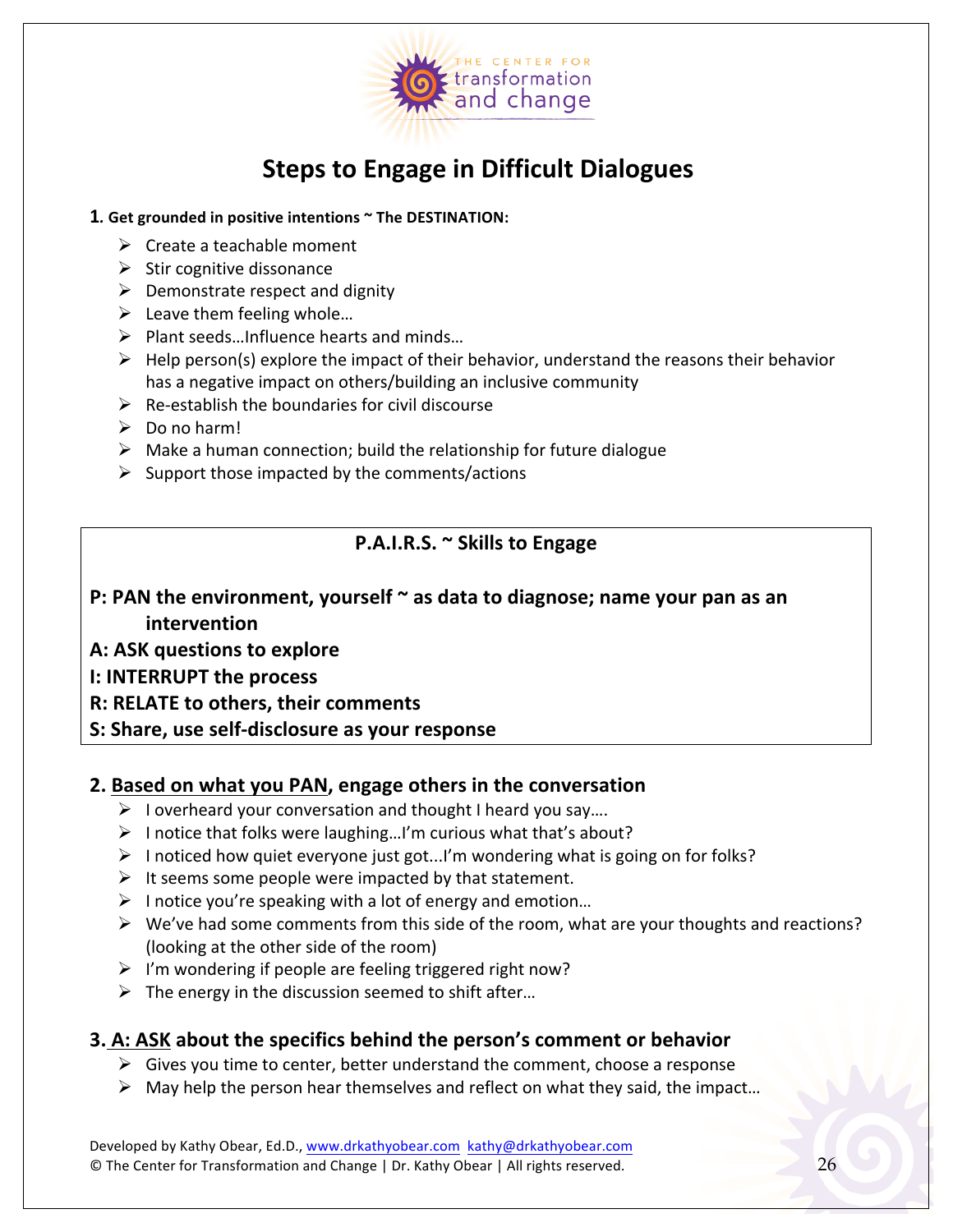

#### **4: A: ASK clarifying questions**

- $\triangleright$  I want to make sure I understand your point...you think that...
- $\triangleright$  Are you saying that...
- $\triangleright$  Help me understand what you mean by that?
- $\triangleright$  I don't understand your point...
- $\triangleright$  What do you mean when you say...
- $\triangleright$  Come again? Or Can you repeat that?

#### **5. A: ASK questions to gather more information**

- $\triangleright$  Could you say more about that... Tell me more...
- $\triangleright$  Can you give us an example of what you're saying...
- $\triangleright$  Help me understand what you disagree with...find frustrating...
- $\triangleright$  Help me understand how you got to that conclusion?
- $\triangleright$  What has been your experience that led you to that conclusion?
- $\triangleright$  What readings or research are you referencing?

#### **6. A: ASK** questions to get them to reflect on their comment

- $\triangleright$  When was the first time you heard that?
- $\triangleright$  How do you think others could be impacted by your comment? Behavior?
- $\triangleright$  Why might others disagree with your comment?
- $\triangleright$  What if I gave you a convincing argument and data that was counter to your perspective? What might that mean for you?
- $\triangleright$  How do you think others will view you when you make similar comments?

#### **7.** A: ASK questions to explore their intention

- $\triangleright$  What were you hoping to communicate with that comment?
- $\triangleright$  Help me understand your intent when you said...
- $\triangleright$  What did you mean to say with that comment?
- $\triangleright$  What is underneath your comment/question?

#### **8. I: INTERRUPT the process and give space to process**

- $\triangleright$  Let's slow down the conversation and talk about what just happened...
- $\triangleright$  I'm going to interrupt and try a different approach to this conversation...
- $\triangleright$  We are not engaging according to our group norms.
- $\triangleright$  Let's take a breath...

#### **9. R: RELATE to the person who made the comment (Reflectively)**

- $\triangleright$  How are you just like this person? Were you just like them? (search in other categories of difference)
- $\triangleright$  When have you said or done something similarly?
- $\triangleright$  When might you say or do something like this in the future?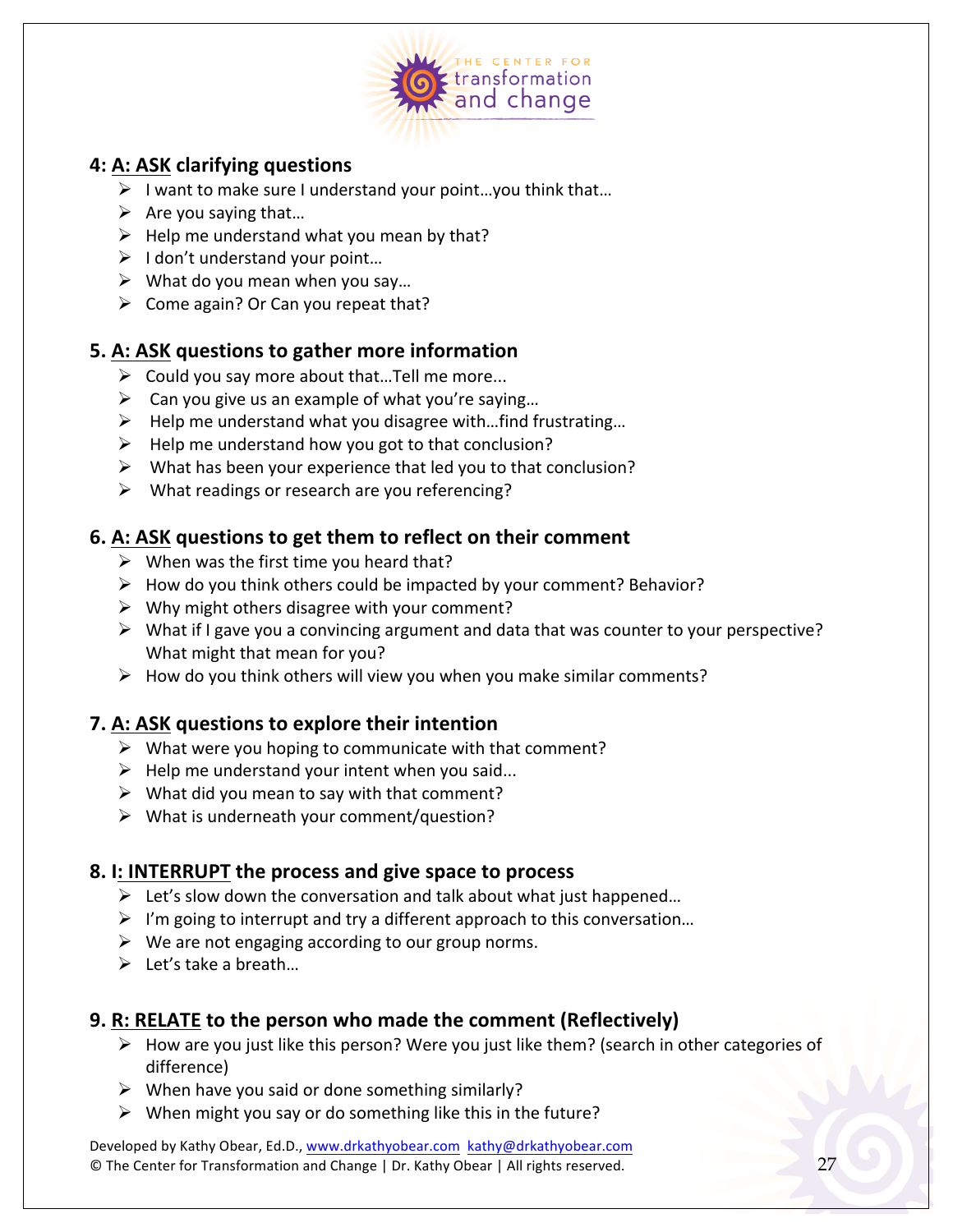

#### **10. R: RELATE to the person or their comment/behavior**

- $\triangleright$  I relate to what you're saying, I...
- $\triangleright$  I have felt the same way...
- $\triangleright$  I remember a time when I...
- $\triangleright$  I did the exact same thing...
- $\triangleright$  How do others relate to that comment?
- $\triangleright$  Who can relate?
- $\triangleright$  What you're saying seems to relate to what so-and-so just said...

#### 11. S: SHARE: "Put a Face on the Issue"

- $\triangleright$  Share a personal example or one you have heard from a credible source
- $\triangleright$  Invite others to share personal examples and stories  $\sim$  verbally; in writing
- $\triangleright$  Offer to share resources, articles so they can review different perspectives
- $\triangleright$  Offer to meet with them and talk about your life experiences on and off campus
- $\triangleright$  Ask them to talk with 2-3 other people in the near future to hear their experiences and stories

## **12. S: SHARE: Share about yourself**  $\sim$  **self-disclose with a story or example; your**

### **feelings in the moment; the impact of a comment or behavior, etc.**

- $\triangleright$  My heart aches as you tell that story...
- $\triangleright$  As a , I... (tell a story, give an example)
- $\triangleright$  I'd like to share the impact of your comment...
- $\triangleright$  I'm feeling uncomfortable with what you're saying...
- $\triangleright$  I'm noticing I'm feeling , anyone else?
- $\triangleright$  I notice I feel triggered right now....
- $\triangleright$  That's a trigger word/phrase for me...
- $\triangleright$  I need to stop a moment and talk about what just happened. I...

#### **13.** Give the "benefit of the doubt" if you directly confront their comment

#### **~ a face-saving tactic**

- $\triangleright$  I trust/know you didn't intend this... I
- $\triangleright$  You're probably not aware of the impact of your comment...

Obear, K. H. (2013). Navigating triggering events: Critical competencies for social justice educators. In L. M. Landreman **(Ed.),** *The Art of Effective Facilitation: Reflections from Social Justice Educators***. Stylus.**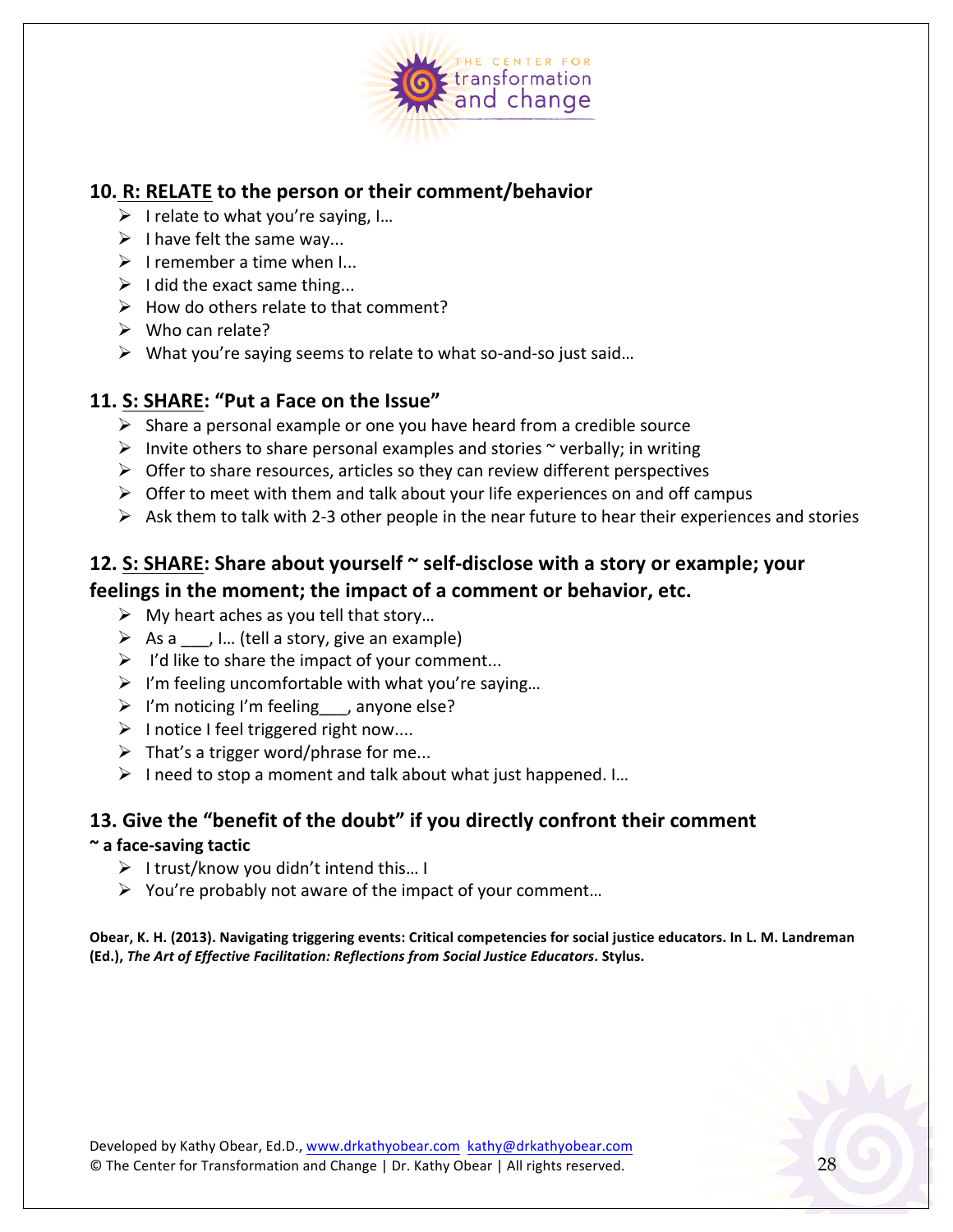

## **Helpful Tactics**

#### **1. Gather more information**

- $\triangleright$  Help me understand more about what you mean?
- $\triangleright$  I'm curious when you first heard that term or phrase?

#### **2. Clarify what you "heard"**

- $\triangleright$  I want to make sure I understand your point...you think that...
- $\triangleright$  Are you saying that...
- $\triangleright$  So, you feel...
- $\triangleright$  You believe that...

#### **3.** Ask the person to walk you through their thought process so you can better understand how **they came to their assumptions and conclusions**

- $\triangleright$  Can you help me understand how you came to that conclusion?
- $\triangleright$  What has been your experience that led you to that conclusion?
- $\triangleright$  What assumptions are underneath your conclusion?

#### **4. Focus the discussion on the PROCESS of the discussion**

- $\triangleright$  I noticed that we tend to spend more time talking about these issues, and far less time talking about these other ones...
- $\triangleright$  I'm noticing that the only time we talk about  $\equiv$  is when I bring it up...
- $\triangleright$  It seems that whenever we start talking about  $\preceq$ , someone changes the topic back to something else.
- $\triangleright$  I've noticed that when we are discussing \_\_\_\_, a number of folks look down, start writing notes...I'm curious what others have noticed?

#### **5.** Name the group's process or dynamic and shift the focus to be more inclusive

- $\triangleright$  We've talked about how this policy could impact people of color and white women....I'm wondering how it may impact GLBT employees across gender and race?
- $\triangleright$  I'm noticing that whenever we talk about race, whites turn and ask a question of one of the people of color. I'd like to hear from some of the whites in the room: What do you notice that whites, as a group, tend to say, do, and feel around issues of race in the workplace?
- $\triangleright$  This has been a great discussion about the chilly climate for women and men of color. I don't want to move off this too soon, and I also want to make sure we have time to have a similar conversation related to dynamics of age and length of service in the organization...

#### **6.** Give the "benefit of the doubt"

- $\triangleright$  You probably already thought of this... You probably noticed that...
- $\triangleright$  An unintended outcome of that idea could be that...
- $\triangleright$  I know you didn't intend this, but when you have a side conversation while I'm speaking....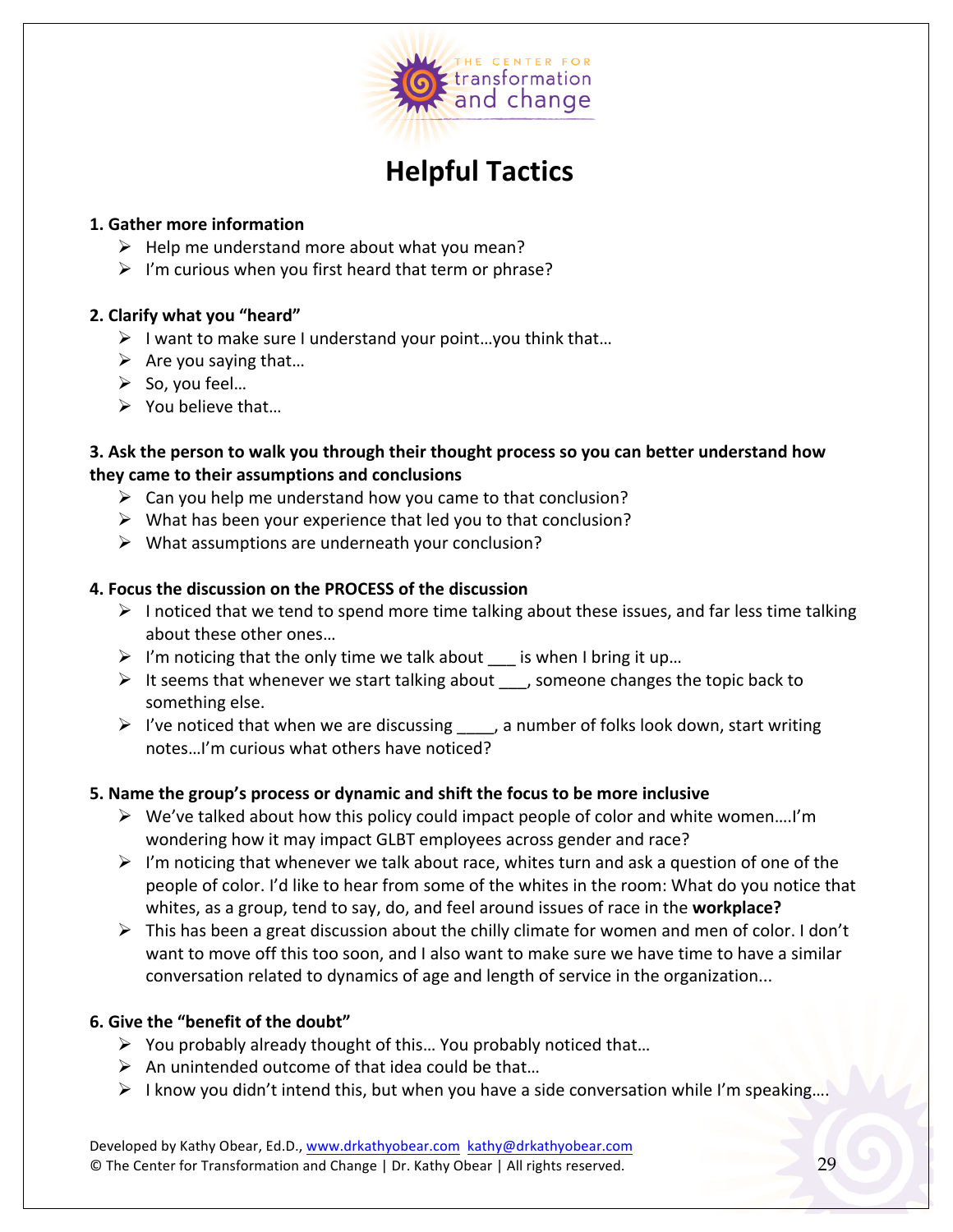

- **7.** If you think someone misunderstood or is misrepresenting what you said
	- $\triangleright$  I believe I said something different than that...What I said was...
- **8.** Recognize comments and behaviors that help create greater inclusion before you give further **feedback**
	- $\triangleright$  I appreciate the several best practices you've gathered for us to review, and I was wondering if there also were some that more specifically address...
	- $\triangleright$  I appreciate your working to be inclusive in your language...and I understand the term "GLBT" to be more inclusive and current than "homosexuals"

#### **9.** Acknowledge the accumulative impact of what you are experiencing

 $\triangleright$  I know I'm having a strong reaction to what you said....and this is only one of many times I have heard similar comments recently....OR .and, as you know, this seems to be a pattern we keep running into that creates an obstacle...

#### **10. Ask questions to raise their awareness**

- $\triangleright$  When did you decide/choose to be heterosexual?
- $\triangleright$  What are some of the ways that Christianity is embedded in the way we interact and included in the policies and practices of our nation? Organization?

#### **11.** Invite others to get engaged in the dialogue

- $\triangleright$  I'm curious what others are thinking? What other ideas do people have?
- $\triangleright$  Name your reaction and test to see where others are: I'm feeling unsettled about this possibility, is anyone else?
- $\triangleright$  Ask if others feel differently than what is being proposed: This is one way we could proceed. Does anyone have a different suggestion?
- $\triangleright$  Ask others to take the "pulse" of the situation and reflect on the process: I'm curious what people are noticing about our group dynamics?
- $\triangleright$  Ask if others have heard and experienced the situation as you did: That scene in the video hit me as Islamaphobic... What do others think?

#### **12. How to Confront Repeated Inappropriate Behaviors… 1st, 2nd, 3rd time…**

1st time:

- $\triangleright$  Describe the behavior you observed
- $\triangleright$  State what you want to be different
	- \* I'd appreciate it if you'd…

#### 2nd time:

 $\triangleright$  Describe the behavior: I believe this is the 2nd time we've talked about this...This is the IMPACT when you do that....I need you to change your behavior ....

3rd time: Give clear consequences if they continue this behavior: This is the 3rd time I've asked you to... If you do this again...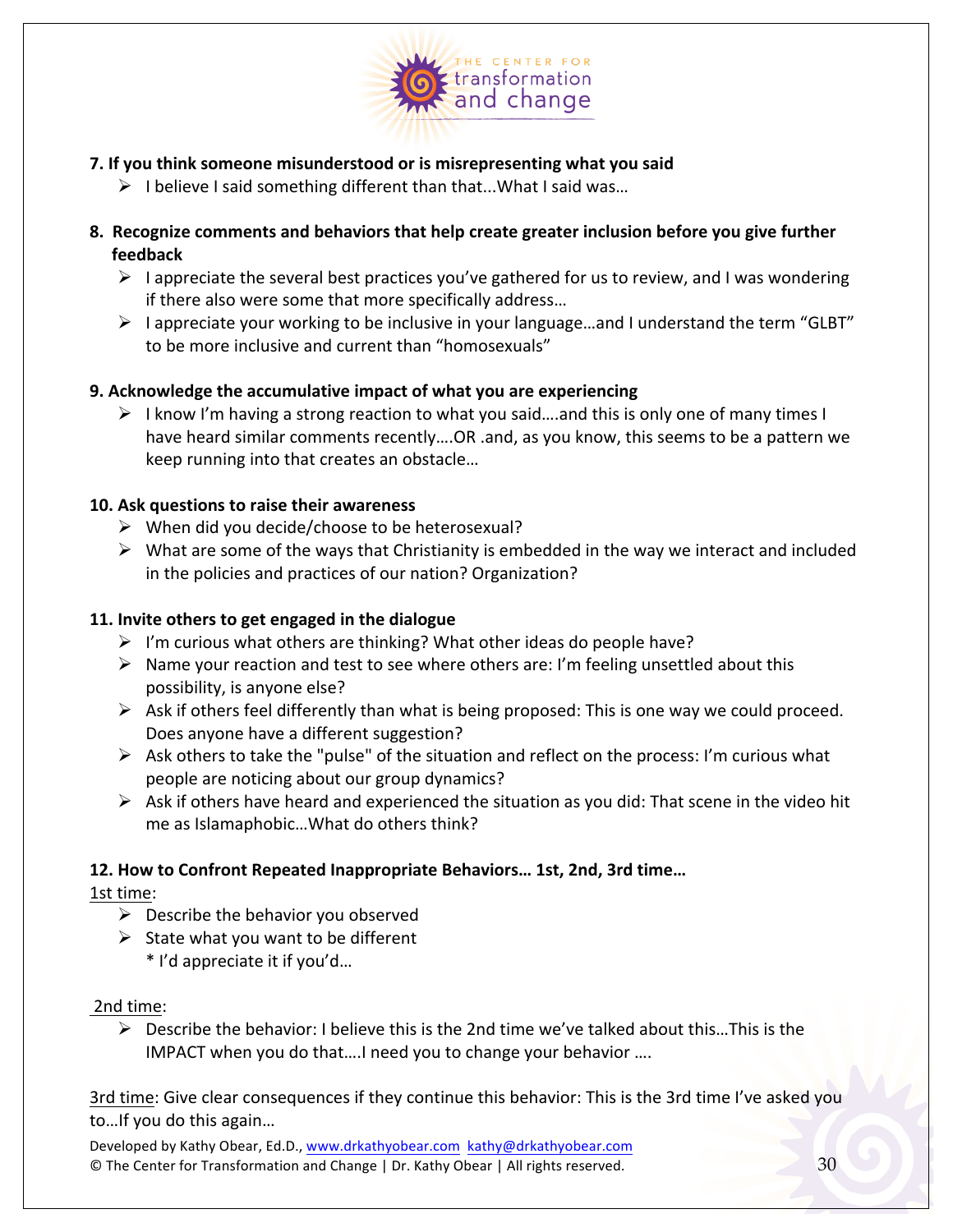

#### **13.** Questions to explore possible and unintended (hopefully) exclusionary practices and attitudes **in planning and decision-making discussions:**

- Do we have the full breadth of social identity groups and perspectives at the table? Involved in the process?
- Does our process seriously consider the input and perspectives of a broad range of group memberships?
- How might our unconscious attitudes and assumptions about be playing out in this decision?
- What could be the impact of this on students, staff, and faculty from various and multiple privileged and marginalized groups?
- How might this inadvertently advantage some and disadvantage others?
- How can we make this inclusive for members of various and multiple group memberships?

#### **14. Partial List of Social Identity Groups**

| ableness/disability | geographic region          | religion/spiritual practice       |
|---------------------|----------------------------|-----------------------------------|
| age                 | gender identity/expression | sexual orientation                |
| athleticism         | hierarchical level         | skin color; physical features     |
| biological sex      | job function               | size/appearance                   |
| citizenship status  | marital/relational status  | use of English (fluency, accents) |
| economic class      | national origin            | veteran status                    |
| educational level   | parental status            | years of experience               |
| ethnicity/culture   | race                       |                                   |

#### **15. Diagnosing Privileged and Marginalized Group Dynamics**

Use the following prompts to diagnose the potential privileged and marginalized group dynamics as you analyze a recent situation, case study, etc.

- 1. What are the various group memberships of the people involved, and which privileged and marginalized group memberships seem central to this situation?
- 2. What are the probable perspectives and feelings of each party?
- 3. How might unconscious attitudes, assumptions, and bias be playing out in this situation?
- 4. What are the possible privileged and marginalized group behaviors and dynamics in the situation?
- 5. What organizational issues are relevant in this situation, such as formal and informal policies, norms, procedures, organizational practices, etc.
- 6. What are the probable outcomes if this situation is left unaddressed? For members of marginalized groups? Members of privileged groups? For the team? For the organization?
- 7. Given your diagnosis, what and/or who should be the focus of a response and why?
- 8. What might be some effective ways to respond? And by whom?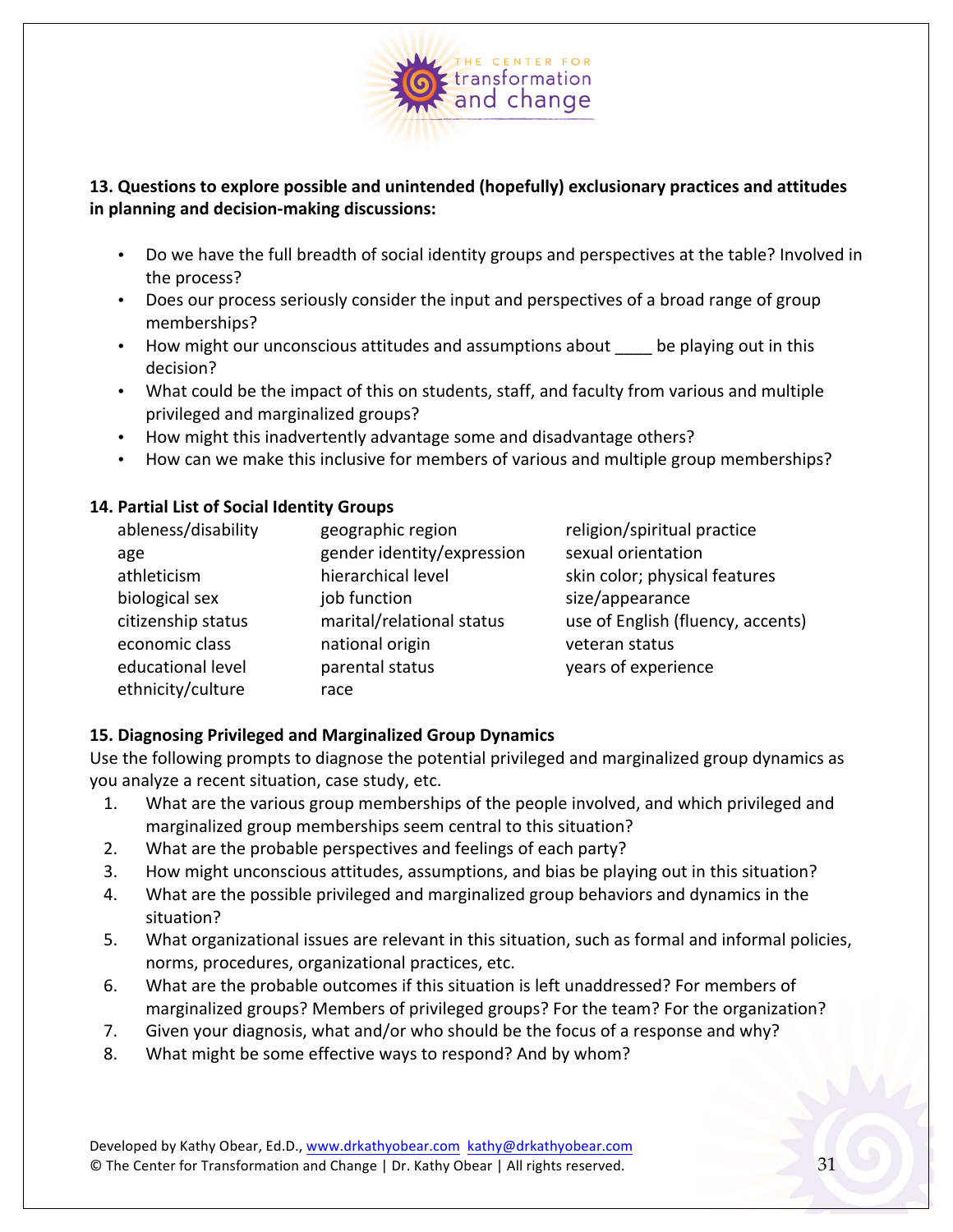

#### **16. Different Communication Styles**

#### **a. Direct**

- $\geq$  I think that...I need...
- $\triangleright$  It's important that.... We need to...

#### **b. Pose possibilities**

- $\triangleright$  It might be useful...
- $\geq$  I suggest we consider...
- $\geq$  One way to proceed could be....

#### **c. Competing style**

- $\triangleright$  State your thought or opinion right after another person, no connection
- $\geq$  I think... Well, I think.... My idea is to... this is how we should proceed...

#### **d. Debating style**

 $\triangleright$  Reference the other person's ideas in order to negate them or disagree with them

#### **e. Connecting style**

- $\triangleright$  Acknowledge what was said by others
- $\geq$  Connect your comment to theirs
- > Build on what has been said, i.e., Connected to what you're saying; Building on that thought; Similar to what she said, I think; I like your idea and another way to go about this is...

#### **f. Engaging style**

- $\triangleright$  If a direct statement is made, ask a question to gather more information, deepen understanding, gain time to respond...
- $\ge$  Tell me more.
- $\geq$  Can you give me an example?
- $\triangleright$  What's your intended outcome? your intent behind that?
- $\triangleright$  How might that impact others?
- $\triangleright$  What's your thinking behind how that helps us meet our goal?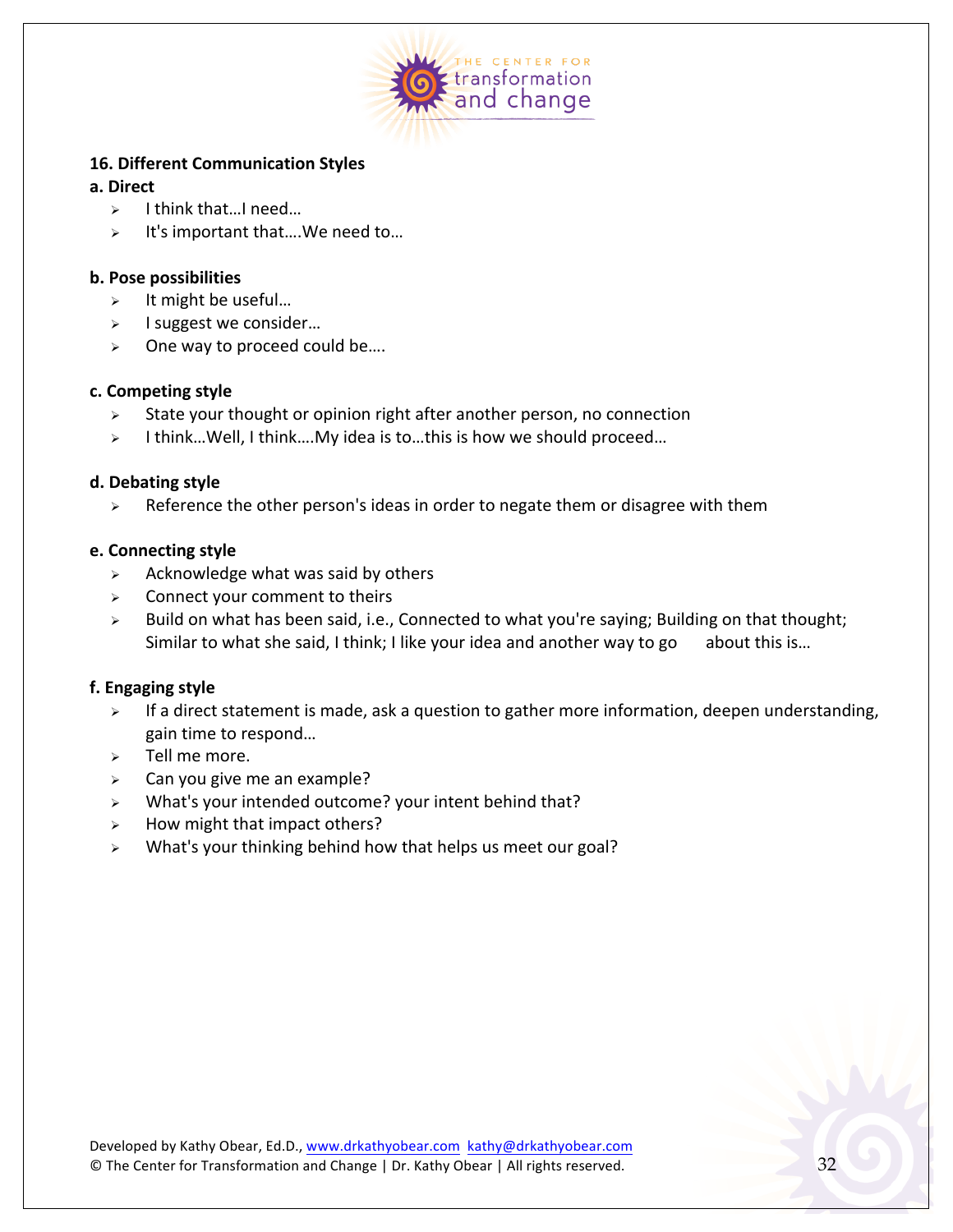

## **How to be an Ally: Things to Keep in Mind**

#### **A. Avoid Common Dialogue Pitfalls**

- 1. PLEs  $\sim$  Perfectly Logical Explanations
- 2. Yea, but....
- 3. That happens to me/my group, too....
- 4. I know someone who...and they don't agree with you....
- 5. I don't see it that way; therefore, it doesn't really happen....
- 6. That doesn't happen to me...(so it doesn't exist)
- 7. Don't you think that...
- 8. You're overreacting...you're too sensitive...
- 9. He/she's a good person...they never meant to do that....
- 10. That was not my intent! You misunderstood me!

#### **B. Be Aware of Cumulative Impact**

This concept occurs when a marginalized group member experiences repeated negative oppressive incidents, either in a short period of time or over a long period. Their feelings of anger, fear, distrust, frustration, etc., may build up and then they might "over-react" and respond out of cumulative impact for a number of reasons, including:

- It is not safe for them to challenge the people who treated them negatively.
- They are tired of intervening and trying to educate others.

A good ally understands that many marginalized group members may be carrying the cumulative impact of a long series of negative treatment. If they seem irritated or unusually upset, the ally tries not to take it personally, but instead, tries to offer support to the marginalized group member by:

- Acknowledging the degree of feelings the marginalized group member is experiencing.

- Offering to listen to stories of how the person has been negatively treated (without interrupting, arguing, justifying, or trying to "give advice" and "fix it").

- Asking if there is anything they can do to be supportive.

#### **C. Recognize Intent AND Impact**

When a member of a privileged group says/does something hurtful or inappropriate, their tendency is to want to EXPLAIN their INTENT (I didn't mean it! It was just a joke! I didn't do it on purpose...). However, the pain and hurt, the IMPACT, is still very real to the marginalized group members.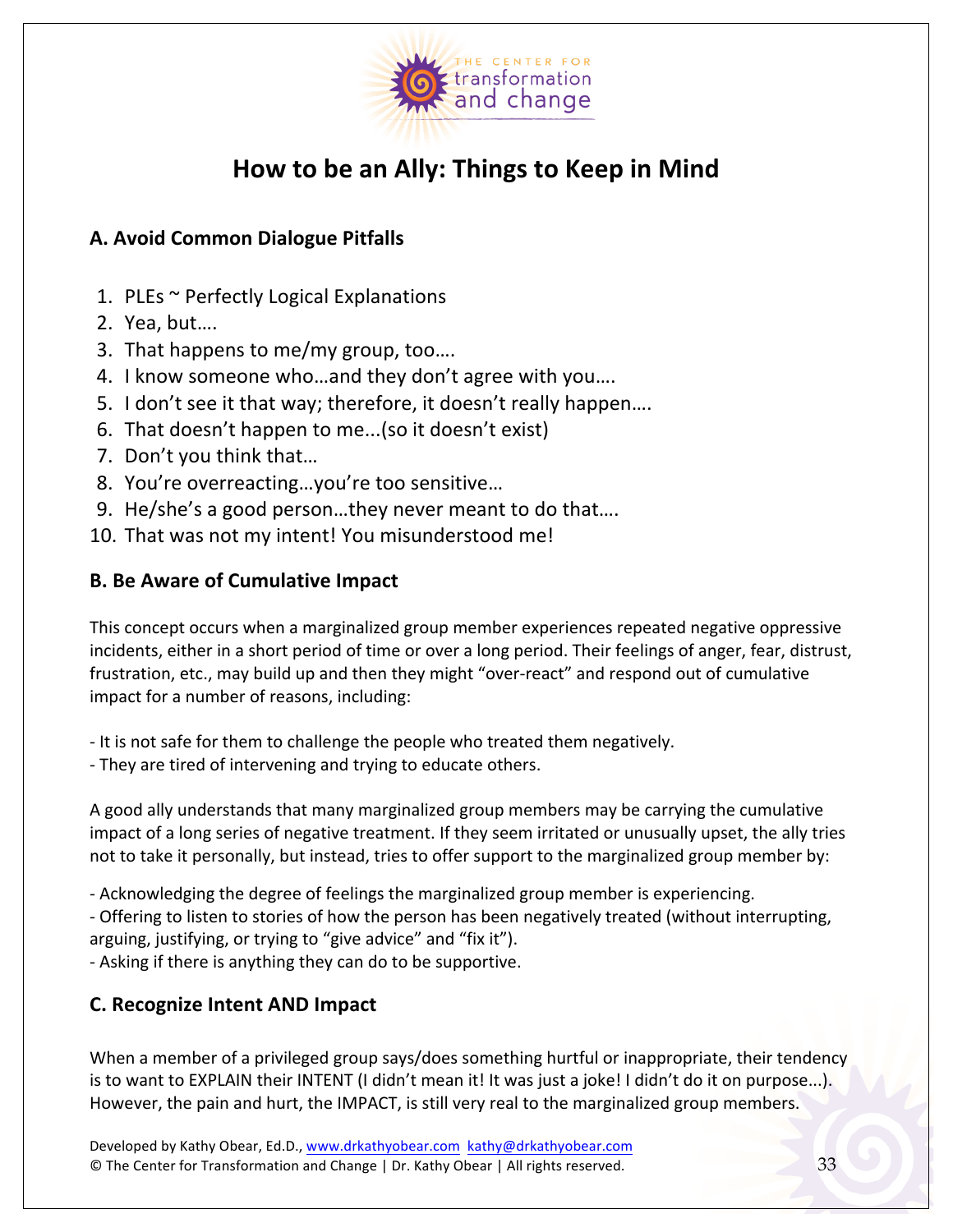

A good ALLY first acknowledges their impact, apologizes, and asks to hear more about how they have negatively impacted the marginalized group member. A good ally then asks how they can help, be supportive, make amends, avoid similar transgressions in the future, etc.

#### **D. Recognize Varying Levels of Differential Risk and Credibility**

It is important that all people, marginalized and privileged group members, work to intervene and stop oppression wherever they see it. Privileged group members are generally given more credibility, listened to more seriously, and have fewer risks when they intervene, as compared to members of marginalized groups. A good ally consistently recognizes opportunities to speak up and intervene, knowing that it is their responsibility to take action, regardless of the risks involved.

#### **E. Recognize and Use your Discretionary Power**

All people have some personal power, and possibly position power from which to speak up and intervene. They have the discretion/the choice of when or how or if to intervene. Privileged group members tend to have MORE discretionary power, given how often they are in positions of authority, and because of the greater credibility they have in society.

#### **F. Distinguishing Behavior**

Most privileged group members will be perceived as "just another man...white...administrator" UNTIL they show THROUGH THEIR ACTIONS that they are actively working as an ally against oppression. When privileged group members speak up and intervene, they DISTINGUISH themselves from the overall privileged group who generally both consciously and unconsciously perpetuate oppression.

#### **G. Intervening in Oppressive Situations**

Good allies take the initiative and try to STOP inappropriate behaviors and situations. They then look for ways to EDUCATE the person(s) who made the comment/took the action, in hopes that they may learn why what they did was harmful, and to not repeat it in the future. Allies also offer SUPPORT to the target of the negative treatment when possible.

*Adapted from materials developed by Elsie Y. Cross Associates; Developed by Kathy Obear, kathy@drkathyobear.com www.drkathyobear.com*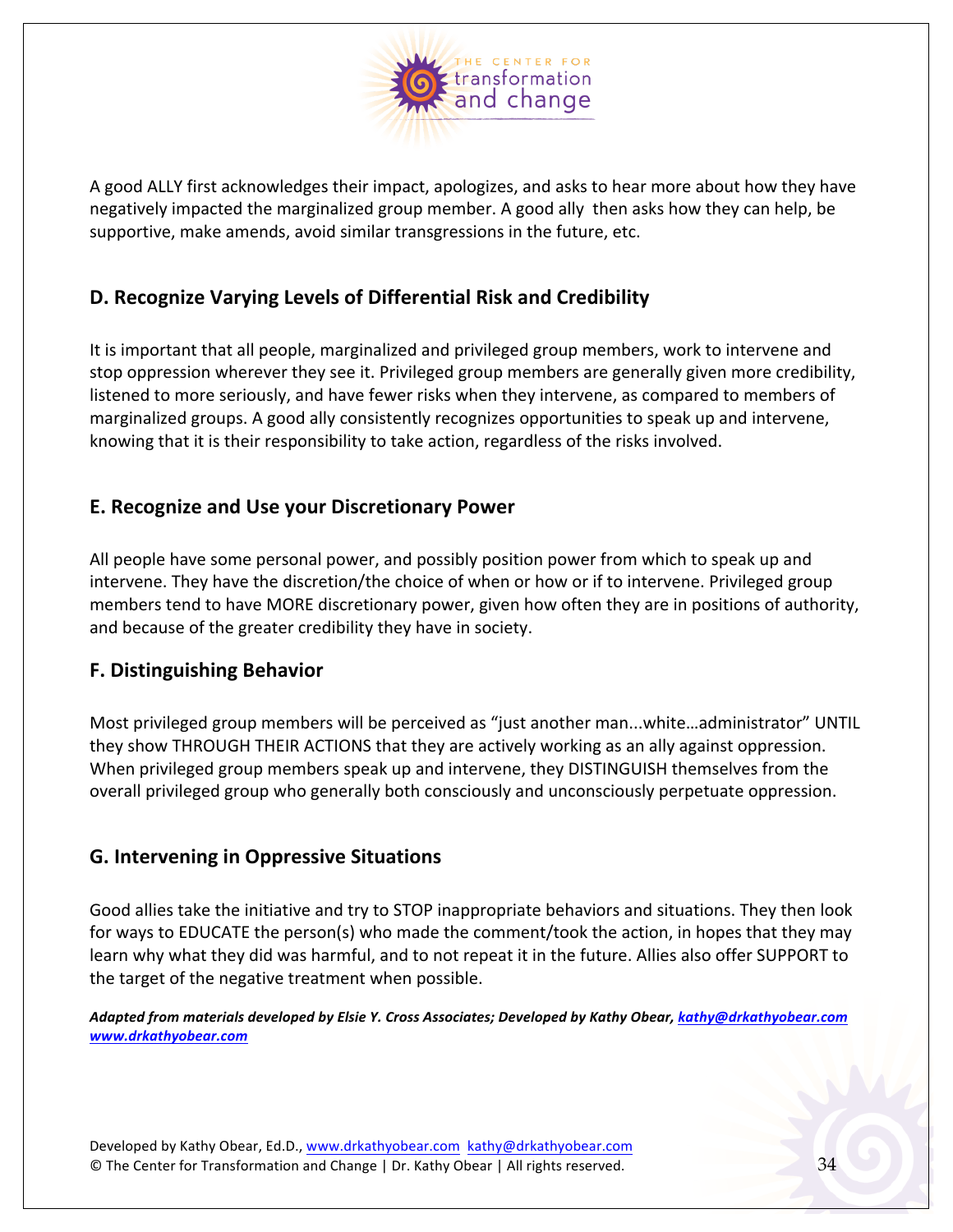

## **Tools and Tips: Responding in Cross-Cultural Conflicts**

#### **A. Responding to Common Dialogue Blockers**

#### 1. **PLEs** ~ Perfectly Logical Explanations

- That may be true, but here's how I see it....or another way to view it...

- There may be a number of factors that contributed to this situation. Another one that does have to do with diversity might be......
- When you say that, I feel you're discounting my experience. In that situation I felt...
- You could be right that this one specific time it had nothing to do with prejudice. But it feels so similar to so many other times in my experience when I have been treated negatively/experienced discrimination...it's hard to not assume this is just like all those other times....
- Your opinion that this has nothing to do with prejudice could be true...But what would it mean if my perception was true: that this person reacted to me out of their bias and stereotypes?

#### **2. Yeah, but….**

- What do you think the impact on me is when you say that?

- You may not have intended this, but when you give a "YEA, BUT" I feel discounted and that you have dismissed my perspective and experience.

- I'm curious what you were hoping to communicate with that statement?

- Honestly, I'm rather upset about what happened. And I can't hear your perspective right now. What I need is for someone to just listen to me and acknowledge what I experienced and am feeling....

- I'm curious why you chose to give me a "Yeah, But" just now?

#### **3.** That happens to me/my group, too....

This dynamic/situation does happen to other groups, too. The difference might be HOW OFTEN how often it happens to them, and WHY it happens to them. For instance, most whites have received bad customer service. But --- it rarely happens to them because someone has prejudice towards them because of their race. And it probably doesn't happen to them as frequently.

- How does it feel when it happens to you? How often does that happen? Why does it happen to you? 

(So you have a "window of understanding" to connect to what I and my group experience much of the time.)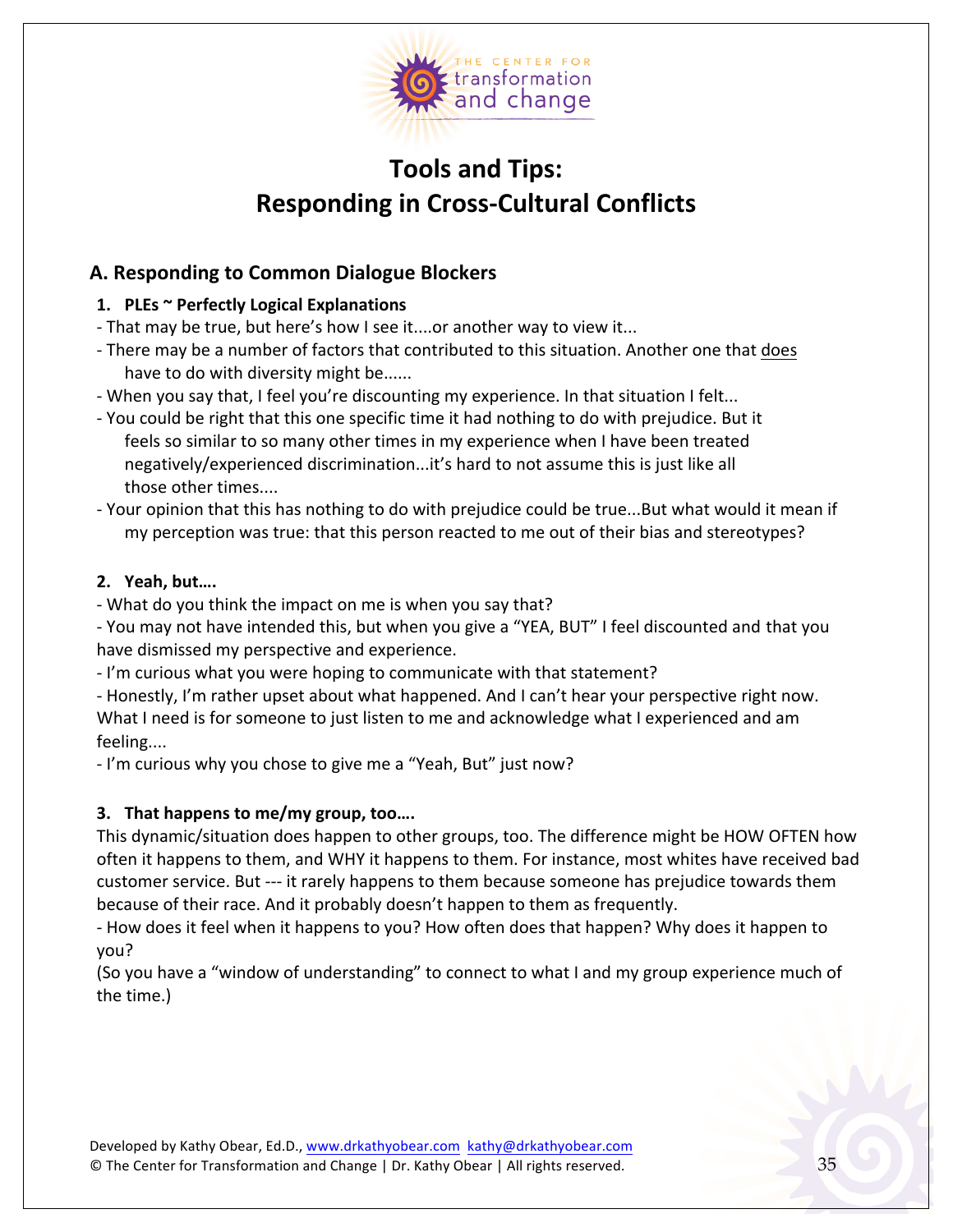

#### **4. I know someone who…and they don't agree with you….**

- There might be some people who don't see this as I do. That doesn't discount my experience or perception.
- Not all may feel like I do. And, unfortunately, there are many around here that do agree with me and have had very similar experiences. Are you open to hearing more about my experiences?

#### **5. I** don't see it that way...(therefore, it doesn't really happen....)

- You might not have ever recognized this dynamic before or seen it happen. There was a time I didn't see it this way, either. But after having it happen SO MANY times and when I can't find any other explanation, that I now believe that there most often is some prejudice underneath this type of reaction....

#### **6.** That doesn't happen to me...(so it doesn't exist)

- I'm glad and hopeful that it doesn't. And hope you never do experience this. And this is what happened to me, and I've heard many other folks describe all too similar experiences....
- It might not, or you may not notice it happening to you....but here's what I've tracked and noticed in my life....

#### **7. Don't you think that…**

- I'm wondering if you have a statement behind your question.....
- Do you have a specific example that illustrates what you're trying to ask or say?
- I'm curious what you think about that....

#### **8.** You're overreacting...you're too sensitive...

- You may not agree, but I feel very strongly about this. And I would appreciate your respecting me enough to at least acknowledge my perspective.
- When you say that, I want to end the conversation and would probably never talk to you about these serious issues again.
- Your intent might be to try to help or support me, but the impact of that statement is infuriating.

#### **9.** He/she's a good person...they never meant to do that....

- That comment just dismissed and discounted my experience.
- Many "good people" do very inappropriate and harmful things.
- Regardless of the intent, this was the impact of their actions....
- I'm not questioning if they're good or bad, I'm talking about the impact of their actions.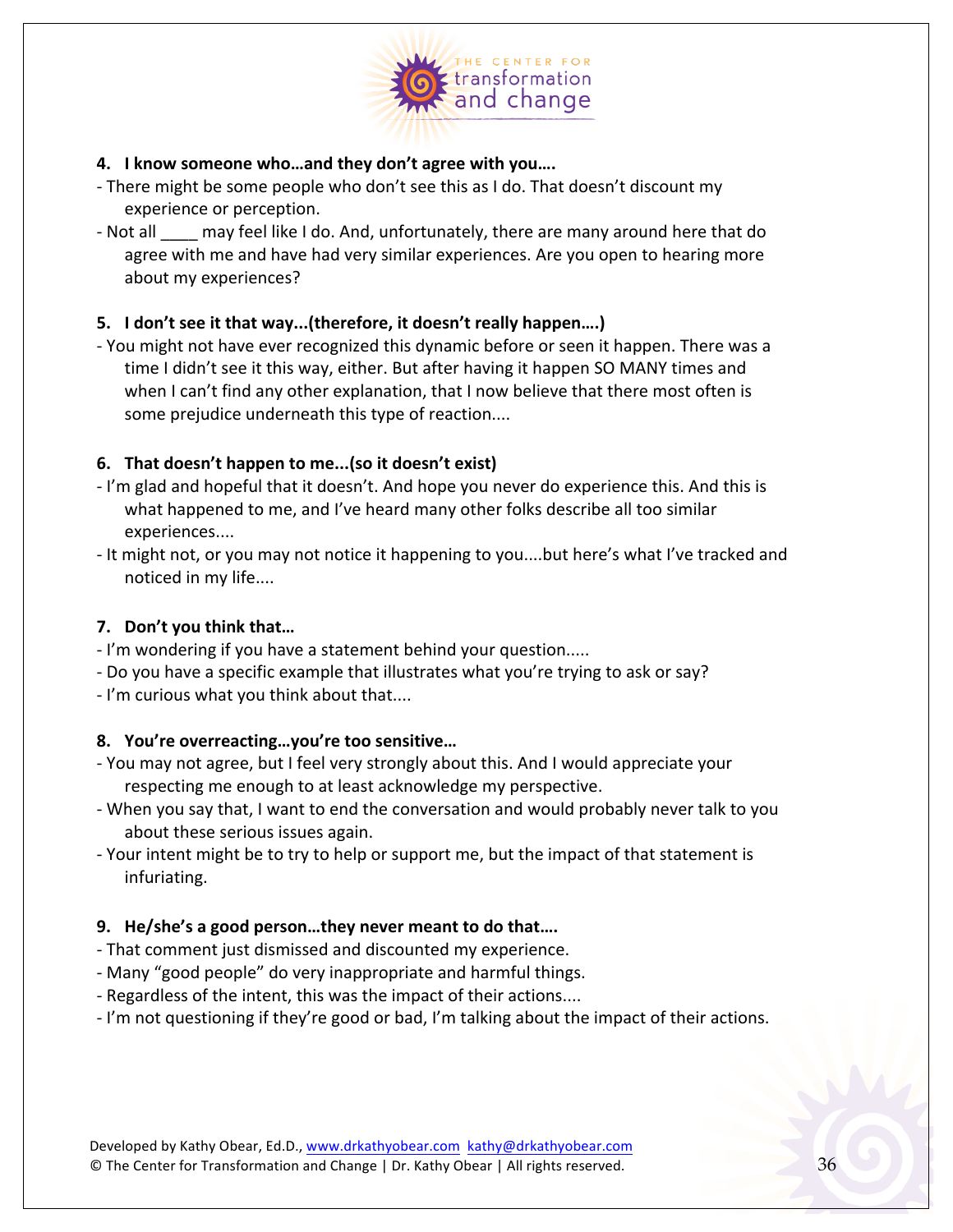

#### **10.** That was not my intent! You misunderstood me!

- I'm open to hearing your intent, but I'd first appreciate your acknowledging the impact of your comment/actions....
- What was your intent....I hear your intent was example hope you can also realize the impact was different than what you intended.

#### **11.** That had nothing to do with (an "ism")!! It's just their personality!

- That may be what you believe, and I have observed/experienced this type of situation so many times...and I have tracked a diversity cut to this...Here's the way I see it...

#### **B. Responding When Someone is Triggered**

- I'm noticing you're speaking with a lot of energy and emotion...
- I'm wondering if you're feeling triggered right now?
- This response is unusual for you....I'm wondering what else is going on for you?
- I'm wondering if something else is going on or did something happen that's related to why you're feeling this way?
- You're raising issues I want to talk about, and I'm also noticing that the depth of your emotions seems out of proportion to this situation...
- I notice I'm feeling a little triggered, and I wonder if you are, too?
- I think we're both a bit triggered right now....
- I want to talk about this further, and I can hear you better when you're not so triggered. What if we take a break and then come back to talk about this...

#### **C. Responding When Someone is Reacting out of Cumulative Impact**

- Obviously I've said/done something to trigger you. What's going on?
- I can see you have a strong reaction to this. What happened?
- My guess is this is:
	- an example of what has happened to you a lot in the past....
	- what happens to you all the time...
	- not the first time something like this has happened...
- I'm open to hearing what happened if you want to talk....
- Is there anything I can do to be supportive of you?

#### **D.** Responding When Your Comment/Action Has Had a Negative Impact on Someone **Else**

- It seems what I said had an impact on you. I'm open to hearing it.
- I want to apologize for what I said/did....I was wrong...and I'm open to hearing how I've impacted you....
- Thank you for letting me know this. It is my intention to change my behavior in the future...
- Is there anything I can do to make amends...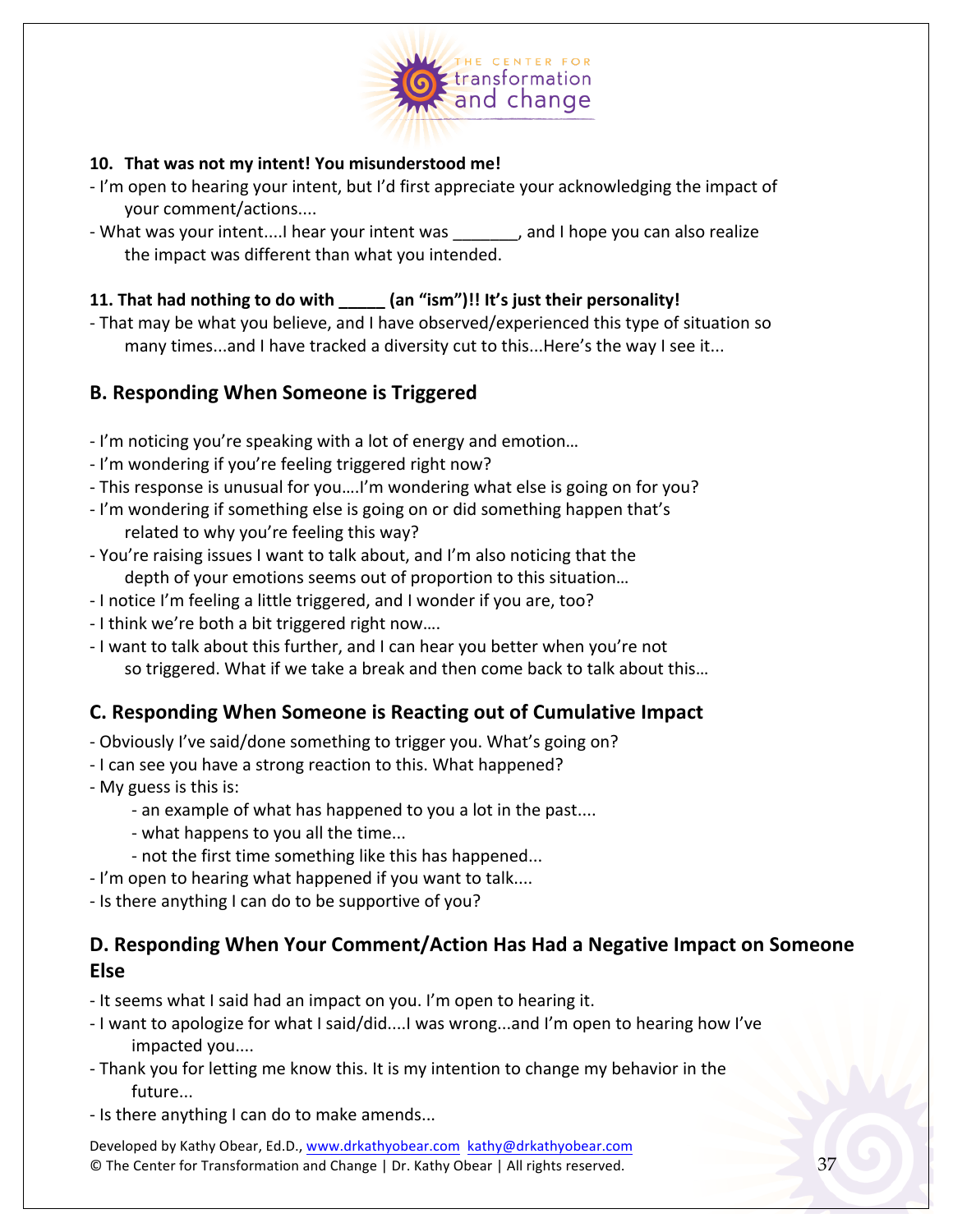

#### **E. Responding When You Are Triggered**

- I notice I feel triggered right now....
- That's a trigger word/phrase for me...
- I need to take a break and come back to this later....
- I need to stop a moment and talk about what just happened. I'm feeling triggered and this is why....
- This may have more to do with me than you, but I'm feeling triggered by what you just said....

\*Adapted in part from materials developed by Elsie Y. Cross Associates (215) 248-8100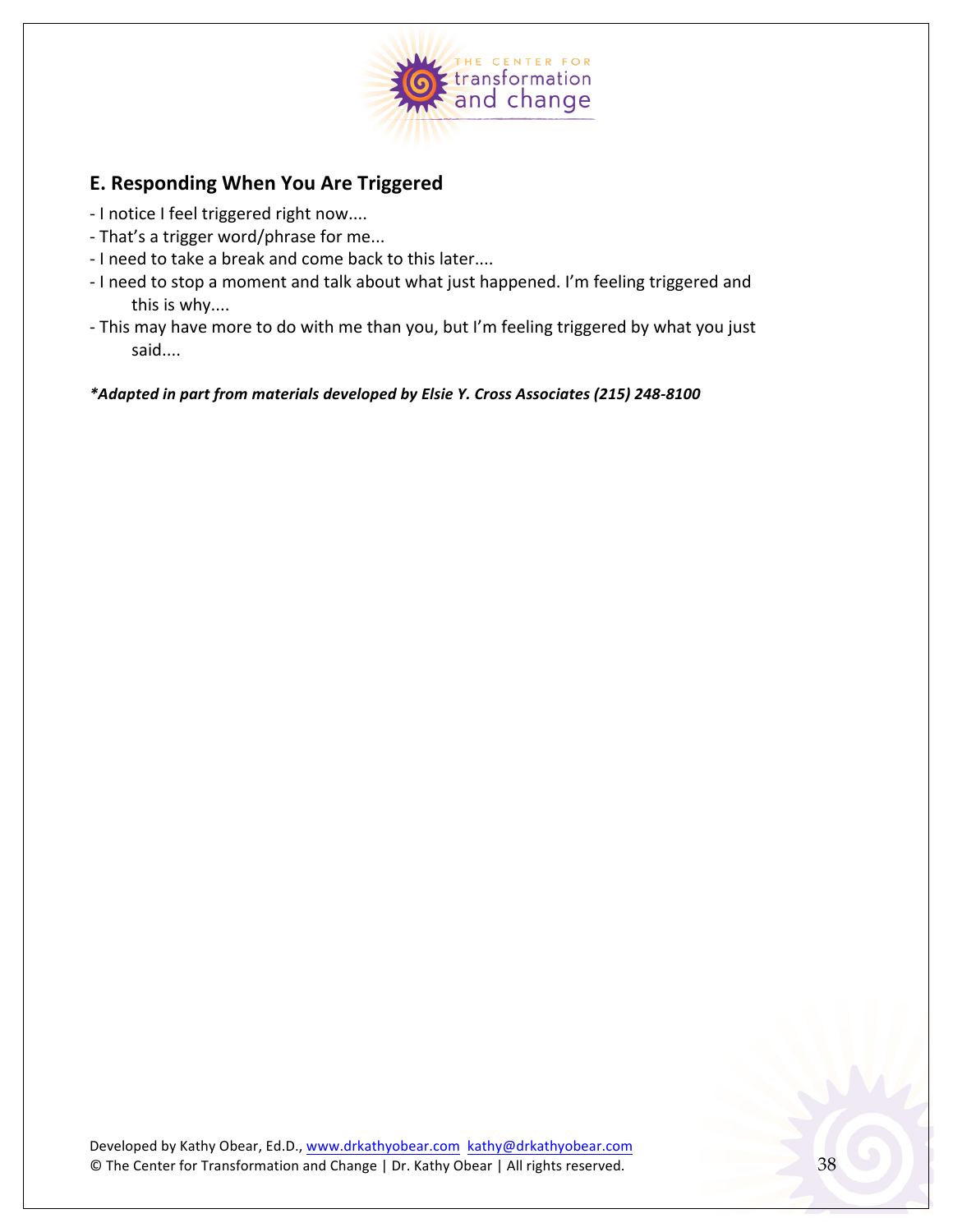

| <b>RACALIZED IDENTITY</b>                           | <b>RELIGION/</b><br><b>SPIRITUALITY</b> |
|-----------------------------------------------------|-----------------------------------------|
| <b>GENDER</b><br><b>EXPRESSION</b>                  | <b>EDUCATIONAL</b><br><b>BACKGROUND</b> |
| <b>VETERAN STATUS</b>                               | <b>AGE</b>                              |
| <b>SOCIO-ECONOMIC CLASS</b><br>(OF ORIGIN; CURRENT) | <b>SKIN COLOR</b>                       |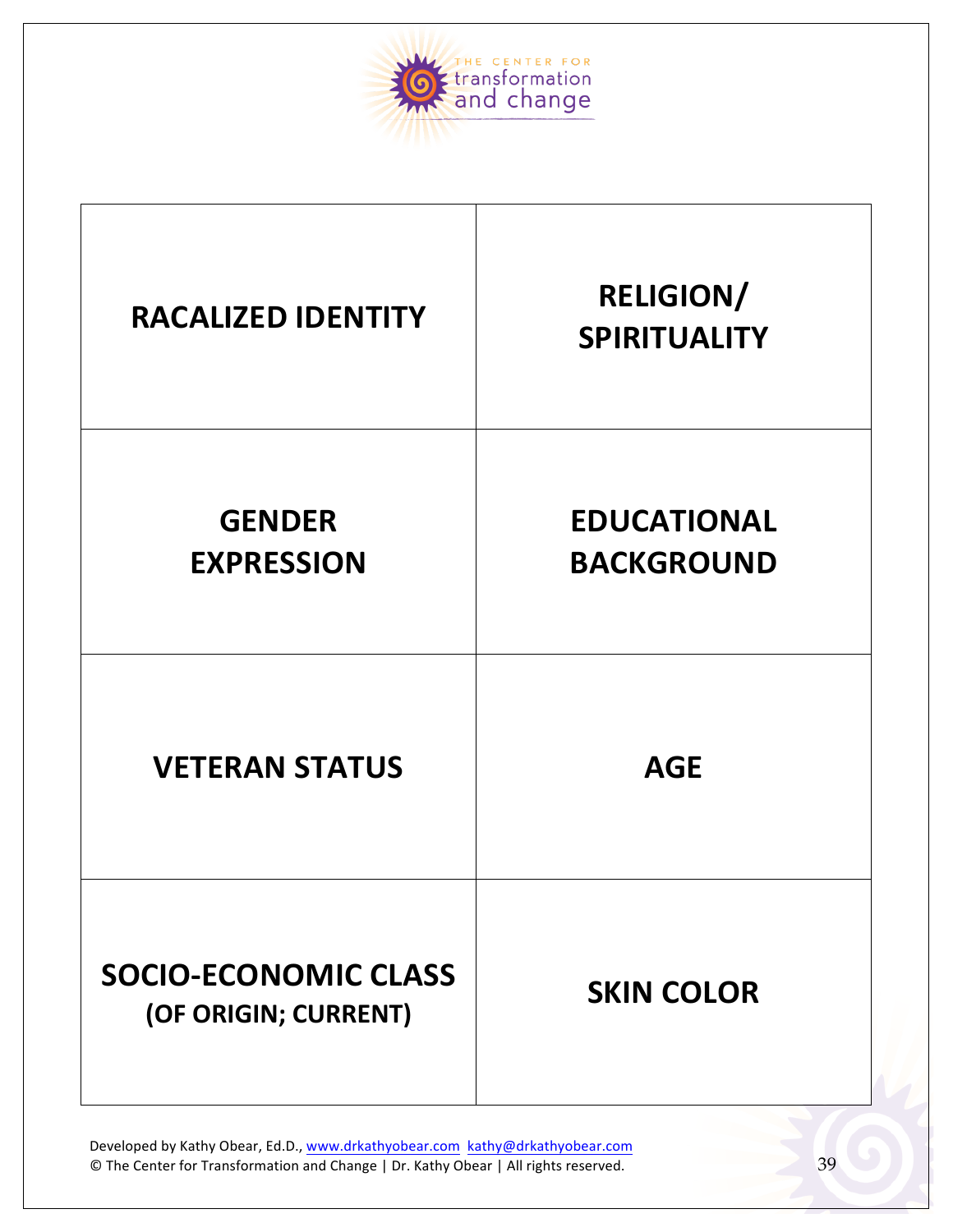

 $\perp$ 

| NATIONALITY/               | <b>SEX ASSIGNED AT BIRTH</b>                                                                     |
|----------------------------|--------------------------------------------------------------------------------------------------|
| <b>CITIZENSHIP</b>         | (male, female, intersex)                                                                         |
| <b>GEOGRAPHIC REGION</b>   | RELATIONSHIP/MARITAL<br><b>STATUS</b>                                                            |
| <b>CRIMINAL BACKGROUND</b> | <b>FAMILY MAKE-UP (OF</b><br><b>ORIGIN, CURRENT; family</b><br>constellation; household members) |
| <b>IMMIGRATION</b>         | <b>SEXUAL ORIENTATION/</b>                                                                       |
| <b>STATUS</b>              | <b>SEXUALITY</b>                                                                                 |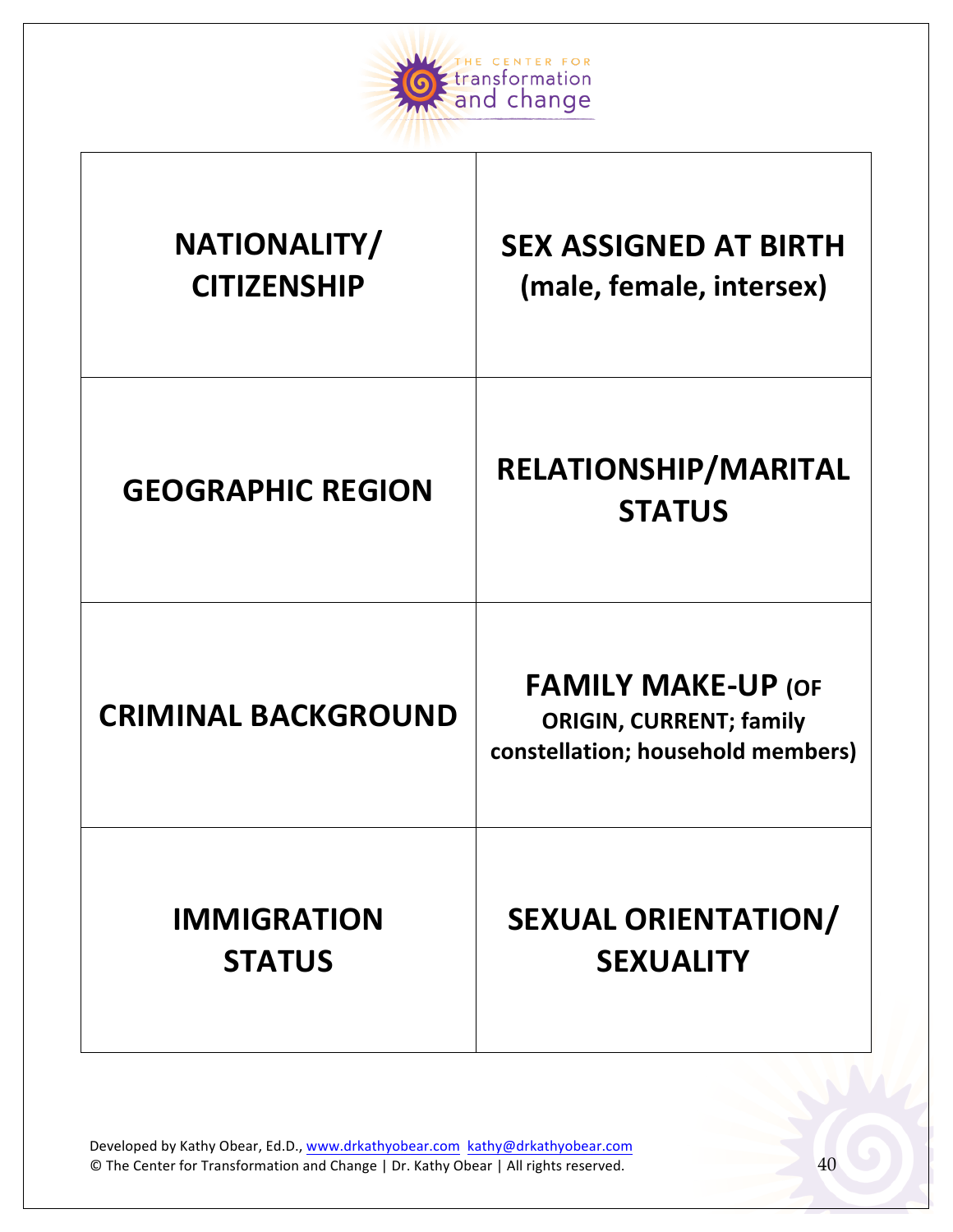

# YEARS OF EXPERIENCE

## **(IN THE FIELD, IN ORGANIZATION)**

## **POSITION & LEVEL IN THE ORGANZATIONAL HIERARCHY**

## **GENDER IDENTITY (Cisgender, Transgender)**

## **SIZE/APPEARANCE/ ATHLETICISM**

## **LANGUAGE PROFICIENCY/USE OF ENGLISH/"ACCENTS"**

## **DISABILITY STATUS**

**(Learning; Sensory; Mental health or** psychological; Mobility; Neurodiverse; **Chronic illness; ADD/ADHD; TBI;** Autism/Asperger's, etc.)

## **WORK STYLE (EXTRO/INTROVERT RESULTS-PROCESS ORIENTED, ETC.)**

## **ETHNICITY/ CULTURE**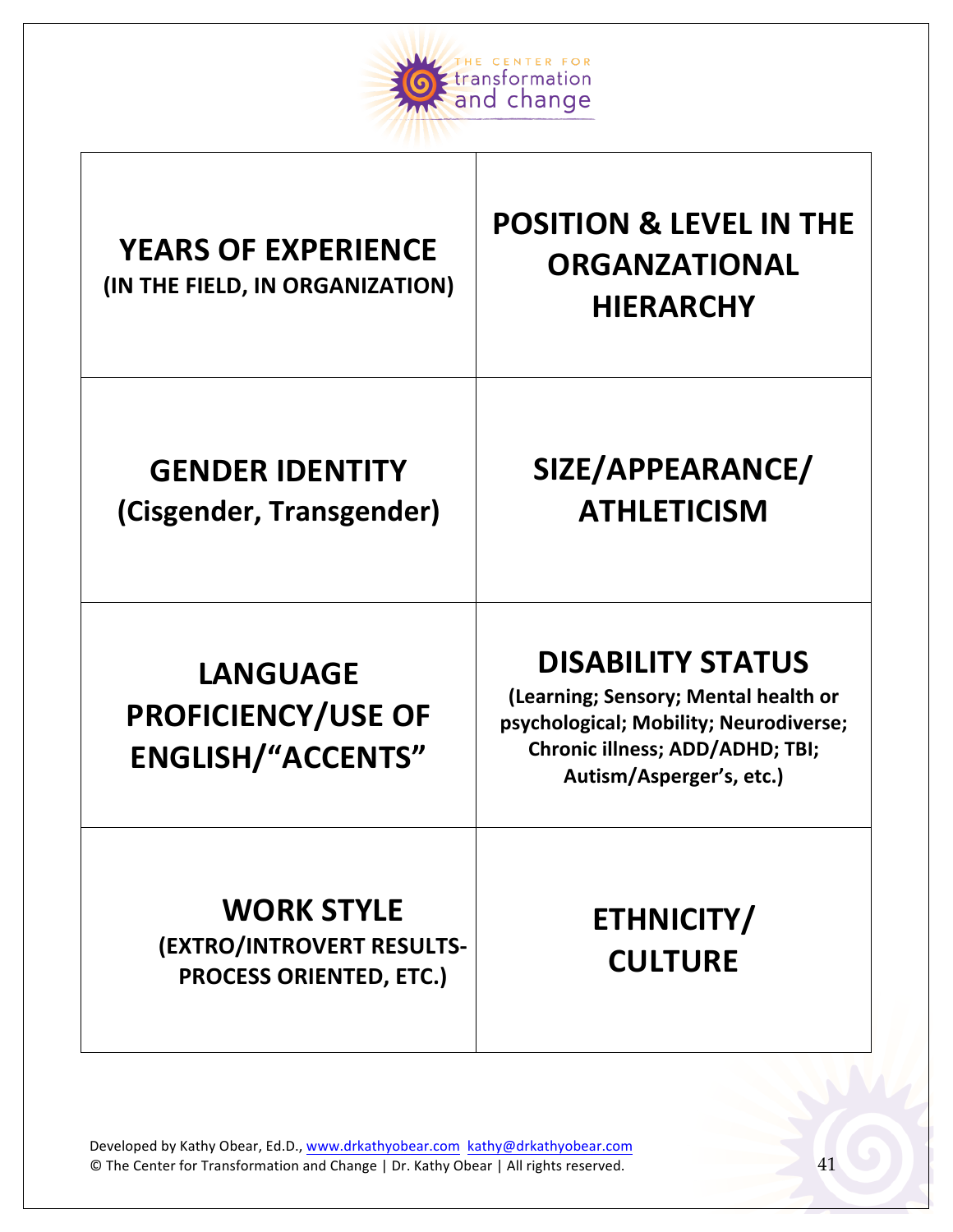

| <b>Credit/Non-Credit Status</b>   | <b>Housing Status</b> |
|-----------------------------------|-----------------------|
| <b>Food Availability/Security</b> |                       |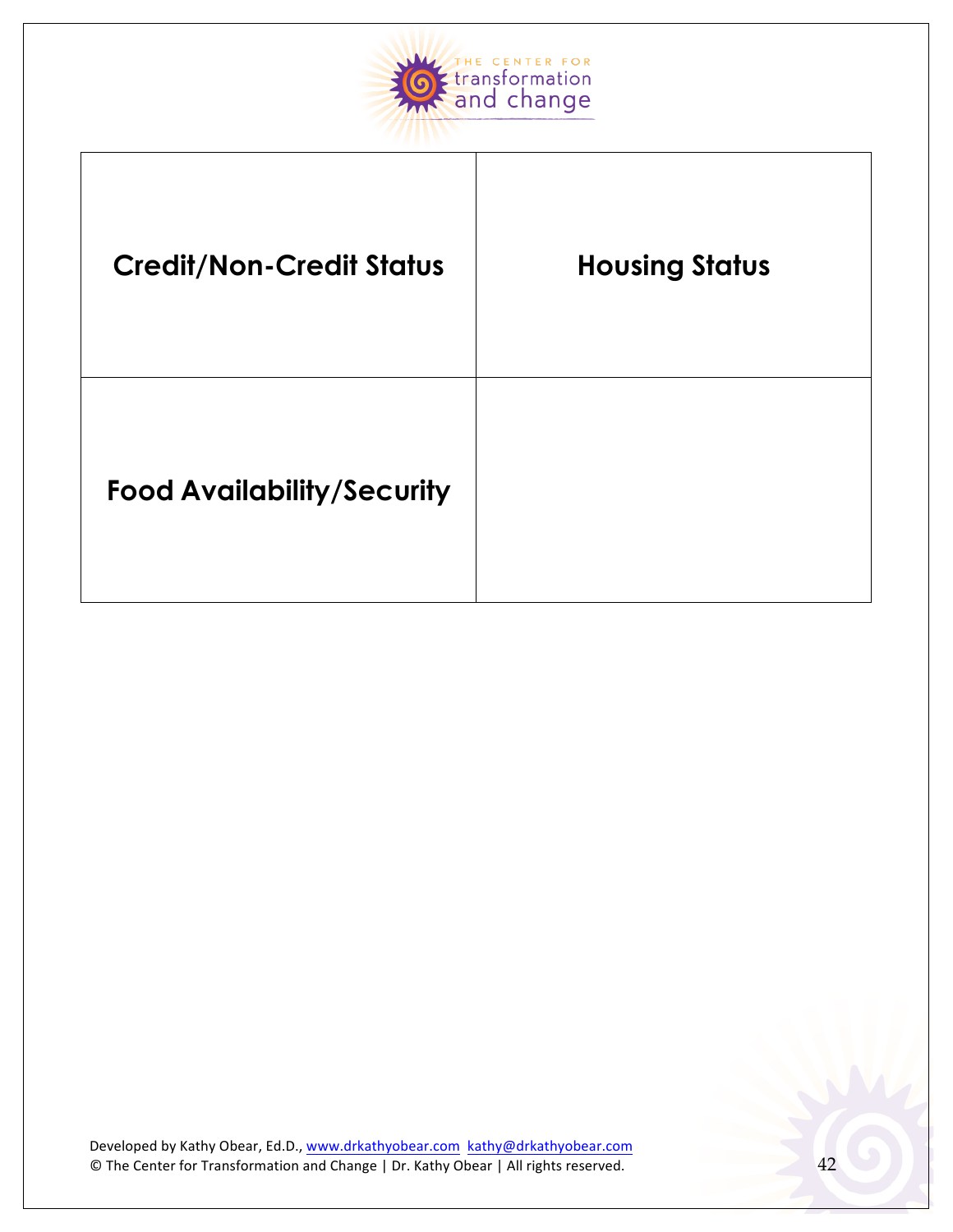

## **Group Identity Cards: Various Ways to Use Them with Your Team Members**

#### **1. Socialization experiences**

- a. Invite each person to: Choose 4-6+ group identities that seemed to have had the most influence in shaping your experiences as you were growing up.
- b. Have them share stories, reflections and insights in groups of 3-4

#### **2. Panning**

a. Ask folks to choose the cards that reflect the group identities they tend to notice and pay attention to when they are scanning/panning group dynamics in meetings

#### **3.** What is on your "screen?"

- a. Ask participants to make 3 piles or groupings of cards
	- i. Areas of diversity that you most often think about, are "on your screen"
	- ii. Those that you sometimes consider and think about
	- iii. Those you most often do not consider or think about
- b. Share in groups of 2-3
- c. Large group debrief

#### **4. Your privileged and marginalized group memberships**

- a. Ask participants to make several groupings ~ Categories of diversity where they are in:
	- i. A privileged group
	- ii. A marginalized group
	- iii. A group where they receive both marginalization and some forms of privilege
- b. Share in 2-3's: share examples and stories, insights

#### **5.** Which playing card are you, generally?

- a. Ask folks (after completing the playing card activity) to think about which "card" they get treated as:
	- i. In most situations
	- ii. In varying contexts
- b. Note: They can use the group identity cards to talk about the intersections of varies cards that contribute to the various forms of treatment they receive in different settings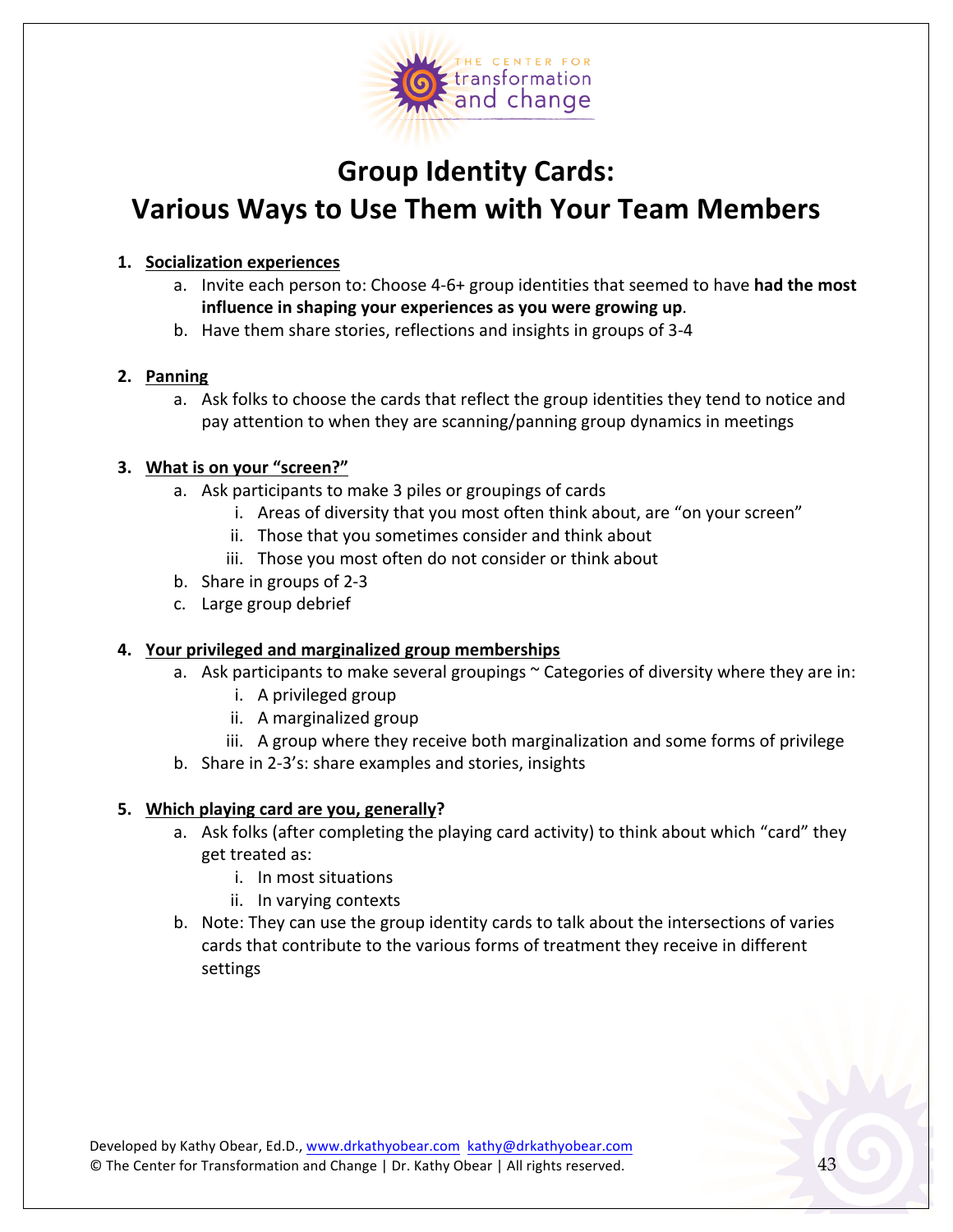

#### **6. Next steps in your professional development**

- a. Ask folks to make several piles/groupings to reflect what areas of diversity that they:
	- i. Know a lot about; could coach others
	- ii. Know some, but want to know more
	- iii. Don't know much; need to learn quickly
- b. Share in groups of  $2-3$
- c. Large group debrief

#### **7.** Which types of microaggressions do you interrupt effectively in a consistent manner?

- a. Ask folks to make several piles/groupings to reflect what areas of diversity that they:
	- i. Easily recognize the types of microaggressions that occur AND respond effectively
	- ii. Generally can recognize them in the moment, but struggle to respond effectively
	- iii. Not very aware or respond very effectively
- b. Share in groups of  $2-3$
- c. Large group debrief

#### **8. Stereotypes**

- a. Ask folks to make several piles/groupings to reflect what areas of diversity that they:
	- i. Recognize they still have stereotypes about privileged and/or marginalized groups
	- ii. Intentionally have worked hard to interrupt and unlearn the socialized stereotypes about privileged and/or marginalized groups
- b. Share in groups of  $2-3$
- c. Large group debrief

#### **9.** Beginning to analyze current policies, practices, services and programs with an Inclusion **Lens**

- a. Identify a practice, policy, program or service to analyze
- b. Ask folks to use the group identity cards to identify all of the marginalized groups that MAY be negatively (unintentionally) impacted by the current state; and/or have extra hurdles and obstacles given the current state
- c. Could also make several groupings:
	- i. Most likely negatively impacted
	- ii. Not sure if this group would be
	- iii. Probably would have needs met, advantaged, or at least not disadvantaged by the current state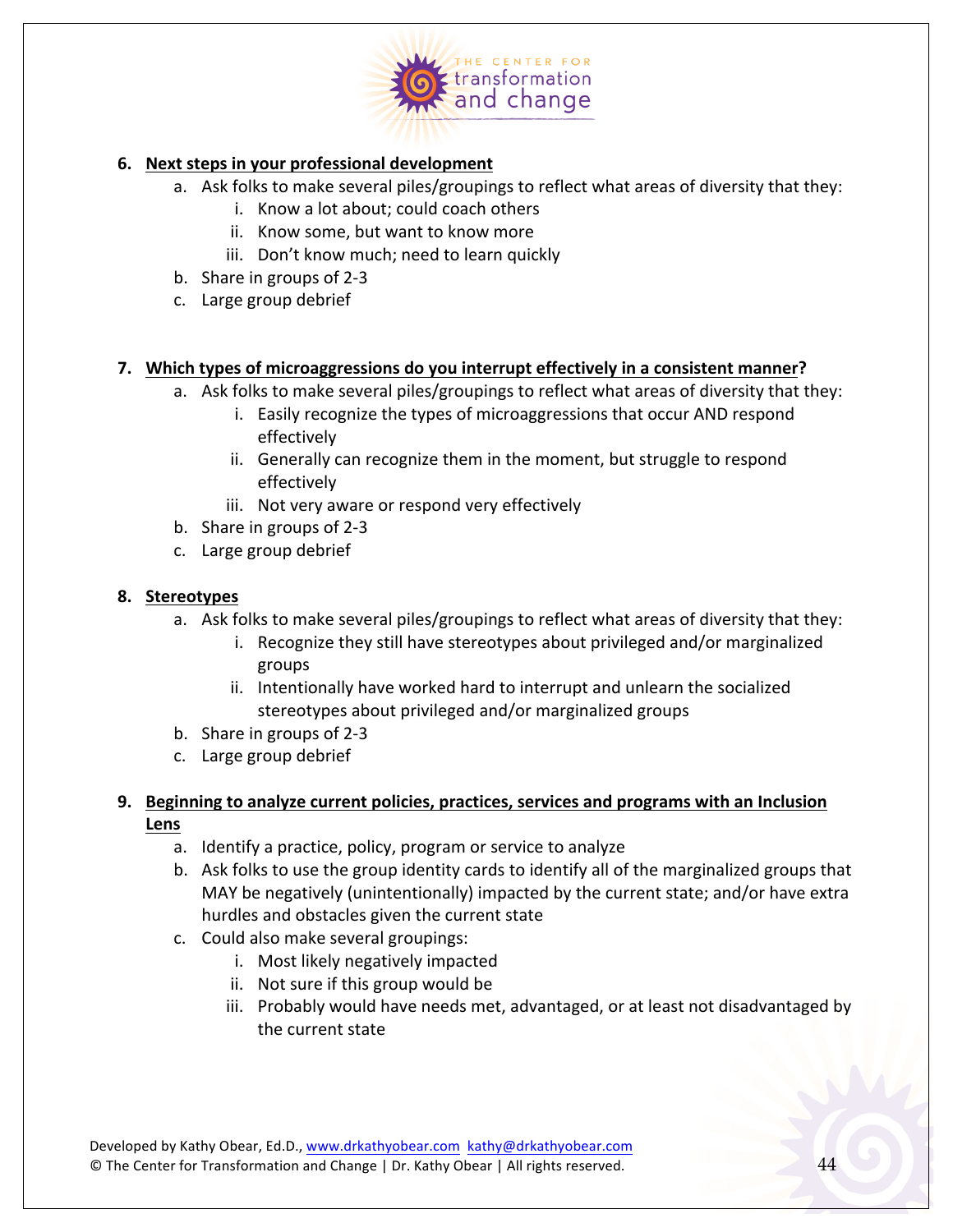

#### **10.** Scanning how we present to others

- a. Ask people to "scan" you and your environment for a week or so
- b. Then use the cards to describe which topics of diversity you seem to talk about, champion, or care about based on what they observed about you:
	- i. in meetings
	- ii. in your office area
	- iii. on Facebook, Pinterest, Instragram
	- iv. as you interacted on campus

#### **11. Conducting an Environmental Scan**

- a. Divide up the 22 cards among team members
- b. People can work individually or in pairs
- c. Ask folks to each to use each card as a "lens" through which to observe, scan, and experience the unit to begin to assess how the environment sends messages about how welcomed, respected, and attended to members of various marginalized groups may feel Office decorations
- d. Ask folks to pay attention to everything, including:
	- i. Who is present in the office; how do they interact across group memberships?
	- ii. Office decorations, paintings, posters, bulletin boards
	- iii. Pamphlets, books, and other materials on display
	- iv. Website statements, pictures/graphics, descriptions of programs and services, marketing
	- v. Office set-up
	- vi. How accessible is the office space/web site for people with disabilities (mobility, visual, hearing, learning) and language differences?
- e. Have people share their evidence and observations in staff meetings or at a retreat